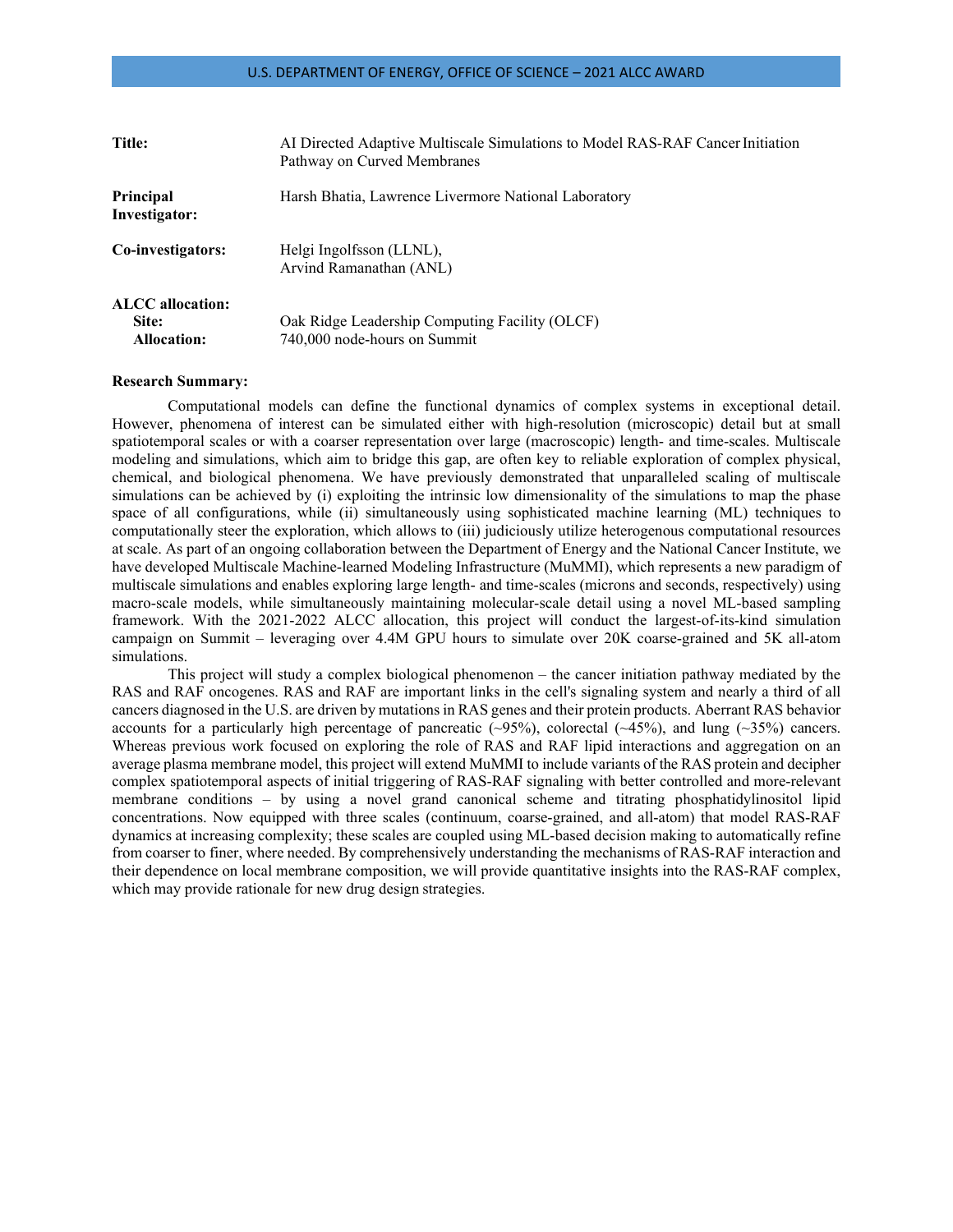| Title:                                                 | Hadronic contributions to the muon g-2 from lattice QCD using chiral fermions                                                                                                                                                   |
|--------------------------------------------------------|---------------------------------------------------------------------------------------------------------------------------------------------------------------------------------------------------------------------------------|
| <b>Principal</b><br>Investigator:                      | Thomas Blum, University of Connecticut                                                                                                                                                                                          |
| Co-investigators:                                      | Peter Boyle (BNL, University of Edinburgh),<br>Norman Christ (Columbia University),<br>Taku Izubuchi (BNL),<br>Luchang Jin (University of Connecticut),<br>Chulwoo Jung (BNL),<br>Christoph Lehner (Regensburg University, BNL) |
| <b>ALCC</b> allocation:<br>Site:<br><b>Allocation:</b> | Oak Ridge Leadership Computing Facility<br>610,000 node-hours on Summit                                                                                                                                                         |

#### **Research Summary:**

The RBC/UKQCD collaboration is a collaborative effort involving physicists from several universities and labratories in the United States and United Kingdon. The collaboration aims to compute hadronic contributions to the muon anomalous magnetic moment from first principles using lattice quantum chromodynamics (QCD). QCD is the fundamental theory of the interactions of quarks and gluons, and "lattice" refers to a discrete version of the theory that lives on a regular grid of points with a fixed spacing between them. These computations are crucial for a precision comparison between the Standard Model of particle physics and the new muon g-2 experiment at Fermilab (and a later one at J-PARC in Japan) and the previous one at Brookhaven National Laboratory (BNL). Fermilab recently announced their first results, and combined with BNL, they strengthen the current discrepancy with the Standard Model, which could point to new physical laws of Nature and/or never before observed particles. The experiment and theory value are top priorities for the DOE Office of High Energy Physics, and together they remain the community's best chance to discover new physics in decades.

The leading and next-leading hadronic contributions, which dominate the Standard Model theory errors, arise from the hadronic vacuum polarization (HVP) and hadronic light-by-light (HLbL) scattering, respectively. The research plans to continue calculations of these quantities in the framework of lattice QCD. The main goals of the HVP project are to improve the continuum limit with new calculations on a large r lattice and to reduce statistical errors that are intrinsic to Monte Carlo integration methods like lattice QCD. Lattice QCD results have now reached a similar precision as dispersive results but tensions between different lattice QCD calculations as well as between lattice QCD and dispersion theory have emerged. In a high-stakes test of the Standard Model, it is crucial to have precise, consistent results, using both methodologies, and the project calculations aim to clarify these issues. For the HLbL project the main goal is to reduce the dominant statistical errors. If the new calculations of the hadronic contributions uphold the Standard Model discrepancy with experiment, the impact on our understanding of Nature will be hard to overstate. In the alternative case where the Standard Model prevails, the impact on the field will still be significant.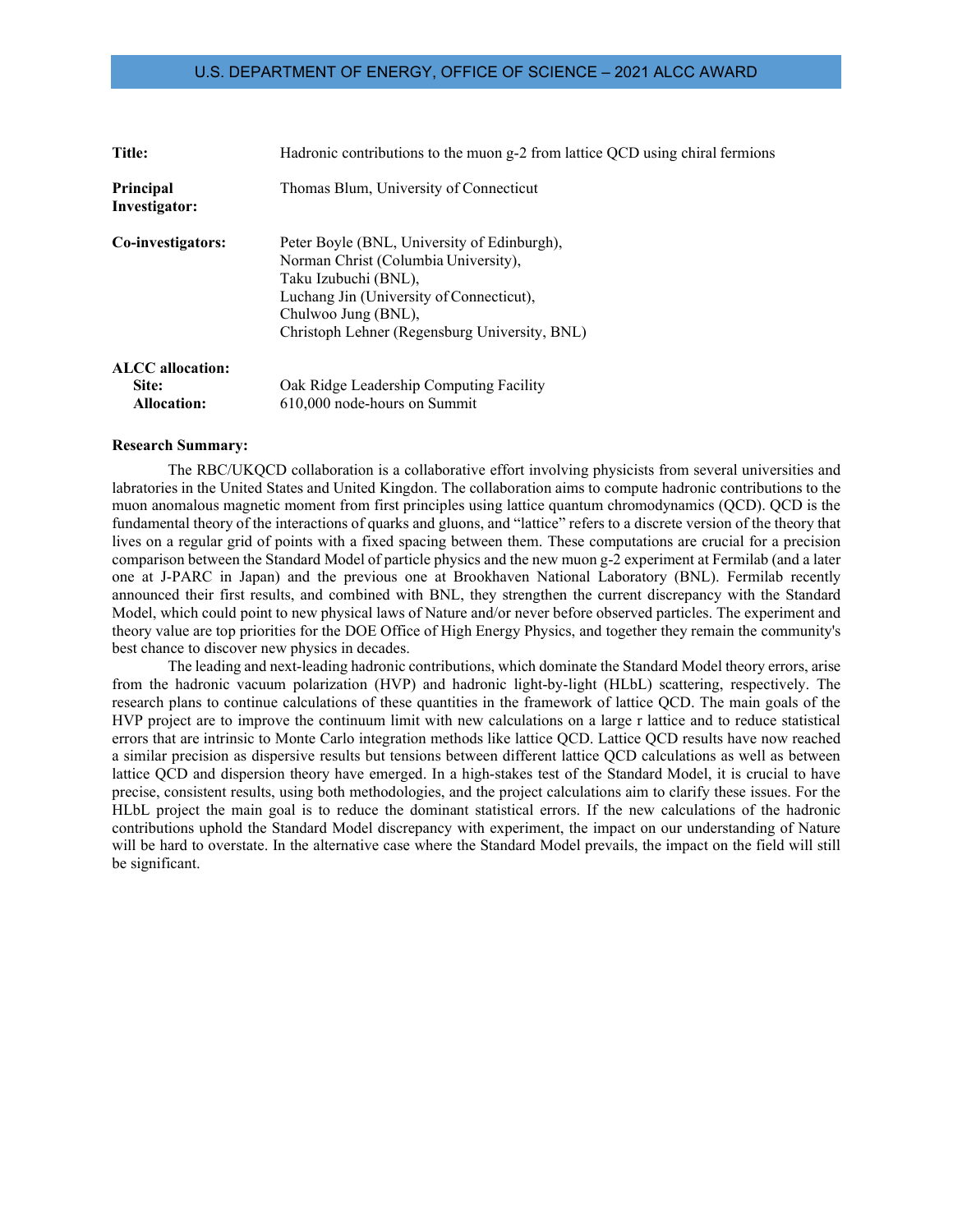| Title:                                                 | Achieving higher efficiency turbomachinery design via large eddy simulation    |
|--------------------------------------------------------|--------------------------------------------------------------------------------|
| Principal<br>Investigator:                             | Sanjeeb Bose (Cascade Technologies/Stanford University)                        |
| Co-investigators:                                      | Adrian Lozano-Duran (MIT),<br>Parviz Moin (Stanford University)                |
| <b>ALCC</b> allocation:<br>Site:<br><b>Allocation:</b> | Oak Ridge Leadership Computing Facility (OLCF)<br>100,000 node-hours on Summit |

#### **Research Summary:**

Recent advances in numerical methods, fast and efficient unstructured flow solvers, and developments in near-wall modeling have demonstrated that higher fidelity flow simulation techniques can tractably predict sensitive flow features that govern operability limits in realistic engineering flows. Leveraging high performance computing and modern architectures, turnaround times of less than a day are now possible for the prediction of complex flows, such as the maximum lift of a realistic aircraft model. This project aims to leverage these capabilities to aid prediction of two pacing items critical to the design of higher efficiency turbomachinery: predicting peak adiabatic efficiency/stall margins in compressor flows and heat transfer characteristics on turbine blades with active cooling. The accuracy requirements for both of these flow regimes are extremely stringent. Differences in adiabatic efficiencies of a few percent or limited operability in a compressor stage can render a new design infeasible, and inability to accurately characterize the heat transfer on turbine blades can limit overall thermal efficiencies (due to reduced operating temperatures/pressures). Two canonical problems with detailed experimental measurements have been selected to assess present predictive capabilities. For the prediction of adiabatic efficiencies and stall margins in compressor flows, wall-modeled and wall-resolved large-eddy simulations (LES) of the NASA Rotor 37 at 60% and 100% design speeds will be conducted. The selected off-design speed line has total pressure ratios consistent with novel energy storage devices (e.g., Brayton batteries) and the peak adiabatic efficiency approaches 95%. Similar wallmodeled and wall-resolved LES simulations will also be conducted to predict surface heat transfer on an effusion cooled turbine blade, experimentally characterized at Pennsylvania State University. The project includes tight collaboration from experimental groups at MIT (Gretizer and Spakovszky) and Penn State (Thole).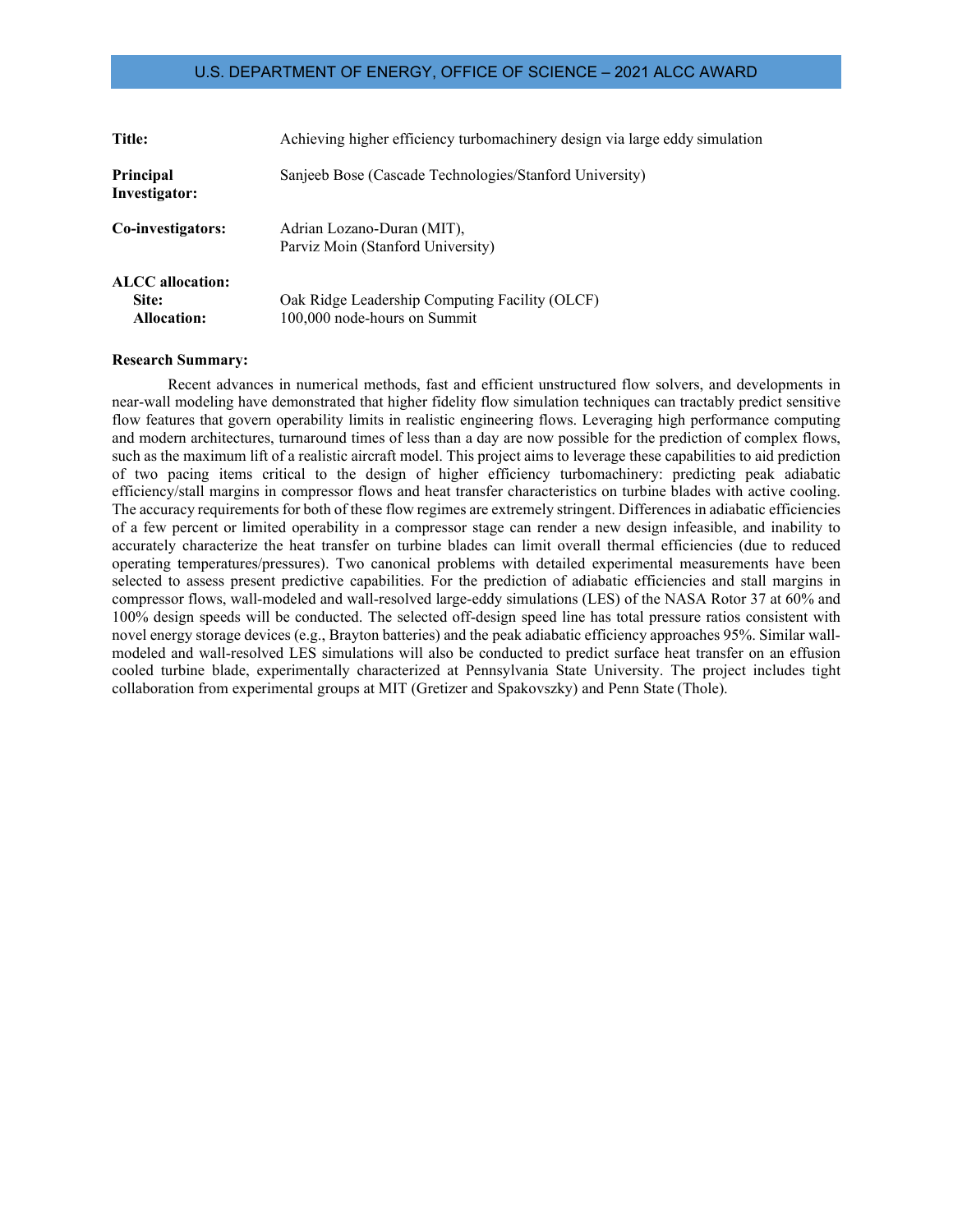| Title:<br>Simulation                            | Advancing Watershed System Science using Machine Learning and Extreme-Scale                                                                                  |
|-------------------------------------------------|--------------------------------------------------------------------------------------------------------------------------------------------------------------|
| Principal<br>Investigator:                      | Ethan Coon, Oak Ridge National Laboratory                                                                                                                    |
| Co-investigators:                               | J. David Moulton (Los Alamos National Laboratory),<br>Scott Painter (Oak Ridge National Laboratory),<br>Carl Steefel (Lawrence Berkeley National Laboratory) |
| ALCC allocation:<br>Site:<br><b>Allocation:</b> | National Energy Research Scientific Computing Center (NERSC)<br>270,000 node-hours on Cori                                                                   |

#### **Research Summary:**

As Earth systems change places, increasing stress on the Nation's water resources, we can no longer rely on historical hydrological trends and simplified models to guide our understanding of the critical watershed functions that control downstream water supply and quality. Funded by a new Office of Science BER project, ExaSheds, this research aims to develop and test a hybrid Machine Learning (ML) and extreme-scale, process-based simulation workflow for predicting watershed function at hyperresolution (<100m) on extents approaching full river basins (e.g. the Upper Colorado River Basin). ML methods have been used to augment process modeling in several crucial ways that, for the first time, make watershed models at these scales sufficiently well-parameterized and performant to execute simulations on climate timescales (e.g. 100 years) to understand the impact of climate change on watersheds. The requested allocation will enable the continued development, training, and evaluation of this capability, and will result in hyperresolution simulations at climatological timescales on a full river basin – a first in the hydrologic modeling community.

The project involves developing a modeling capability that combines ML approaches and an existing High Performance Computing code, Amanzi – ATS, to simulate and predict watershed function including water quantity and quality in major river basins. Specifically, the research continues exploration of the use of ML and process-based models intertwined via:

- 1. High-resolution, downscaled precipitation and other meteorological forcing datasets that leverage Earth System Model projections (at coarse scales) and local information (at fine scales) to train an ML based downscaling approach. This downscaled dataset is then used to force high-resolution simulations.
- 2. Hybrid models that use Amanzi ATS simulations as one type of input to an ML model to predict streamflow, effectively using the ML as a correction to the model.
- 3. ML-based alternatives to inverse models which use hindcast ensembles to efficiently calibrate the fields of parameters (e.g. permeability, porosity, soil structure) needed in high-resolution hydrologic models. The calibrated model is then used in projections.

Each of these methodological advances have been developed within ExaSheds on small simulation domains, and initial papers on these topics have been published or are in review. Supporting and evaluating these approaches at scale requires suites of simulations. Within the ExaSheds project, both the Gunnison River (within the Upper Colorado Basin) and the Neversink River (within the Delaware River Basin) have been targeted as crucial testbeds. A shared simulation plan ensures efficient use of resources to support each of the above scientific advances, and it will enable a first-of-a-kind simulation product predicting full river basin watershed function on climatological timescales at hyperresolution.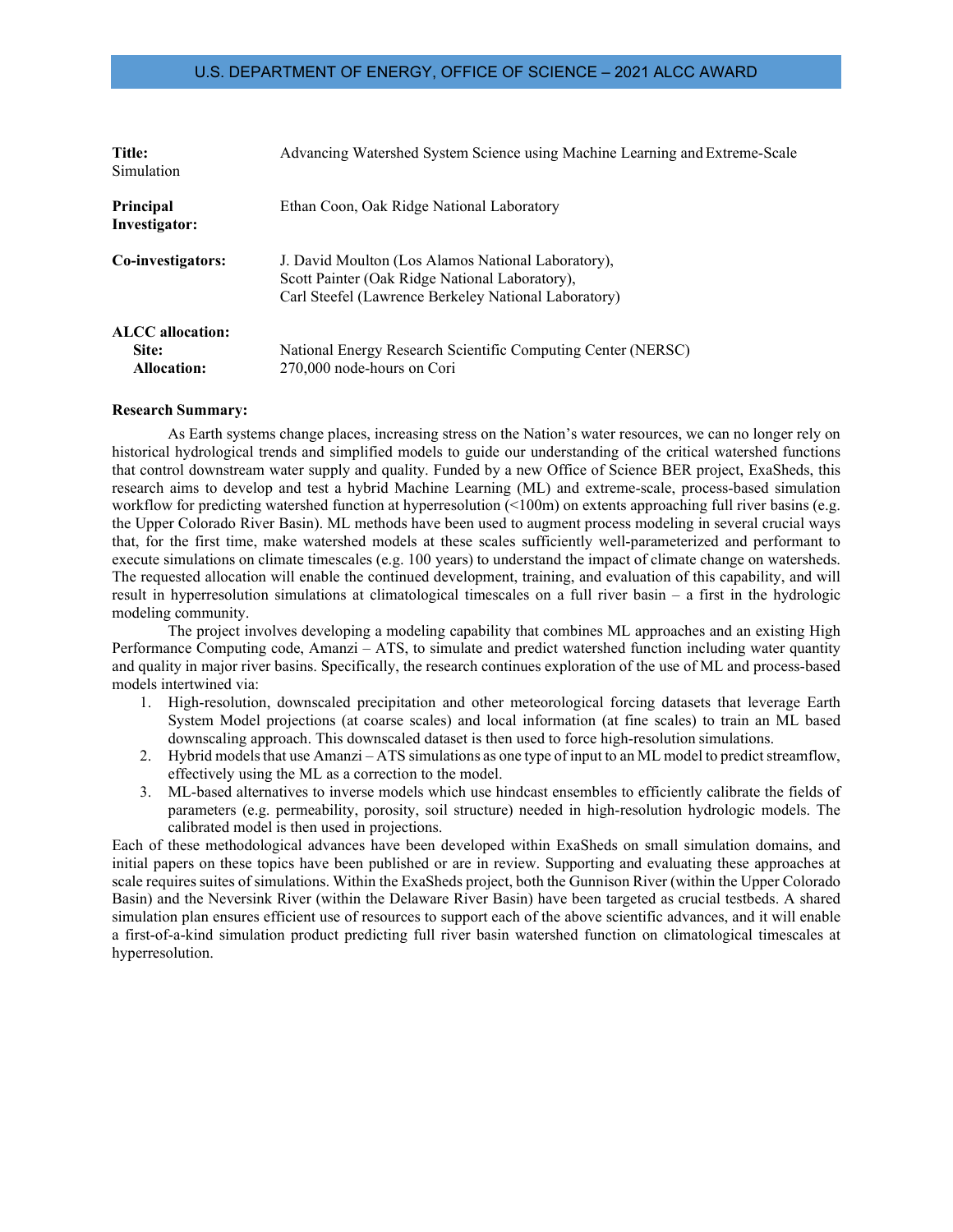| Title:<br>Formation                             | Simulating Extreme Stellar Death: Magnetorotational Supernovae and Black Hole                |
|-------------------------------------------------|----------------------------------------------------------------------------------------------|
| Principal<br>Investigator:                      | Sean Couch, Michigan State University                                                        |
| Co-investigators:                               | Evan O'Connor (Stockholm University)                                                         |
| ALCC allocation:<br>Site:<br><b>Allocation:</b> | National Energy Research Scientific Computing Center (NERSC)<br>1,600,000 node-hours on Cori |

#### **Research Summary:**

Core-collapse supernovae (CCSNe) are the most extreme laboratories for nuclear physics in the universe. Stellar core collapse and the violent explosions that follow give birth to neutron stars and black holes, and in the process synthesize most of the elements heavier than helium throughout the universe. The behavior of matter at supranuclear densities is crucial to the CCSN mechanism, as are strong and weak interactions. Beyond Standard Model behavior of neutrinos may also impact the CCSN mechanism. CCSNe play a key role in many aspects of astrophysics. After decades of research effort, recent progressin CCSN theory showsthat the turbulence-aided delayed neutrino heating mechanism is successful at driving explosions in a broad range of progenitor stars. With this crucial step in our understanding, it is critical that we continue to refine our theory of the CCSN mechanism by making direct comparison to observations and by continuing to improve the fidelity of our simulations through the application of improved physics models and realism in the assumed initial conditions. A predictive model for the CCSNexplosions is now within reach.

This project will carry out an investigation of CCSNe including the effects of rotation, magnetic fields, and progenitor asphericity. The comprehensive research program will consist of 3D magnetohydrodynmaic (MHD) CCSN simulations with sophisticated multi-dimensional neutrino transport, the most realistic initial conditions everadopted for the study of CCSNe, and an intensive comparison to observations. The objectives of this project will be achievable by leveraging the unique combination of skills in the project team, cutting-edge open-source software, and the Leadership-class resources available through the ALCC program.

This project will advance our understanding of the CCSN mechanism using realistic initial conditions, including rotation and magnetic fields. This project will develop and employ massive stellar progenitor models at the point of core-collapse that are evolved including rotation and magnetic fields. The critically important questions of how rotation and magnetic fields affect CCSN explosions and resulting observables across a range of initial progenitor structures will be directly addressed. The results will directly inform our understanding of the characteristics of newborn pulsars and magnetars, information that can be directly compared to observational data. This effort will also simulate proto-neutron star collapse to black hole in 3D including rotation and magnetic fields.

This project will address several critical questions: How do plausible rotation rates and magnetic field strengths influence the CCSN mechanism and stellar-mass black hole formation? What is the impact of realistic 3D progenitor structure including rotation and magnetic fields on the CCSN mechanism and observables? What are the resulting nucleosynthetic products from extreme stellar core collapse events? And what constraints can we place on the equation of state of nuclear matter through combining theory and observation of core-collapse supernovae? These questions are central to the scientific aims of the DOE Nuclear Physics program.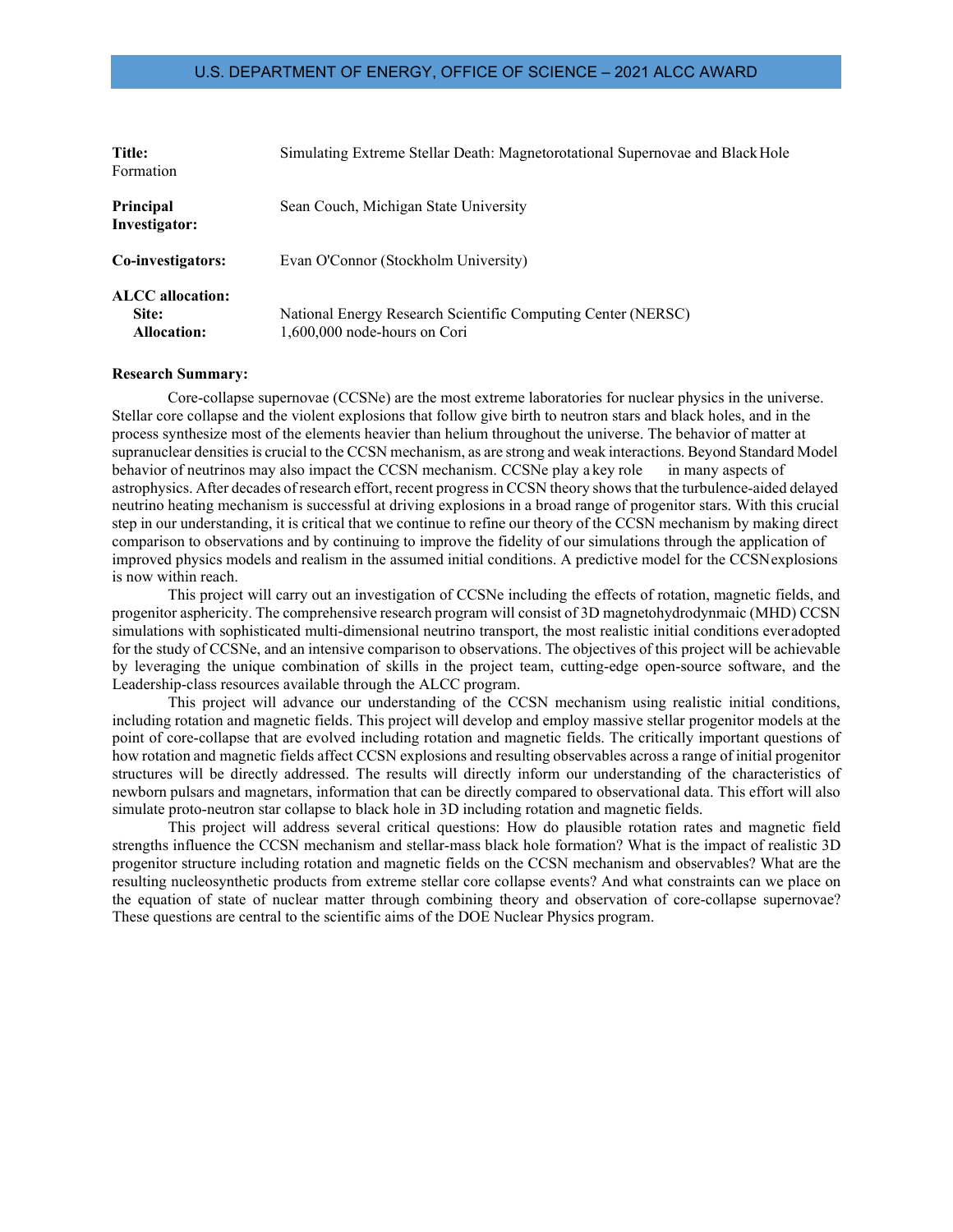| <b>Title:</b>                     | Modeling of Polymeric Materials for Energy Storage Across Scales                                                                  |
|-----------------------------------|-----------------------------------------------------------------------------------------------------------------------------------|
| <b>Principal</b><br>Investigator: | Juan de Pablo, University of Chicago                                                                                              |
| Co-investigators:                 | Elizabeth M.Y. Lee (University of Chicago),<br>Joshua Mysona (University of Chicago),<br>Ludwig Schneider (University of Chicago) |
| <b>ALCC</b> allocation:           |                                                                                                                                   |
| Site:                             | Argonne Leadership Computing Facility (ALCF)                                                                                      |
| <b>Allocation:</b>                | 45,000 node-hours on Theta GPU and early access to the Polaris Testbed                                                            |

#### **Research Summary:**

Lithium-ion batteries are widely used for energy storage in electronic devices due to their high energy density. Current batteries, however, face challenges regarding long-term chemical stability and limited energy density, which are both necessary for energy-intensive applications. Addressing these challenges is key to developing next-generation energy storage technologies, and it has been identified as a priority by the Department of Energy (DOE). A promising strategy in lithium-ion battery research is to use lithium metal anode and liquid electrolytes to achieve higher energy densities, but the growth of dendrites continues to pose limits to the stability of such systems. A potential remedy for these problems is to use solid polymer electrolytes (SPEs) instead of liquid electrolytes.

This project uses a multi-scale simulation approach to gain insights into the morphology of two distinct interfaces (polymer/inorganic and polymer/polymer interfaces) of solid polymer electrolytes, and their influence on overall ion conductivity. The multi-scale approach is necessary because, in the lithium battery system, multiple distinct processes occur that are separated by orders of magnitude in both length and time, and they all contribute to overall battery performance. The first goal of the project is to identify chemical motifs in polymers that are thermodynamically stable in the vicinity of the inorganic solid phase, and that would enable fast lithium-ion transport across the interface. The second goal is to characterize the polymer/polymer interfaces that are found in microphase separated materials, including copolymers, using chemistries identified under the first goal. To connect each element of our multiscale approach, the individual pieces have to push the limits of what is currently possible with modern supercomputers. With modern supercomputers, state-of-the-art algorithms, and the combination of three different levels of description, it will be possible to simulate real engineering problems without neglecting fundamental effects that arise from the atomistic and quantum nature of the problem.

An important aspect of the project will be to develop new methods and augment software tools that will enable simulation of multiscale materials design problems, and which will be disseminate throughout the scientific and engineering communities.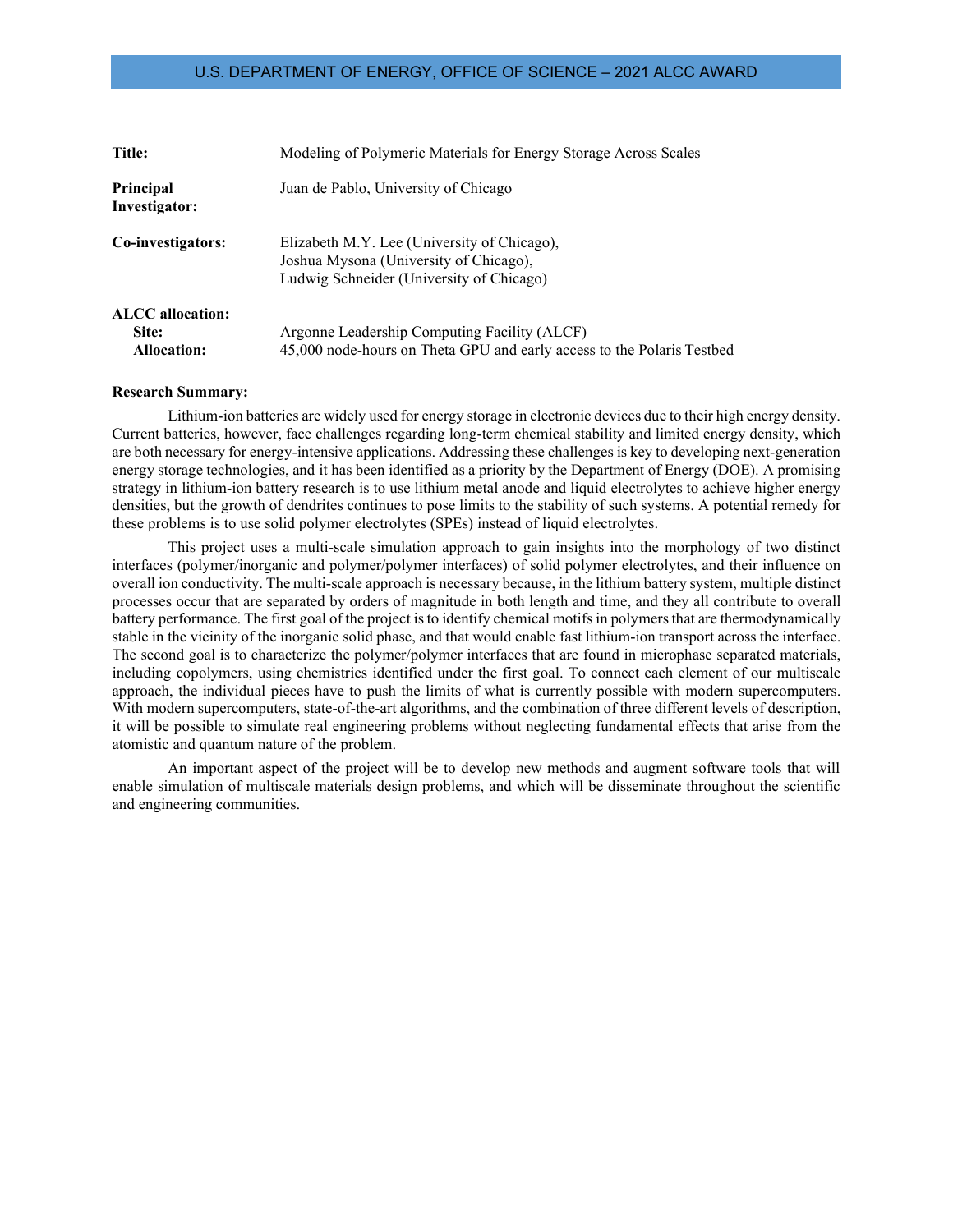| <b>Title:</b>                                          | Precision Calculation of the Anomalous Magnetic Moment of the Muon with Highly<br><b>Improved Staggered Quarks</b>           |
|--------------------------------------------------------|------------------------------------------------------------------------------------------------------------------------------|
| Principal<br>Investigator:                             | Carleton DeTar, University of Utah                                                                                           |
| Co-investigators:                                      | Aida El Khadra (U Illinois U-C),<br>Steven Gottlieb (Indiana U),<br>Ethan Neil (U Colorado),<br>Ruth van de Water (Fermilab) |
| <b>ALCC</b> allocation:<br>Site:<br><b>Allocation:</b> | Oak Ridge Leadership Computing Facility (OLCF)<br>300,000 node-hours on Summit                                               |

#### **Research Summary:**

A major goal of contemporary high energy physics is to discover new fundamental particles and interactions. Aside from looking directly for them in high energy accelerators, new physical processes will give rise to discrepancies between experimental measurements of various quantities and predictions based on the physics that we know. One such quantity of great current interest is the magnetic moment of the elementary particle called the "muon". There is a significant discrepancy at the level of approximately four standard deviations between the experimental value and theoretical predictions. However, to claim evidence for new physics, one would need a still stronger disagreement. The discrepancy hasled to a major effort to improve both the experimental measurement and the theoretical prediction. This project will sharpen our high-precision theoretical calculation of the anomalous magnetic moment of the muon using numerical lattice quantum chromodynamics (QCD) on Summit, the flagship computer at the Oak Ridge Leadership Computing Facility (OLCF). Timely results are needed for comparison with results of a new highprecision experiment (Muon g-2) currently underway at Fermilab.

This project fallssquarely within the Department of Energy mission. The most recent Particle Physics Project Prioritization Panel (P5) report "Building for Discovery: Strategic Plan for U.S. Particle Physics in the Global Context" defines several science drivers including "Explore the Unknown: New Particles, Interactions, and Physical Principles." One of the key opportunities highlighted in the report is study of the anomalous magnetic moment of the muon. First Fermilab Muon g-2 results were announced in April this year, and higher-precision results are expected very soon. The new result is still 4.2 standard deviations from the theoretical prediction based on the Standard Model of elementary particle physics. The Muon g-2 experimental group expects to improve the measured precision by a factor of four in the coming year or two. Another experiment is planned at JPARC in Japan. It is essential to obtain a commensurate improvement in the theoretical prediction to tell if the current tension between theory and experiment rises to a level of significance sufficient to consider it evidence for new physics beyond the Standard Model.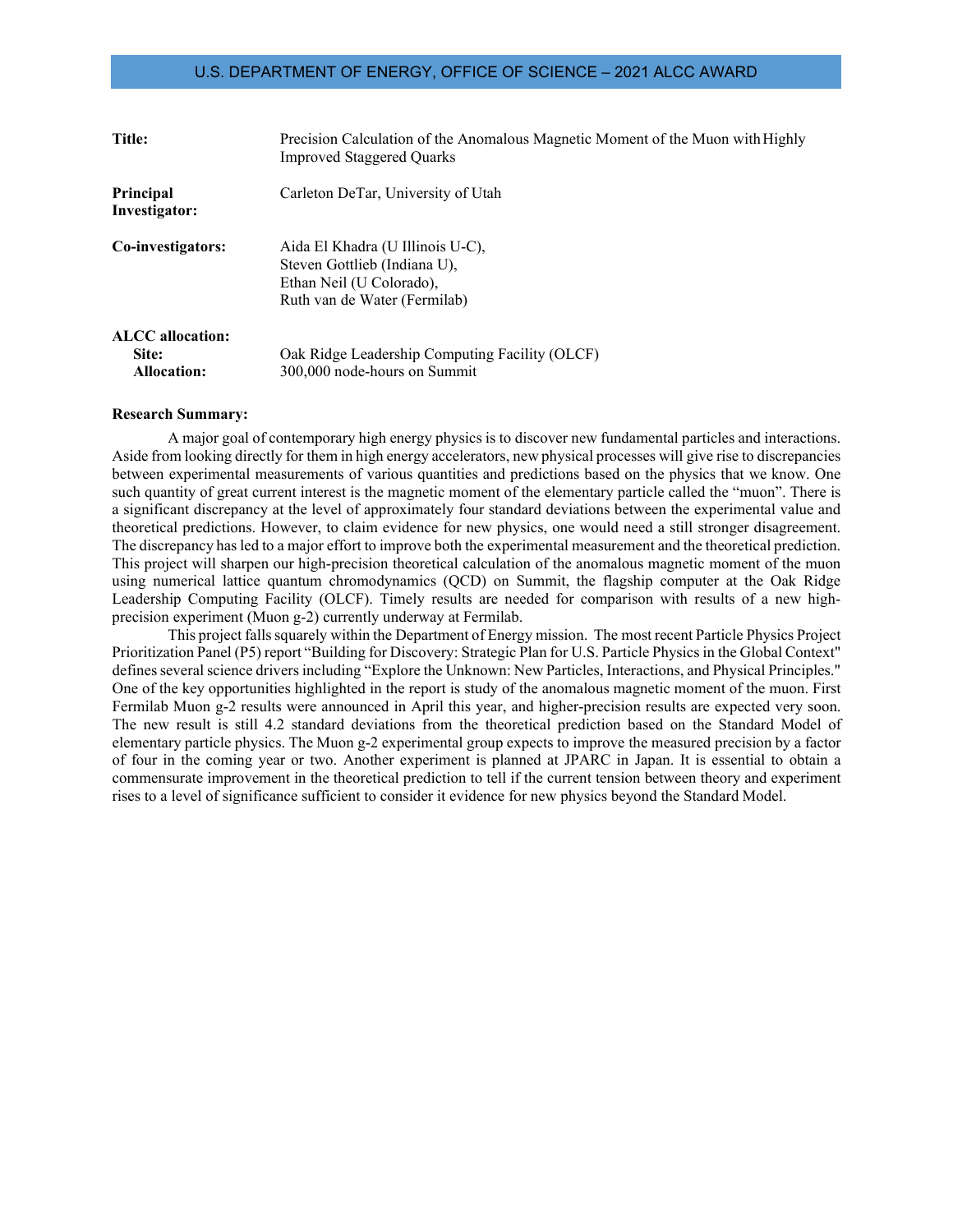| <b>Title:</b>                                          | Particle heating and acceleration in laboratory collisionless shocks                       |
|--------------------------------------------------------|--------------------------------------------------------------------------------------------|
| <b>Principal</b><br>Investigator:                      | Frederico Fiuza, SLAC National Accelerator Laboratory                                      |
| Co-investigators:                                      | Arno Vanthieghem (Stanford University)                                                     |
| <b>ALCC</b> allocation:<br>Site:<br><b>Allocation:</b> | National Energy Research Scientific Computing Center (NERSC)<br>820,000 node-hours on Cori |

#### **Research Summary:**

Astrophysical collisionless shocks are among the most powerful particle accelerators in the Universe. Generated by violent interactions of supersonic plasma flows with the ambient medium, shock waves are observed to amplify magnetic fields and to accelerate electrons and ions to relativistic speeds. Recent developments in high-power lasers are now opening the opportunity to create high-energy-density (HED) plasma states in the laboratory that enable the experimental study of the physics of collisionless shocks in conditions relevant to astrophysical environments. The goal of this ASCR Leadership Computing Challenge project is to perform large-scale first-principles simulations of HED laboratory and astrophysical plasmas to identify the dominant mechanisms responsible for particle heating and particle acceleration in collisionless shocks. A transformative advance in our understanding of this long-standing scientific challenge requires the combination of three-dimensional, high dynamic range, fully kinetic simulations and controlled laboratory experiments where numerical findings can be tested and used to improve theoretical models, which is at the core of this project.

The simulations to be developed will be critical to design and support Discovery Science experiments at the National Ignition Facility (NIF) that will probe particle acceleration in shocks. The comparison between simulations of astrophysical and laboratory conditions will help identify and establish clearly the equivalence between the experimental findings and the physics governing astrophysical shocks. The fundamental understanding of particle acceleration in plasmas to be provided by this project is central to DOE's mission in Discovery Plasma Science. The results of this research are expected to have a significant impact on unveiling long-standing questions behind cosmic plasma accelerators, in advancing the understanding of interpenetrating HED plasmas, and in generating new ideas for efficient laboratory accelerators. Finally, the tight connection between the proposed simulations and experimental programs on NIF will also enable the important benchmark of widely used numerical plasma models in extreme HED conditions of relevance to DOE programs.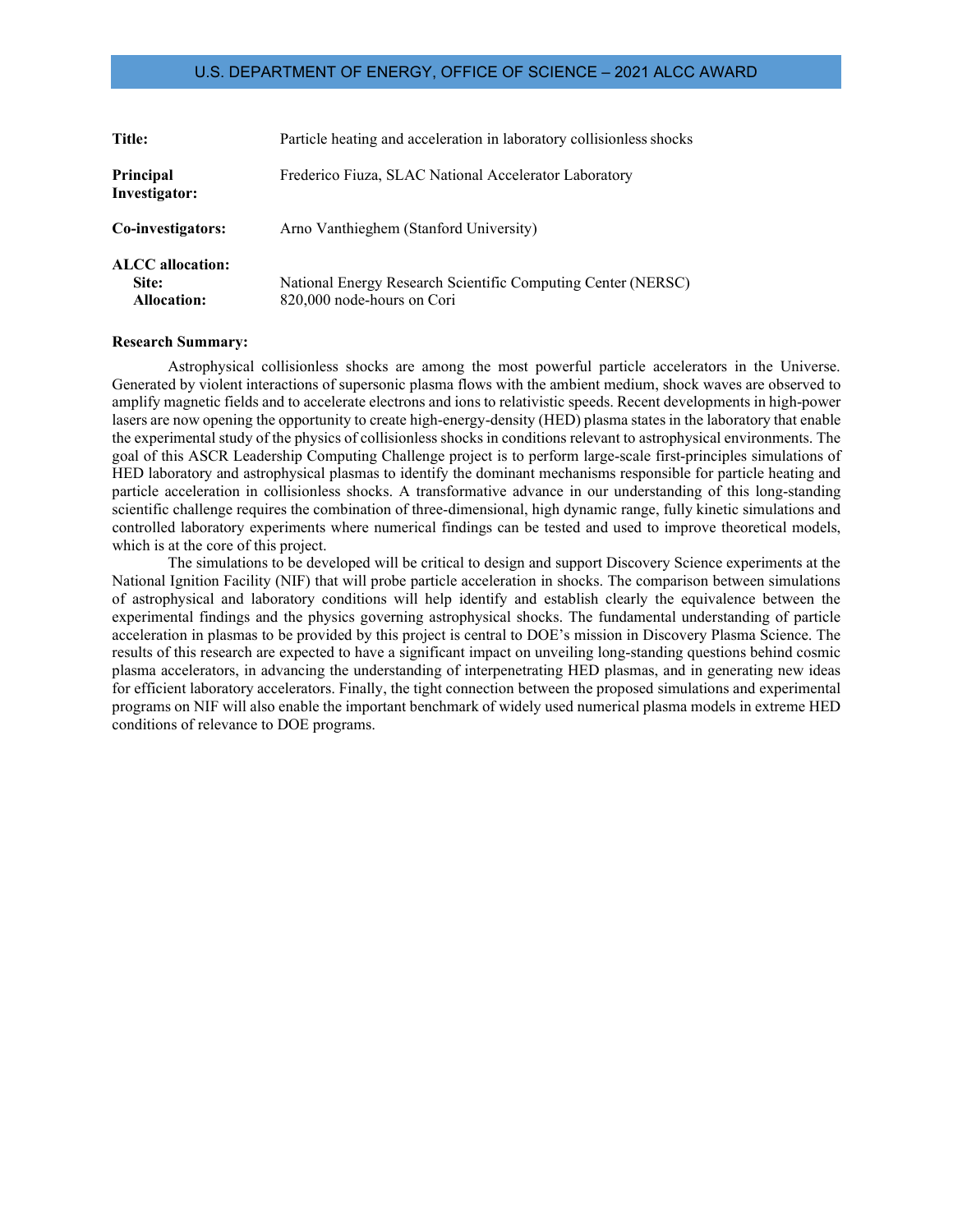| Title:                                                 | Predicting the performance of heat-resistant alloys in extreme environments                |
|--------------------------------------------------------|--------------------------------------------------------------------------------------------|
| Principal<br>Investigator:                             | Michael Gao, National Energy Technology Laboratory                                         |
| Co-investigators:                                      | Laurent Capolungo (Los Alamos National Laboratory)                                         |
| <b>ALCC</b> allocation:<br>Site:<br><b>Allocation:</b> | National Energy Research Scientific Computing Center (NERSC)<br>730,000 node-hours on Cori |

### **Research Summary:**

Cost-effective heat-resistant alloys that can withstand extreme mechanical and corrosive environments are crucial to enabling advanced energy systems. This project introduces a disruptive integrated strategy for both the design and lifetime assessments of structural metals used for power applications. The goal is to accelerate the discovery of cost-efficient alloys and other heat resistant materials capable of sustaining high temperatures, oxidizing environments, and with a lifetime above 100,000 hours. This project combines the strength of multi-national labs to predict creep performance of model high-temperature austenitic alloys using multiscale modeling approaches. The approach is to develop precise physics-based models of deformation and failure over many time and length scales, and then use these models to understand the relationship between failure and deformation to inform lifetime assessments in harsh fossil fuel environments. Additional effort is dedicated to the design and development of lightweight, low-cost, high-performance refractory high-entropy alloys for ultrahigh temperature applications over 1300℃ such as gas turbines by predicting thermodynamic, kinetic, environmental, and mechanical properties of virtual alloys using multiscale modeling and machine learning.

The mission of the US. Department of Energy's Office of Fossil Energy High Performance Materials program is to develop materials suitable for extreme environments found in coal power generation to support existing and new plants. This project directly supports this mission by significantly reducing the time and lowering the cost to develop new high-performance heat-resistant alloys by using multiscale modeling and machine learning. Establishing the predictive capabilities of heat-resistant alloys subjected to real-world fossil power plant conditions will lay the foundation for life prediction for the existing and future fossil power fleet. The successful development of costeffective refractory high-entropy alloys will not only improve the efficiency of gas turbines but also bring positive impacts on energy savings, carbon emissions, and the economy of wide arrays of industries and sectors.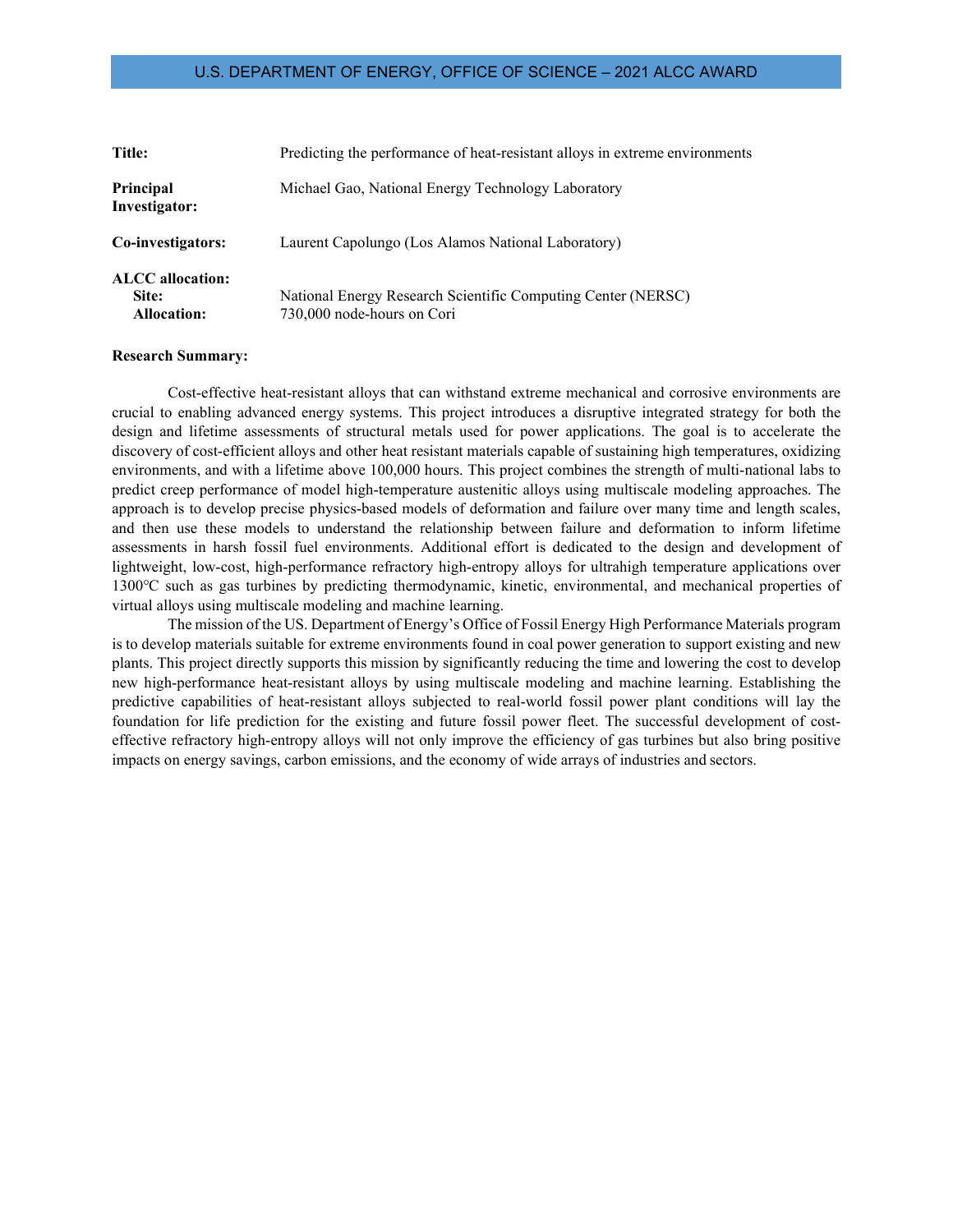| <b>Title:</b>              | First principles simulations of correlated quantum matter                                                                                                        |
|----------------------------|------------------------------------------------------------------------------------------------------------------------------------------------------------------|
| Principal<br>Investigator: | Marco Govoni (Argonne National Laboratory)                                                                                                                       |
| Co-investigators:          | none                                                                                                                                                             |
| <b>ALCC</b> allocation:    |                                                                                                                                                                  |
| Site:                      | Oak Ridge Leadership Computing Facility (OLCF),<br>Argonne Leadership Computing Facility (ALCF),<br>National Energy Research Scientific Computing Center (NERSC) |
| <b>Allocation:</b>         | 135,168 node-hours on Summit<br>25,000 node-hours on Theta<br>160,000 node-hours on Cori                                                                         |

#### **Research Summary:**

This proposal requests allocations to carry out large-scale quantum simulations of correlated electronic states in condensed systems. We will simulate point defects in wide band-gap semiconductors for the realization of qubits and quantum sensors in solid-state systems. The main deliverables are: (i) prediction of the structural and electronic properties of heterogeneous systems that are validated through comparison with experiments to achieve an integrated mechanistic understanding of the interaction of light with point defects in materials; (ii) creation of validated reference data sets for materials of interest for quantum information science, which will be eventually simulated on near-term quantum computers. The simulation of functional materials in this project is well aligned with several of the research priorities of DOE.

In this project we will use the newly implemented first-principles quantum defect embedding theory (QDET) where the active region of a material is treated with higher level quantum description than the surrounding inactive region material. In particular, we will compute strongly correlated electronic states of active regions, with the rest of the system described within density functional theory (DFT). An effective many-body Hamiltonian that describes the low-lying electronic states of the active space is derived considering effective electron-electron interactions that include effects from the environment. Our method is applicable to heterogeneous materials and scalable to large systems through the use of efficient algorithms to compute response functions. We will use QDET to predict and understand correlated electronic states of defects in materials, which is of relevance to quantum sensing and information processing.

This work will utilize the open-source codes Qbox (http://qboxcode.org) and WEST (http://west-code.org), developed within the Midwest Integrated Center for Computational Materials (MICCoM, http://miccom-center.org), a computational materials center funded by DOE/BES, in addition to Quantum Espresso (https://www.quantumespresso.org/). Both Qbox and WEST are optimized for scalability on high performance DOE architectures, with WEST being fully ported to scale on GPU accelerated platforms.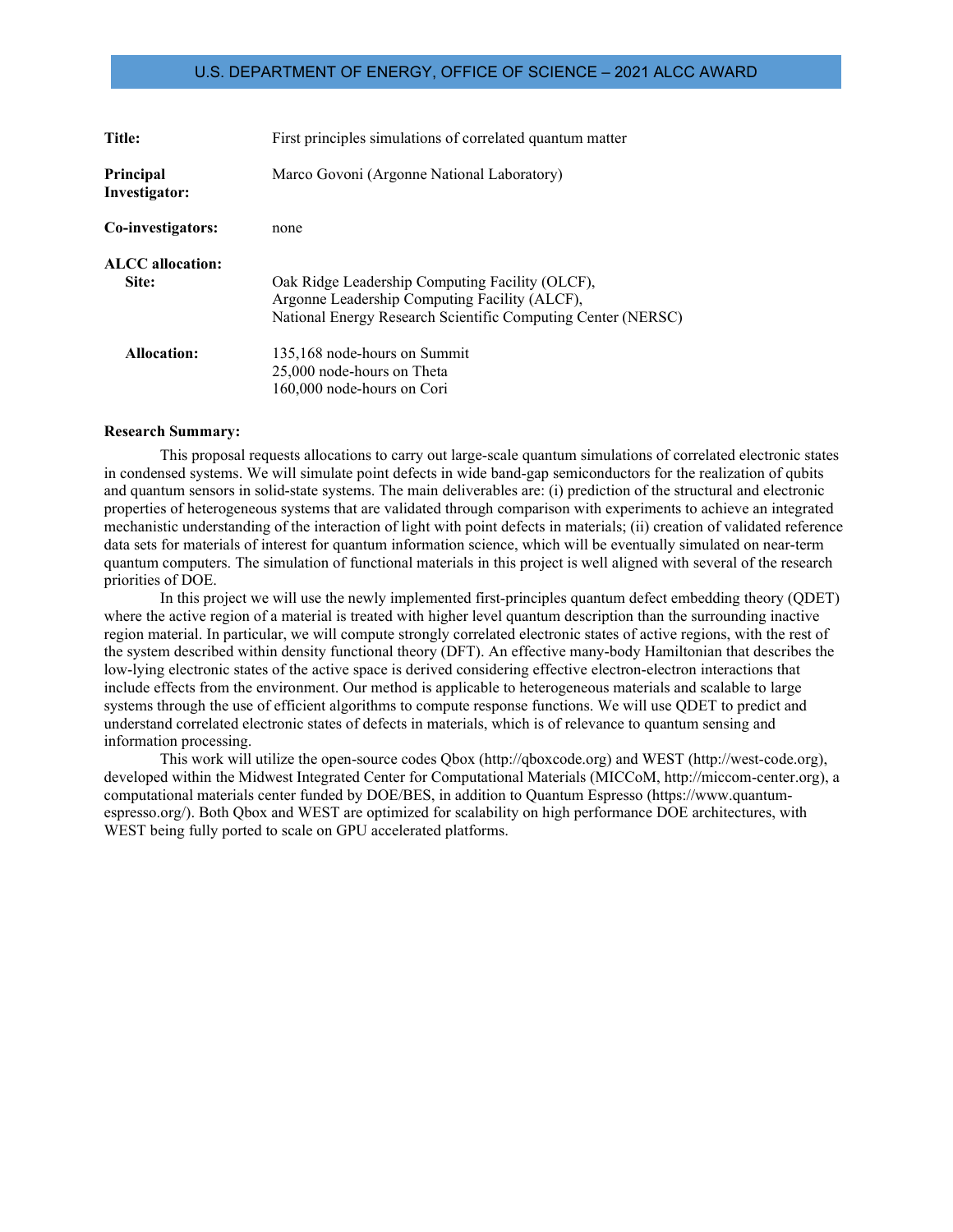| <b>Title:</b>                                   | First principles calculations of dislocation core energetics in dilute Mg alloys |
|-------------------------------------------------|----------------------------------------------------------------------------------|
| Principal<br>Investigator:                      | Vikram Gavini, University of Michigan                                            |
| Co-investigators:                               | Sambit Das (University of Michigan)                                              |
| ALCC allocation:<br>Site:<br><b>Allocation:</b> | Oak Ridge Leadership Computing Facility (OLCF)<br>130,000 node-hours on Summit   |

#### **Research Summary:**

Novel light-weight structural materials play an important role in reducing energy consumption and carbon footprint in automotive and aerospace sectors. It is expected that every 10% reduction in the weight of a vehicle will result in a 6-8% increase in the fuel efficiency. Magnesium (Mg), the lightest structural metal with a high strength to weight ratio, is an ideal candidate, but its technological usage has been severely limited by the lack of ductility of Mg. Ductility in Mg is governed, in part, by the energetics of dislocations—line defects in crystalline materials—as well as their interaction with solutes in Mg alloys. It has been suggested that the ductility of Mg can be enhanced by adding very small amounts of favourable transition-metal solute elements such as Yttrium, Zirconium (Zr) and Cerium (Ce). The objectives of this research are to conduct fundamental studies on energetics of pyramidal dislocations in Mg and their interaction with solutes in Mg alloys using large-scale Kohn-Sham density function theory (DFT) calculations. This research will leverage the significant computational, algorithmic and high-performance computing advances made via the development of the DFT-FE code—a massively parallel large-scale DFT code based on finite-element discretization. DFT-FE has enabled fast and scalable DFT calculations on large-scale systems with GPU acceleration. Over the past year, ongoing research efforts have focused on conducting large-scale Kohn-Sham DFT calculations on the Summit supercomputer to compute a sensitive parameter informing the ductility of Mg alloys—the energy difference of pyramidal I and II dislocations ( $\Delta E_{I-I}$ ). However, two critical DFT inputs still remain. The first research objective is to quantify the dependence of  $\Delta E_{I-I}$  on macroscopic stresses (resulting from external loading), which can have an appreciable influence on the ductility predictions. The second research objective is focused on studying the dislocation-solute interaction energies between pyramidal dislocations and two emerging transition metal solutes, Zr and Ce.

Obtaining, accurately, the aforementioned energetics—energetics of Mg pyramidal dislocations and dislocation-solute interaction energetics for technologically important transition metal solutes—from large-scale DFT calculations will improve the quantitative accuracy of the ductility models for Mg. This will further enable a throughput search for the best solute combinations and the concentration ranges to significantly improve the ductility of Mg. This in turn has the potential for advancing light-weight multi-component Mg alloys, which has significant technological implications ranging from economic savings via improved fuel efficiency and reducing the carbon footprint in automotive and aerospace sectors.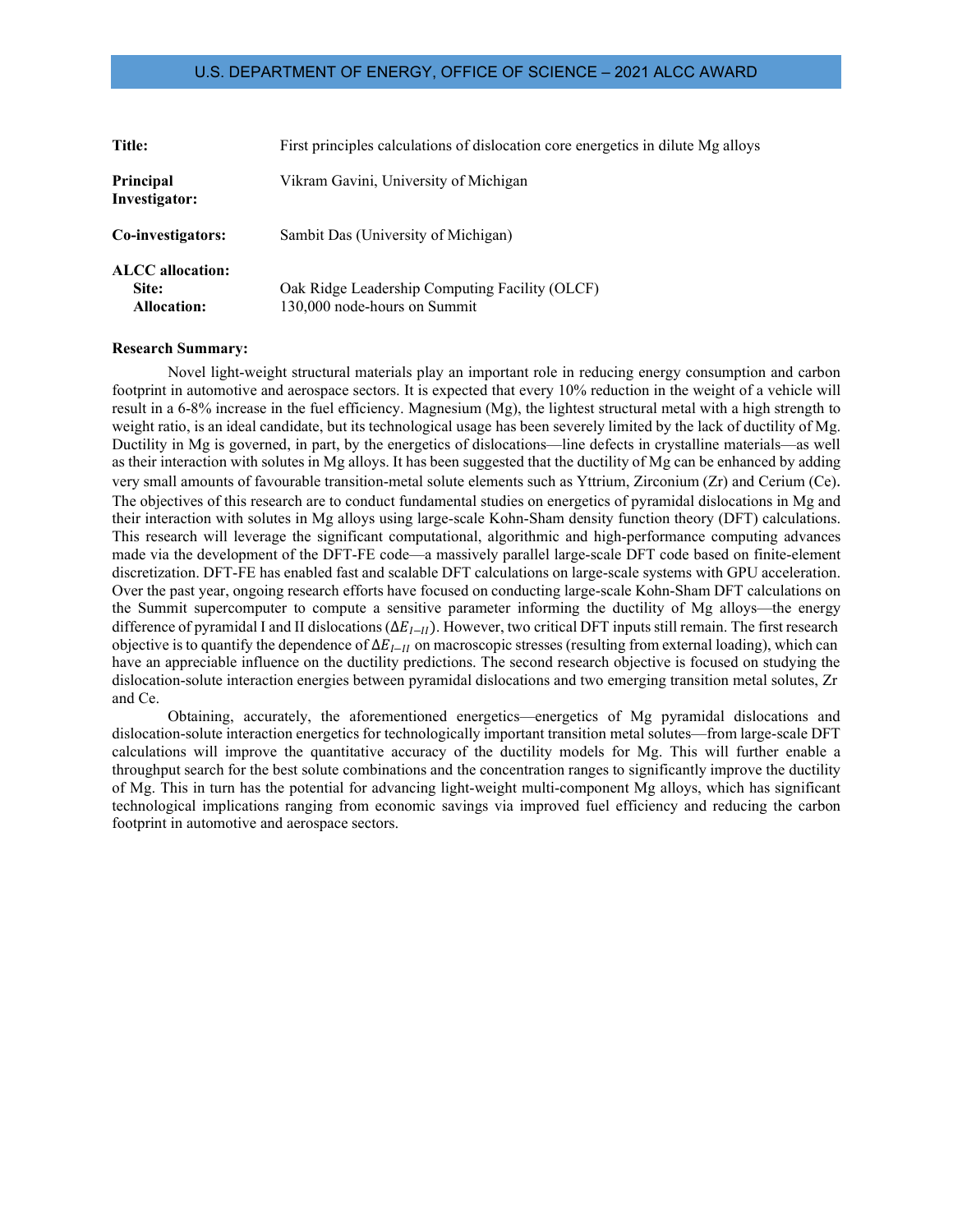| Title:                     | Inverse design of multicomponent oxide catalysts with generative models and DFT                                                                                  |
|----------------------------|------------------------------------------------------------------------------------------------------------------------------------------------------------------|
| Principal<br>Investigator: | Rafael Gomez-Bombarelli, MIT DMSE                                                                                                                                |
| Co-investigators:          | Yang-Shao Horn (MIT MechE)<br>Livia Giordano (MIT MechE),<br>Ben Blaiszik (ANL)                                                                                  |
| ALCC allocation:<br>Site:  | Oak Ridge Leadership Computing Facility (OLCF),<br>Argonne Leadership Computing Facility (ALCF),<br>National Energy Research Scientific Computing Center (NERSC) |
| Allocation:                | 50,000 node-hours on Summit<br>400,000 node-hours on Theta<br>200,000 node-hours on Cori                                                                         |

#### **Research Summary:**

Promising technologies such as solar fuels, fuel cells, electrolyzers, and metal-oxygen batteries are key for sustainable and independent energy generation and storage. However, they are being held back by a common challenge: the need to interconvert electricity and chemical energy in the formation and consumption of oxygen molecules. We lack efficient and cheap electrocatalytic materials for the so-called oxygen evolution reaction and oxygen reduction reaction (OER and ORR). Precious metals are effective but have limited practical applications because of their high cost and low abundance. Non-platinum group metal oxides such as Ni, Fe, and Co are active for OER and ORR in alkaline solutions, but are not stable in the acidic environment encountered in water electrolyzers or have low activity. Multi-component oxide materials can combine diverse earth-abundant elements to achieve the desired properties. Perovskites, for example, have an ABO<sub>3</sub> composition and have shown much promise as OER/ORR catalysts because they can be doped with a rich variety of A and B site cations, and these changes in elemental composition allow fine-tuning of the electrocatalytic properties. Despite the promise of these materials, and the success of atomistic simulations in explaining and predicting catalytic activity of surfaces, the large combinatorial space of substitutions hinders design of new materials. There are billions of 5-element combinations and, even with computers, they cannot be evaluated one by one in search for the best. This project will build an autonomous computational activelearning loop to perform global optimization of multicomponent oxide catalysts for OER/ORR. Combining machine learning and atomistic simulations through active learning, this project will explore and rank a very large composition space of multicomponent oxides according to their stability and activity. The predictions of these models will then be validated in the lab and scaled up through collaborations with academics and industry.

The project will utilize atomistic simulations based on quantum mechanics to rank candidate materials for their stability and their catalytic properties. Machine learning models will play two important roles. One in replacing the expensive simulations with fast surrogate functions that reproduce the accuracy at a fraction of the cost. Neural network architectures fine-tuned for materials will be trained on the continuously acquired data. The second use of machine learning is inspired in the recent successes in games like chess or go, where machines learn to play a game based on discrete decisions. In our case, the game is designing a material, and the discrete "moves" are selecting which elements to use in which positions in the material to get stable and active catalysts. By rapidly exhausting a large design space, this project will generate highly promising and diverse materials for OER/ORR that will then be validated experimentally and scaled up towards devices and products. The project will also produce a complete "map" of the chemical space of oxides for OER/ORR which can guide further material searches for other applications.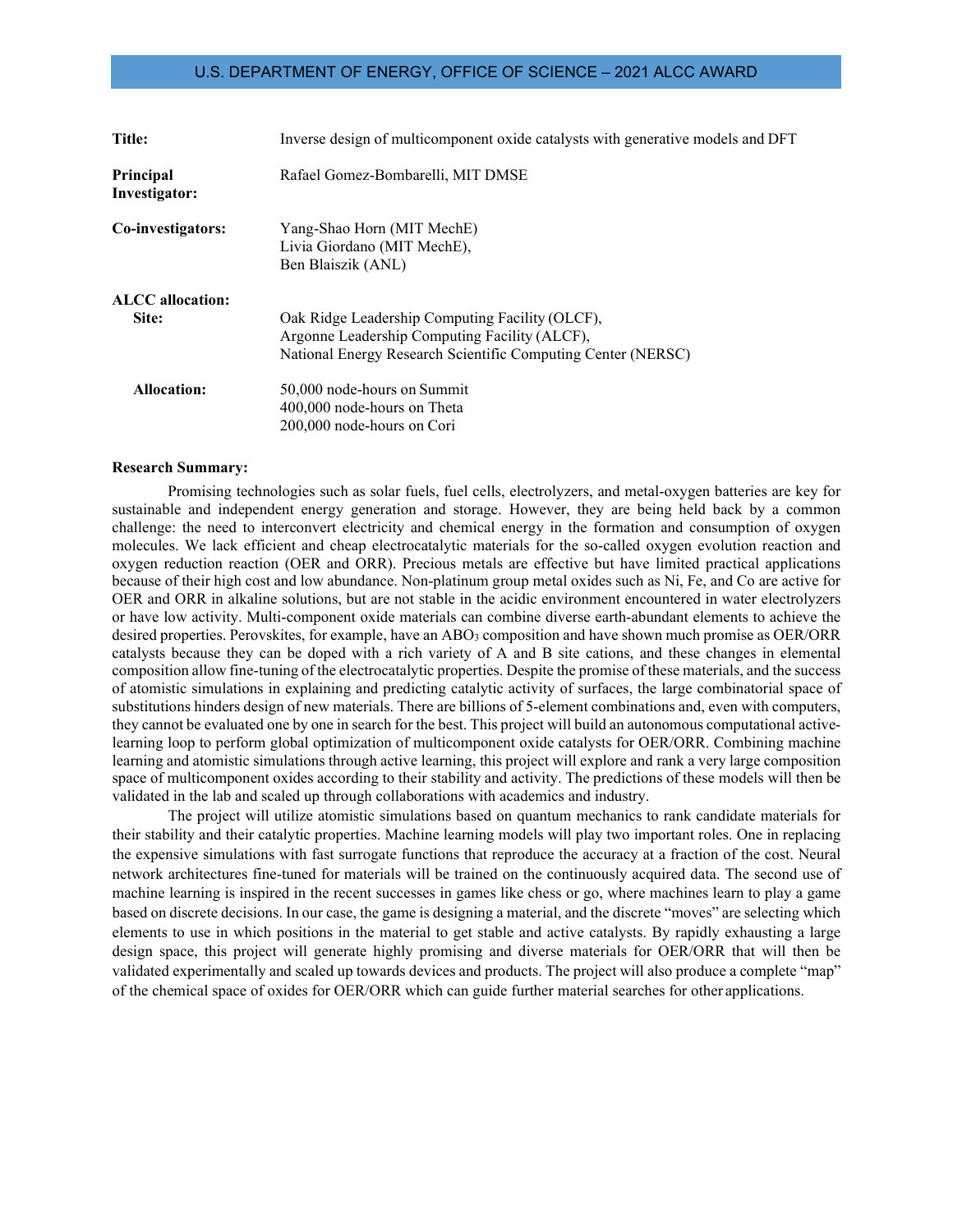| Title:                                                 | Next-generation scalable deep learning for medical natural language processing                                                                                                                         |
|--------------------------------------------------------|--------------------------------------------------------------------------------------------------------------------------------------------------------------------------------------------------------|
| Principal<br>Investigator:                             | John Gounley, Oak Ridge National Laboratory                                                                                                                                                            |
| Co-investigators:                                      | Andrew Blanchard (ORNL),<br>Mayanka Chandra Shekar (ORNL),<br>Chris Forster (Nvidia),<br>Shang Gao (ORNL),<br>Josh Romero (Nvidia),<br>Junqi Yin (ORNL),<br>Hong-Jun Yoon (ORNL),<br>Todd Young (ORNL) |
| <b>ALCC</b> allocation:<br>Site:<br><b>Allocation:</b> | Oak Ridge Leadership Computing Facility (OLCF)<br>130,000 node-hours on Summit                                                                                                                         |

#### **Research Summary:**

The Joint Design of Advanced Computing Solutions for Cancer (JDACS4C) program was established as a partnership between the Department of Energy (DOE) and the National Cancer Institute (NCI) to accelerate cancer research by integrating high performance computing and deep learning approaches. Within JDACS4C, the Pilot 3 project is a collaboration between DOE and the NCI Surveillance, Epidemiology, and End Results (SEER) program focused on developing deep learning approaches to perform computational phenotyping, in which biological and clinical markers of cancer are extracted from population-level clinical text and medical image data. By learning highlevel abstractions, deep learning models have the potential to significantly improve accuracy for patient phenotyping versus alternative automated methods. Developing these efficient and accurate phenotypic algorithms for cancer patient stratification is critical for advancing precision medicine in oncology. Deep learning models based on the Transformer self-attention mechanism, such as Bidirectional Encoder Representations from Transformers (BERT), have shown enormous promise for natural language processing and image processing. However, the applicability of generic pre-trained Transformers to computational phenotyping in the domain of clinical text and medical images is limited by the pretraining having been conducted on datasets and with learning tasks that are not representative of the clinical and biomedical domain. This limitation can be addressed by pre-training Transformer models from scratch for clinical text and medical images, which is computationally intensive but also highly scalable. The objective of this project is to use Summit at the Oak Ridge Leadership Computing Facility to improve computational phenotyping by pre-training a series of Transformer-based deep learning models from scratch with domain-specific datasets for clinical text and medical images.

This project will have transformative implications for computational phenotyping, where scalable deep learning methods hold substantial promise and provide novel approaches to addressing key constraints in current implementations. While contextual embedding approaches such as BERT are now the dominant state-of-the-art across a variety of natural language processing and image processing tasks, many latest advances have yet to be applied into the space of clinical, biomedical, and scientific data. Therefore, while the aims of the project focus on the DOE's partnership with NCI's population-level cancer surveillance program, the results of the project hold potential not just for the broader medical records space but also for text and image data in other domains, such as nationalsecurity.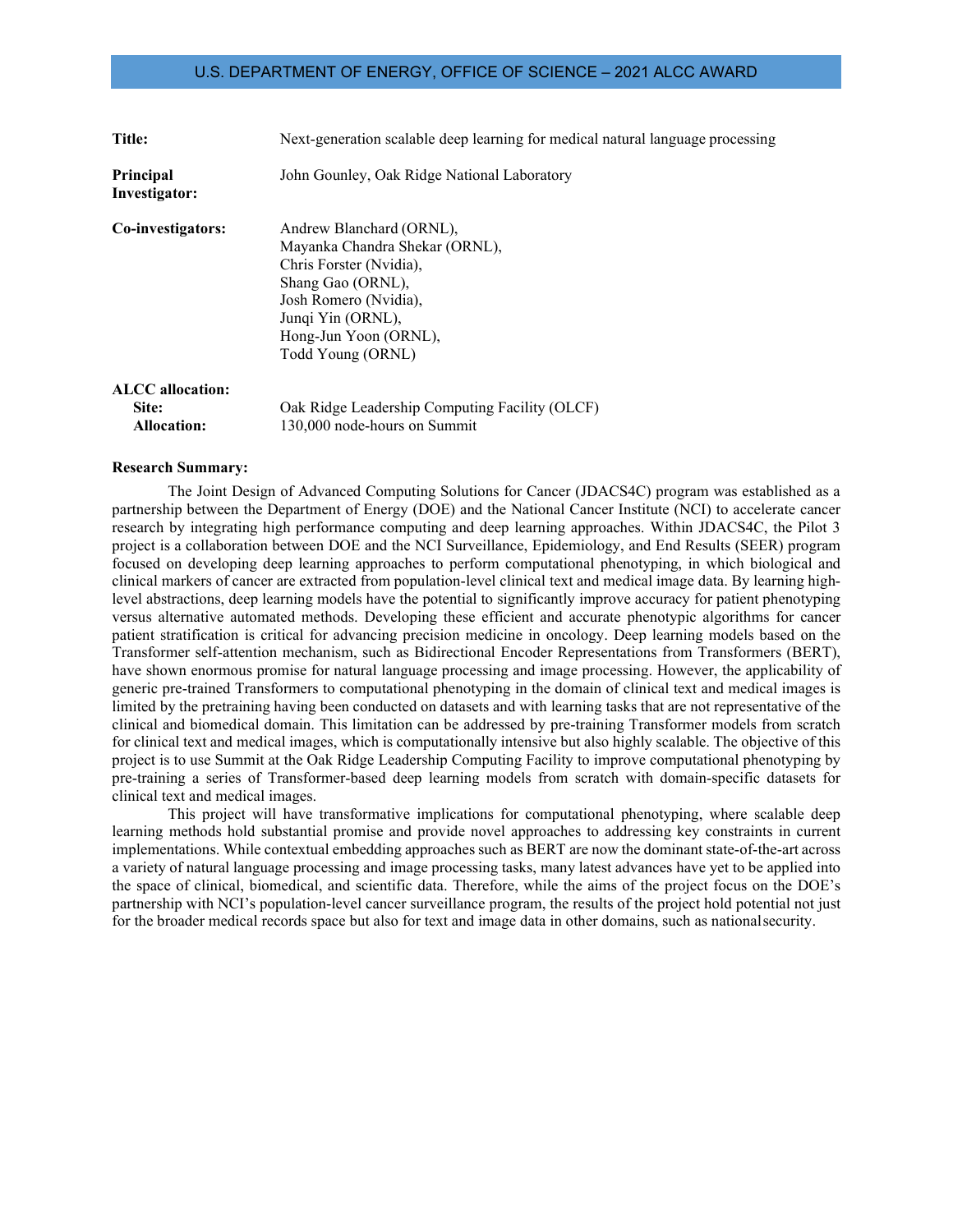| <b>Title:</b>              | Improving Shallow Clouds in a Multiscale Earth System Model                                                                                                                                                                             |
|----------------------------|-----------------------------------------------------------------------------------------------------------------------------------------------------------------------------------------------------------------------------------------|
| Principal<br>Investigator: | Walter Hannah, Lawrence Livermore National Laboratory                                                                                                                                                                                   |
| Co-investigators:          | Mark Taylor (Sandia National Labs),<br>David Bader (Lawrence Livermore National Lab,)<br>L. Ruby Leung (Pacific Northwest National Labs),<br>Matthew Norman (Oak Ridge National Lab),<br>Kyle Pressel (Pacific Northwest National Labs) |
| <b>ALCC</b> allocation:    |                                                                                                                                                                                                                                         |
| Site:                      | Oak Ridge Leadership Computing Facility (OLCF)                                                                                                                                                                                          |
| <b>Allocation:</b>         | 150,000 node-hours on Summit                                                                                                                                                                                                            |

#### **Research Summary:**

This research is in support of the Energy Exascale Earth System Model (E3SM) project, a multilaboratory project developing a leading-edge Earth system model to address U.S. Department of Energy (DOE) mission needs. E3SM development specifically targets current and future resources provided by DOE Leadership Computing Facilities. This is consistent with DOE's historical and ongoing role as the leader in adoption of disruptive new computational architectures to support a range of scientific endeavors. E3SM is a collaborative effort across eight national laboratories and twelve academic institutions. E3SM was publicly released in May 2018 and is now following an open source / open development model with all development work visible at [http://e3sm.org.](http://e3sm.org/)

With the appearance of machines like Summit, it has become apparent that Earth system models need to adapt to the coming changes in computational architecture, specifically GPUs. Most Earth system models involve frequent inter-process communication that scales with the problem size and makes it difficult to effectively leverage GPUs. One way to overcome this issue, while simultaneously improving the simulated clouds, is to replace the traditional cloud parameterizations with a fine-scale model embedded in each column of the global grid. This approach is known as a multiscale modelling framework (MMF) and can dramatically increase the workload of the model without changing the amount of the interprocess communication, which makes the MMF a good application for GPU acceleration.

After rigorous development and rewriting the code in C++, E3SM-MMF is the first Earth system model to effectively utilize Summit GPUs, allowing it to achieve throughput comparable to the standard E3SM. This makes E3SM-MMF much more attractive for longer climate experiments, but additional model limitations need to be addressed. The current schemes for microphysics and turbulence in E3SM-MMF are limited in their capacity to realistically represent clouds. The current microphysics scheme only predicts hydrometeor mass (i.e. single moment), which is problematic for simulating realistic cloud ice processes and aerosol-cloud interactions. The current turbulence scheme also lacks representation of higher order moments that are critically important for shallow convection. Both the microphysics and turbulence schemes impact the accuracy of climate sensitivity estimates with E3SM-MMF, which limits how the model can be used for climate experiments.

The goal of this ALCC allocation is to improve shallow clouds in E3SM-MMF by implementing new microphysics and turbulence schemes and evaluating their effects on the simulated climate. The planned schemes have been implemented and validated in other models, providing previous experience on which to build. The implementation will require special attention to performance concerns to ensure that E3SM-MMF continues to run with a reasonable throughput. After the implementation and testing is complete, decadal experiments will be conducted to assess the simulated climate and quantify the improvements.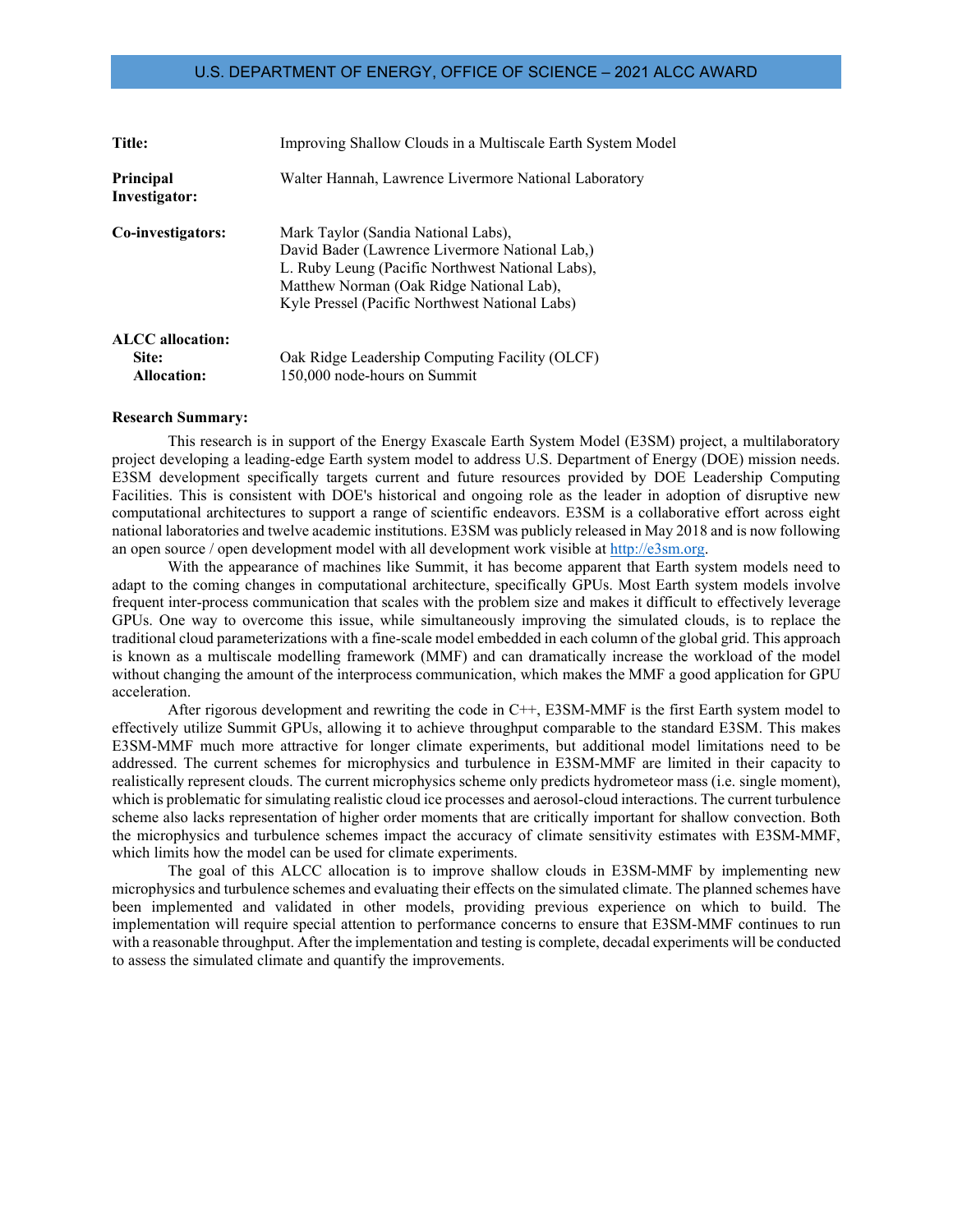| <b>Title:</b>                     | Multimodal Imaging with Intense X-ray Pulses                                                  |
|-----------------------------------|-----------------------------------------------------------------------------------------------|
| <b>Principal</b><br>Investigator: | Phay Ho, Argonne National Laboratory                                                          |
| Co-investigators:                 | Christopher Knight (Argonne National Laboratory),<br>Adam Fouda (Argonne National Laboratory) |
| <b>ALCC</b> allocation:           |                                                                                               |
| Site:                             | Argonne Leadership Computing Facility (ALCF)                                                  |
| <b>Allocation:</b>                | 316,000 node-hours on Theta                                                                   |

#### **Research Summary:**

Intense x-rays provide extraordinary spatial resolution and elemental specificity to enable tools that can resolve the dynamics of atoms and electrons. X-ray free-electron laser (XFEL) pulses, such as those recently available at the upgraded Linac Coherent Light Source (LCLS-II), Spring-8 Angstrom Compact Free Electron Laser (SACLA) facilities, the European-XFEL, Swiss-FEL and Korean PAL-XFEL provide unprecedented intensity pulses with femtosecond and shorter duration. These pulses can potentially enable the generation of real-time "movies" that can follow, in three dimensions, key ultrafast processes during chemical reactions in liquids, advanced materials, and biological systems. As new multimodal experimental techniques are being developed rapidly, concurrent theoretical development, as proposed here, will enable significant advances in imaging and the study of dynamical processes of materials. For 3D flash imaging with atomic resolution and elemental contrast, it is critical to fully understand the fundamental interactions of these intense x-ray pulses with nanosized heterogeneous systems (e.g., inner-shell ionization, relaxation, charge transfer and electron-ion recombination). A thorough understanding of XFEL pulsemediated electronic transitions and the ensuing response of the environment serves not only to realize the LCLS Single Particle Imaging Initiative, but also guide the design of new, unique experiments and light source facilities. The planned research work is an important step forward in understanding high-brightness, high energy, coherent x-ray laser pulses and their interactions with materials, supporting the Department of Energy's (DOE) mission to extend the scientific and technological strengths of the U.S.

This project will examine multimodal atomic imaging approaches enabled by the most intense femtosecond and attosecond XFEL pulses. In particular, this project will investigate and control resonant scattering processes for gain in signals and imaging resolution with intense femtosecond and attosecond x-ray pulses. To complement the scattering approach, the planned simulation campaigns will explore the potential of x-ray correlation methods by investigating fluorescence intensity correlations, based on the principle of Hanbury Brown and Twiss effect, for imaging structure and elemental contrast in heterogeneous systems. The challenges associated with tracking the motion of particles and evolution of electronic configurations are addressed with a novel Monte-Carlo/Molecular-Dynamics simulation algorithm implemented in the highly parallelized simulation code LAMMPS as required for the large multimillion particle systems under experimental study. The quantum nature of the initiating ionization process is accounted for by a Monte Carlo method to calculate probabilities of electronic transitions and thus track the transient electronic configurations explicitly. The freed electrons and ions are followed by classical particle trajectories using a molecular dynamics algorithm. The combination of this novel simulation method with leadership computational resources will facilitate the efficient investigation of the truly multiscale nature of these complicated processes in heterogeneous systems. The chosen xenon clusters and doped iron oxide nanoparticle systems are directly connected with the planned experimental efforts at current light facilities. The results from these simulations will provide predictions and new concepts to guide multimodal measurements using XFEL, and at the same time, maximize use of limited LCLS-II resources.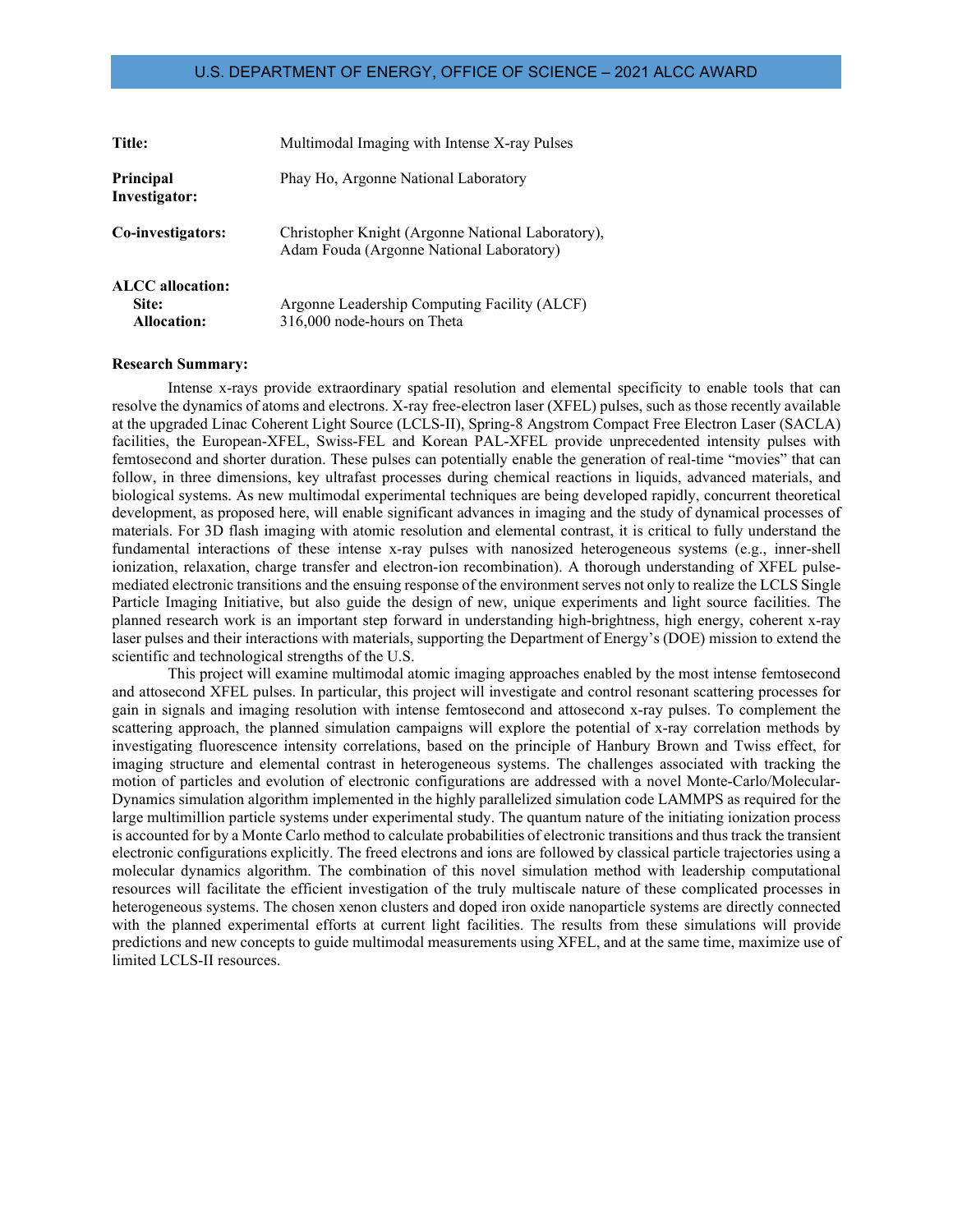| Title:                            | E3SM Land Model (ELM) Biogeochemistry Perturbed Parameter Ensembles Project                                                                                                                                                                 |
|-----------------------------------|---------------------------------------------------------------------------------------------------------------------------------------------------------------------------------------------------------------------------------------------|
| <b>Principal</b><br>Investigator: | Forrest M. Hoffman, Oak Ridge National Laboratory                                                                                                                                                                                           |
| Co-investigators:                 | David M. Lawrence, National Center for Atmospheric Research;<br>Charles D. Koven, Lawrence Berkeley National Laboratory;<br>William J. Riley, Lawrence Berkeley National Laboratory;<br>James T. Randerson, University of California Irvine |
| <b>ALCC</b> allocation:           |                                                                                                                                                                                                                                             |
| Site:                             | National Energy Research Scientific Computing Center (NERSC)                                                                                                                                                                                |
| <b>Allocation:</b>                | 550,000 node-hours on Cori                                                                                                                                                                                                                  |

#### **Research Summary:**

This project will adopt a perturbed parameter ensemble (PPE) approach, employing hundreds of thousands of simulations, to develop an understanding of the importance of individual biogeochemical parameters in the Department of Energy's (DOE) Energy Exascale Earth System Model (E3SM) Land Model. These simulations will be used to quantify the impacts of model parameter uncertainties on changes in land carbon storage, carbon dioxide fertilization effects on land ecosystems and trends in water use efficiency in vegetation, Earth system feedbacks, extremes, and model skill. This effort provides a direct computational approach that uses the full land biogeochemical model instead of resorting to developing surrogate models that may not accurately emulate unusual cases. The project will apply a modified version of the International Land Model Benchmarking (ILAMB) package to quantitatively assess PPE results and identify optimal parameter combinations to reduce uncertainties in future fully coupled simulations and improve overall Earth system predictability, a primary mission of DOE's Biological and Environmental Research (BER) Earth and Environmental Systems Sciences Division (EESSD).

Earth system models (ESMs) are designed to simulate the coupled multiscale, multiphysics processes associated with interactive dynamics, physics, chemistry, and biology across the land, ocean, sea ice, land ice, and atmosphere that drive the Earth's climate system. In addition to atmosphere and ocean physics and dynamics, today's ESMs simulate terrestrial and marine ecosystem processes, atmospheric chemistry, and human system interactions. Land surface models (LSMs) within coupled ESMs capture the mean state behavior of plants and soils over large spatial scales; however, process understanding limits the ability to reduce errors and biases when compared with observational data. LSMs rely on process representations that employ many often-uncertain parameters to approximate the evolution of carbon, water, and energy cycles. Data assimilation methods are used to calibrate and evaluate model accuracy and parameter uncertainty when measurements are available, but they do not provide insights into the sensitivity of model parameters or directly improve future predictions. Hence, using a PPE approach, the project will perturb about 50 biogeochemically relevant parameters around their nominal values, and run combinatorial  $(\sim 50^3$  = 125,000) simulations to explore parameter uncertainty and their importance in predictions. Simulations will be run over an historical period (1850–2014), for comparison with observational data to gauge the divergence of terrestrial carbon variables based on combinations of parameter values.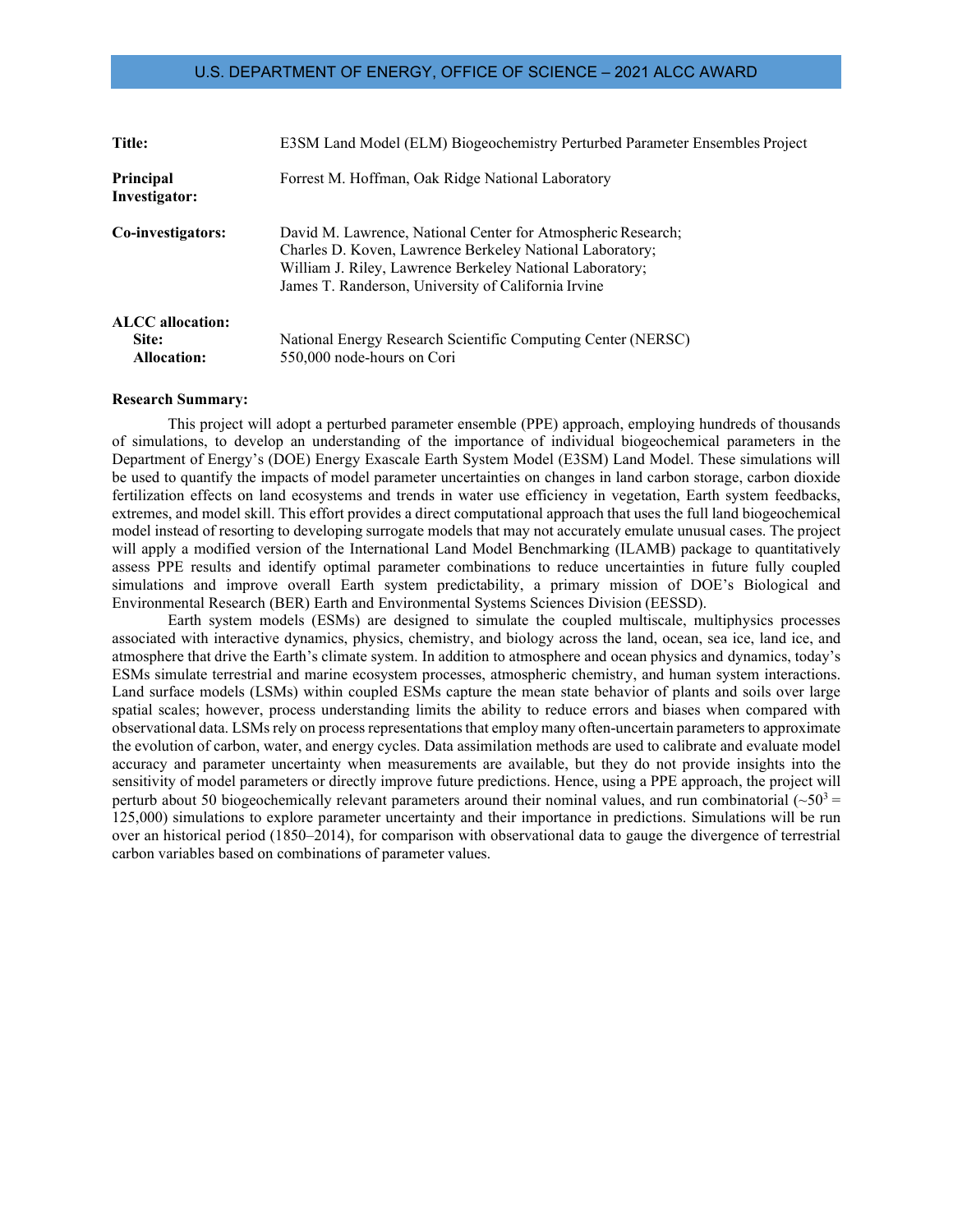| Title:                                                 | Microscopic Insight into transport properties of Li-battery electrolytes      |
|--------------------------------------------------------|-------------------------------------------------------------------------------|
| Principal<br>Investigator:                             | Wei Jiang, Argonne National Laboratory                                        |
| Co-investigators:                                      | Zhengcheng Zhang (Argonne National Laboratory)                                |
| <b>ALCC</b> allocation:<br>Site:<br><b>Allocation:</b> | Argonne Leadership Computing Facility (ALCF)<br>1,032,000 node-hours on Theta |

#### **Research Summary:**

There is an increasing worldwide demand for high energy density batteries. The exploration of new Li-ion battery materials is an important focus of materials scientists and computational physicists and chemists throughout the world. The practical applications of Li-ion batteries and emerging alternatives may not be limited to portable electronic devices, and circumventing hurdles to their widespread adoption in electrical vehicle applications, such as range anxiety and safety among others, requires new electrode materials and a fuller understanding of how the materials and the electrolyte chemistries behave. Computational prediction of ideal compounds is the focus of several large consortia and is a leading methodology in designing materials and electrolytes optimized for function, including those for Li-ion batteries.

The proposed computation constitutes the simulation part of the current EERE VTO project, non-traditional electrolyte design from ionic liquid. This research is aimed at using large-scale, high-performance computing to assist discovery of novel battery electrolytes. The overall goal is to enable rational design of superior electrolytes for high voltage batteries. This study will focus on nontraditional electrolyte discovery from ionic liquids: a new entry to

battery electrolytes. The nanostructural organization at electrolyte/electrode interface and wherein the transport properties and desolvation/solvation kinetics of charge carriers will be examined with advanced computational methodologies focused on exploring hierarchical length/time scales phenomena and the free energy landscape along with the desolvation/solvation process at electrode interface. The high-throughput capability will allow use of characterization approaches from simulation studies to link solution correlations with influences on lithium iontransport behavior in electrolytes and enable the ability to seek multiscale structural attributes that allow facile and selective incorporation of the charge carrier while prohibiting the dissolution of cathodic transition-metal components. This project is focused solely on computational methodologies that benefit from using pre-exascale supercomputers, decreasing time to solution from months to days. Molecular dynamics methodologies such as Hamiltonian Annealing and sampling enhanced free energy calculations are ideal both for the research problems described here and the computer resources available for the allocation. Overall, this research will enable enhanced, fundamental understanding of how the charge carriers transport in hierarchical structuring of electrolytes and how

simulation knowledge can be transferred to chemical synthesis and industrial environments. Advances enabled by this work will aid in the development of the US battery industry.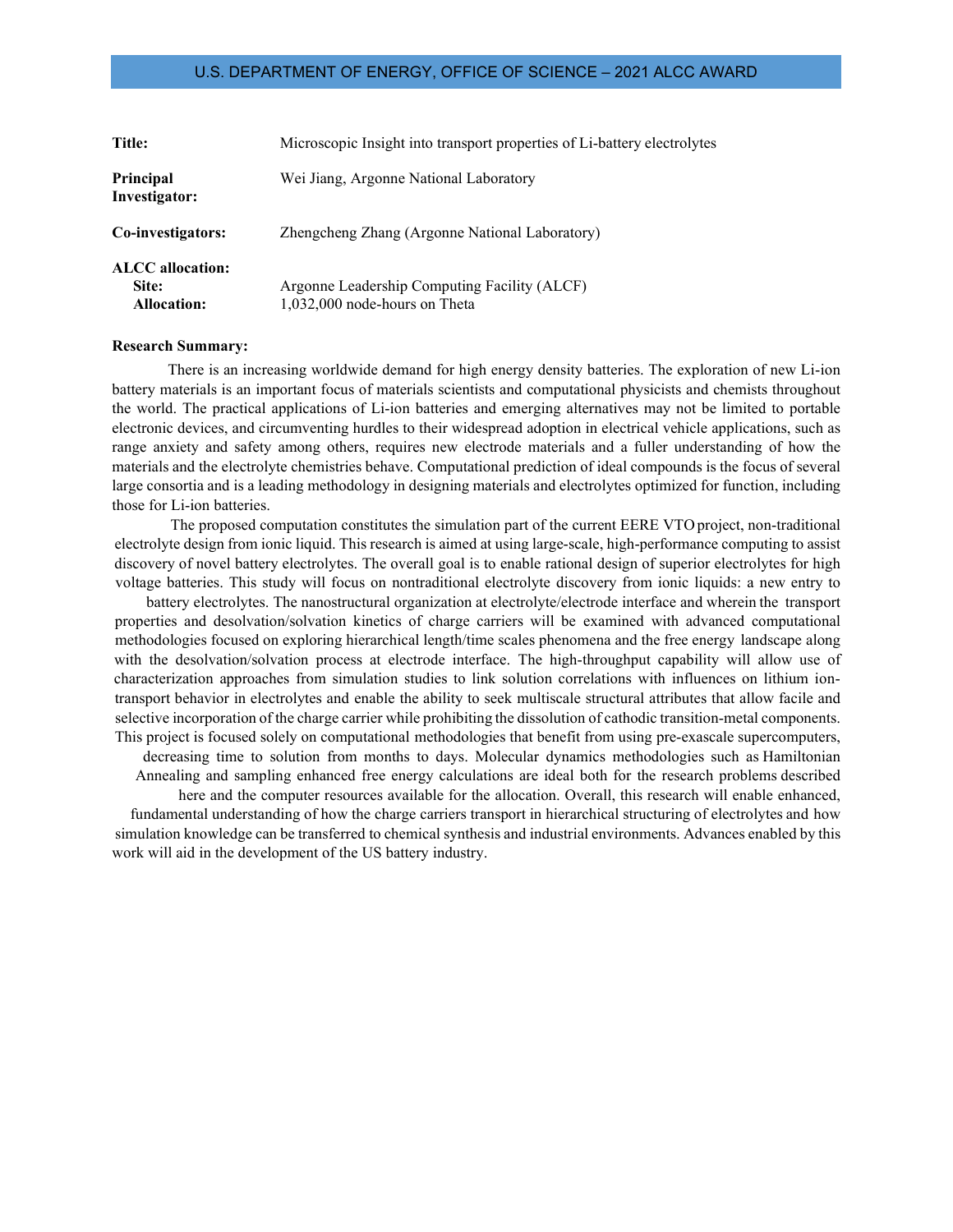| <b>Title:</b>              | Cavitation dynamics in the Spallation Neutron Source Target                                    |
|----------------------------|------------------------------------------------------------------------------------------------|
| Principal<br>Investigator: | Eric Johnsen, University of Michigan                                                           |
| Co-investigators:          | Charlotte Barbier (ORNL)                                                                       |
| ALCC allocation:<br>Site:  | Argonne Leadership Computing Facility (ALCF)<br>Oak Ridge Leadership Computing Facility (OLCF) |
| Allocation:                | 108,000 node-hours on Theta<br>4,000 node-hours on Summit                                      |

#### **Research Summary:**

The Spallation Neutron Source (SNS) at Oak Ridge National Laboratory produces the most intense neutron beam in the world. Neutron scattering can be used to uncover the molecular and magnetic structure of materials and has allowed ground-breaking discoveries in chemistry, biology, and materials science, among other fields. A highenergy pulsed proton beam impinges upon a flowing liquid mercury target, in which the spallation reaction occurs, thus producing neutrons. The pressure waves generated by this energy release reverberate within the target, ultimately giving rise to low-pressure regions in which the mercury cavitates (i.e., vaporizes). Such cavitation bubbles oscillate in response to the pressure field. If they reach a sufficiently large size, their collapse produces shock waves with the potential to cause structural damage. Although collapsing bubbles have been studied extensively in water under stationary conditions, cavitation in liquid metals such as mercury is far less well understood; for instance, the high density may produce stronger shocks, while the low vapor pressure may lead to smaller bubbles than in water. Additionally, the role of the flow (e.g., in certain regions of the SNS target) on the bubble dynamics is not well understood; for instance, the rotationality of the flow may lead to weaker shock waves, though perhaps they originate closer to the surface and thus may cause more damage. As higher neutron beam intensities are sought, cavitation damage is expected to become increasingly important and lifetime-limiting. Such cavitation induced damage is also problematic in liquid-metal-cooled reactors or thermal hydraulic systems during transient events such as steam explosions or water hammers. There is therefore a need to better understand cavitation dynamics in liquid metalsand devise mitigation strategies.

The objective of this research is to simulate the collapse of individual gas bubbles in channel flow, in order to understand the role of confinement and shear on the bubble dynamics and resulting shock waves and to connect these phenomena to cavitation damage. In particular, the dependence of the magnitude of the maximum wall pressure (damage surrogate) on the stand-off distance of the bubble from the wall, on the local shear rate, and on the liquid will be determined. Additionally, the interaction of multiple bubbles with each other will be considered to determine the circumstances under which the emitted shocks are stronger or weaker than in the case of a single bubble. Finally, energy transfer between a macroscopic bubble and a small bubble will be investigated in the context of mitigation strategies for cavitation activity. In addition to new knowledge, these highly resolved simulations will provide data essential to developing data-driven models representing clouds of non-spherically collapsing bubbles. This research will be conducted using an in-house code for massively parallel direct simulations of the compressible Navier-Stokes partial differential equations in three dimensions for gas/liquid flows. The base spatial schemes are nominally nondissipative (high-order accurate capturing at discontinuities, no dissipation in smooth regions) with numerical dissipation applied only where needed and explicit time-marching is used. This approach accurately ad robustly handles discontinuities such as interfaces and shock waves.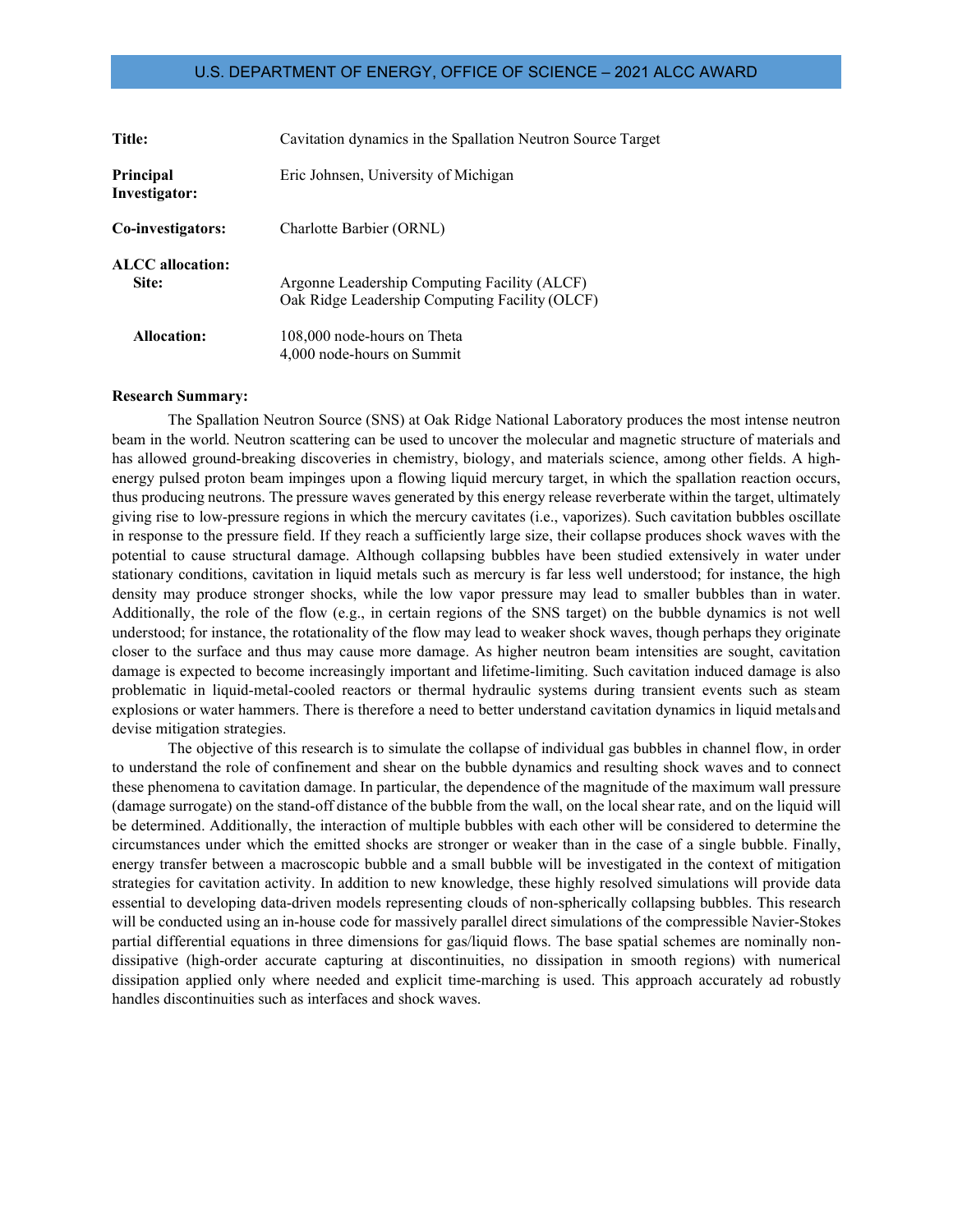| Title:                                          | Advancing multi-year to decadal climate prediction with high-resolution E3SM and<br><b>CESM</b>       |
|-------------------------------------------------|-------------------------------------------------------------------------------------------------------|
| Principal<br>Investigator:                      | Ben Kirtman (Rosenstiel School of Marine and Atmospheric Science, U. of Miami)                        |
| Co-investigators:                               | Leo Siqueira (U. Miams, RSMAS),<br>Gerald Meehl (NCAR, CATALYST),<br>Jadwiga Richter (NCAR, CATALYST) |
| ALCC allocation:<br>Site:<br><b>Allocation:</b> | Argonne Leadership Computing Facility (ALCF)<br>1,000,000 node-hours on Theta                         |

#### **Research Summary:**

A team from the Rosenstiel School of Marine and Atmospheric Science (RSMAS) at the University of Miami and the Climate Change Prediction (CCP) group at the National Center for Atmospheric Research (NCAR) are jointly collaborating on this project through support from the Department of Energy Office of Science Biological and Environmental Research (BER) Regional and Global Model Analysis (RGMA) component of the Earth and Environmental System Modeling Program. The research will address the DOE/BER mission by exploring underlying mechanisms of predictability and quantifying interactions of climate processes in how they affect US extremes and understand the current and future impacts of these phenomena on regional and global climate. Several graduate students at RSMAS will learn how to run the high-resolution Energy Exascale Earth System Model (E3SM), and the NCAR team will collaborate with the CATALYST team to analyze the E3SM simulations.

The team hypothesizes that small-scale sea-surface temperature (SST) features made possible by high resolution ocean model component, along with improvements in atmospheric circulation and storm systems with higher resolution in the atmosphere, will affect decadal predictability and variability and the associated changes in extremes. The main objectives of the research are: (1) to investigate how the mesoscale features in the ocean feedback onto the representation of known modes of decadal variability (e.g., Atlantic Multidecadal Oscillation (AMO), Pacific Decadal Oscillation (PDO), among others), and diagnose how these known modes teleconnect to regional US extremes. The analysis will also include a detailed examination of subseasonal (e.g., Madden-Julian Oscillation, MJO) variability, seasonal (e.g., El Niño-Southern Oscillation, ENSO) variability, and how their interactionsimpact regional US extremes in terms of intensity and occurrence. Examples of extremes the team will investigate include flooding/drought, heat waves/cold spells, extreme wind events, and coastal flooding. Mainly, they seek to diagnose how the predictability of multi-year to decadal variability and the embedded extreme events are affected by oceanic mesoscale features and western boundary currents, and 2) quantify the role of volcanic eruptions in predictions of Pacific region SSTs and consequent global temperatures, with a focus on the regional details of the patterns of SSTs in verifying pattern correlations of observed and predicted SSTs that relate to decadal variability of globally averaged surface temperatures.

Initialized very high resolution global E3SM decadal predictions with observed volcanic emissions will be performed to test the above hypotheses and will comprise the most thorough set of simulations ever attempted for a decadal climate prediction project with the E3SM. Crucially, since these simulations are initialized predictions, they can make robust event-by-event comparisons with observations, which is particularly important when diagnosing extreme events. These simulations will be compared to lower resolution Community Earth System Model (CESM) simulations already conducted.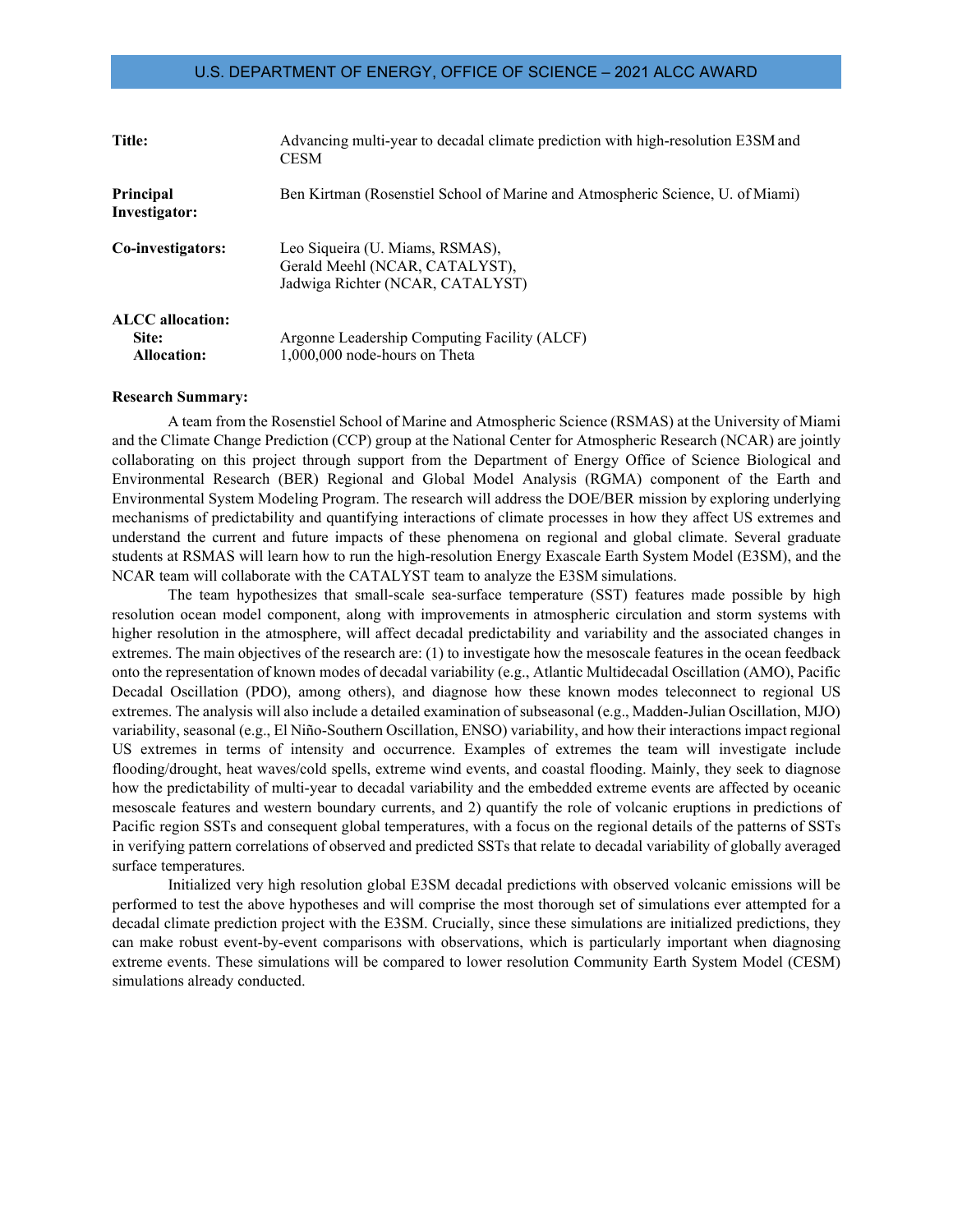| <b>Title:</b>                                          | Response functions of $\text{LaNiO}_2$ : Insights into high-temperature superconductivity |
|--------------------------------------------------------|-------------------------------------------------------------------------------------------|
| Principal<br>Investigator:                             | Gabriel Kotliar, Rutgers University                                                       |
| Co-investigators:                                      | Corey Melnick (Brookhaven National Laboratory)                                            |
| <b>ALCC</b> allocation:<br>Site:<br><b>Allocation:</b> | Argonne Leadership Computing Facility (ALCF)<br>115,000 node-hours on Theta               |

#### **Research Summary:**

One of the grand challenges in condensed matter physics is to understand materials wherein the correlations between electrons in *d* or *f* orbitals produce a rich tapestry of quantum. The response of a material to stimuli and the response functions which describe this provide invaluable insight into the precise mechanisms through which these phenomena arise. Accurate theoretical calculations of the response functions in strongly correlated materials are only now becoming possible thanks to advances in theory and computational power. In this project, the researchers will leverage these advances in order to compute the response functions in an important class of superconducting materials: the nickelates. In particular, they will compute the response functions in superconducting  $\text{LANiO}_2$  across a range of temperatures and electron concentrations. These response functions and their structure in this parameter space will be analyzed in order to gain fundamental insight into unconventional superconductivity.

Indeed, the structure of these response functions within the phase diagram will provide important insight into the superconducting glue in the nickelates, the fundamental interactions through which unconventional superconductivity arises in general, and the path towards room temperature superconductivity  $-$  a long-standing goal of the DOE and the scientific community, as high-temperature superconductivity would enable an incredibly efficient energy grid, new energy technologies, and more. The project will also illustrate the power of theoretical spectroscopy, wherein computational rather than experimental effort is used to probe a material's response to some stimulus. That is, it will provide unprecedented detail on the orbitals, the electronic structures, and the interactions through which high-temperature superconductivity manifests at a fraction of the cost. Finally, it will involve the continued development of open-source software which facilitates theoretical spectroscopy and material design.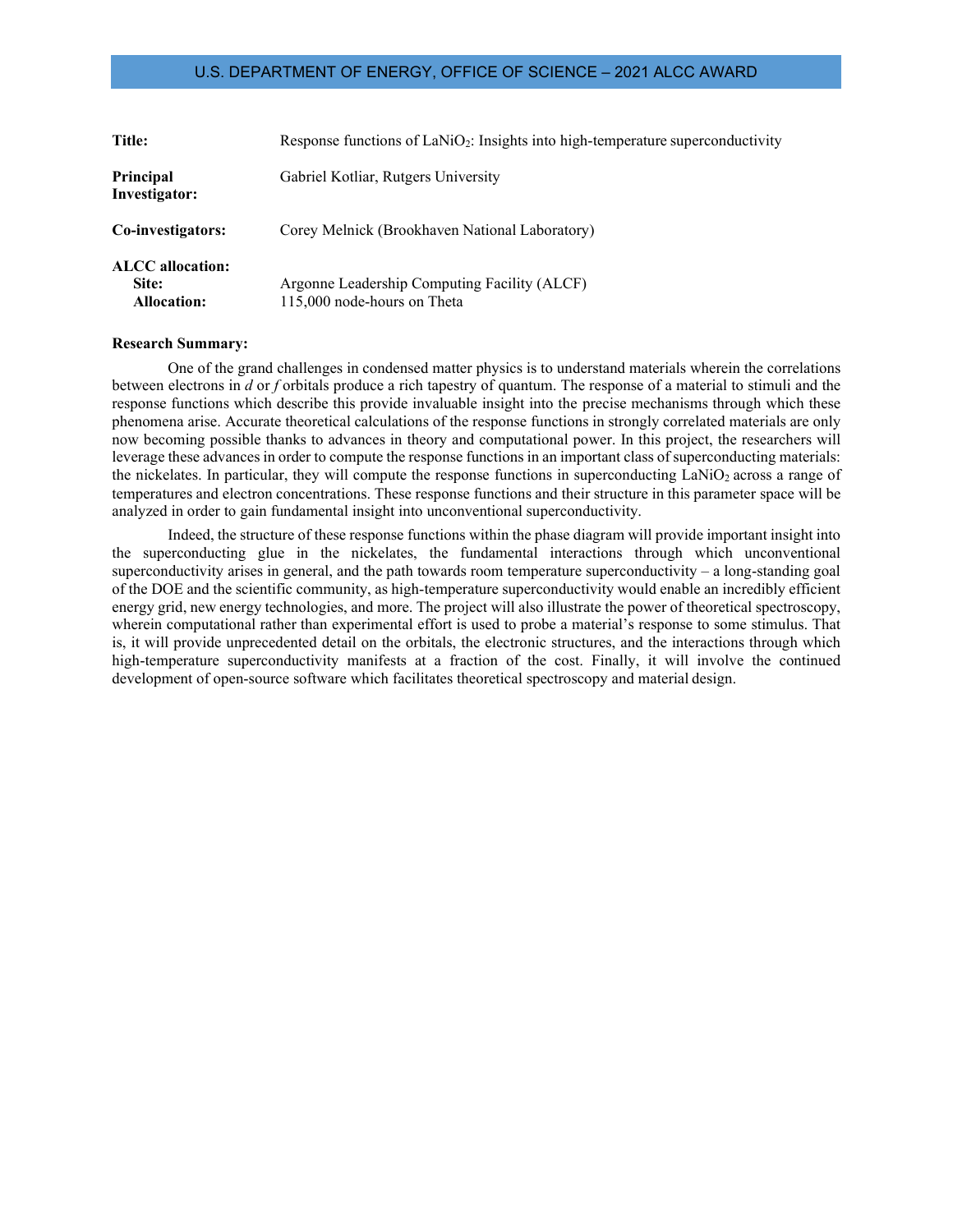| Title:                                                 | Characterizing Coastal Low-Level Jets and their Impact on Offshore Wind Farms  |
|--------------------------------------------------------|--------------------------------------------------------------------------------|
| Principal<br>Investigator:                             | Jing Li, GE Research                                                           |
| Co-investigators:                                      | Shashank Yellapantula (National Renewable Energy Laboratory)                   |
| <b>ALCC</b> allocation:<br>Site:<br><b>Allocation:</b> | Oak Ridge Leadership Computing Facility (OLCF)<br>240,000 node-hours on Summit |

### **Research Summary:**

The combined onshore and offshore wind will supply 20% of the US energy demand by 2030 as envisioned by the Department of Energy (DOE). The growth of US offshore wind energy, however, is hampered by a lack of understanding of the offshore wind conditions, the corresponding turbine behavior and the resulting farm performance.

This project focuses on the numerical modeling of one such prevalent, yet poorly understood, offshore wind phenomenon―the coastal low-level jets (LLJ)―and its farm-level impact. This effort is aligned with DOE's Clean Energy mission and has received funding from the National Offshore Wind Research and Development Consortium.

The work is a continuation of a 2020 ALCC award. The awarded allocation has allowed the team to employ a mesoscale-to-microscale coupling (MMC) technique required to model a period of LLJ occurring in the US Atlantic Coast wind energy Call Areas. With the 2021 allocation, this research will couple the Computational Fluid Dynamics (CFD) process of an LLJ with a turbine structural dynamic solver to elucidate LLJ's impacts on wind turbines and wind farms. The expected results will be used to benchmark reduced-order models, as well as develop and demonstrate conceptual strategies to mitigate adverse LLJ impacts.

Accurately resolving the complex atmospheric turbulence and turbine wake requires the use of high-fidelity large-eddy simulations (LES) with high-end supercomputing. To leverage the leadership class computing resources, the team will use AMR-Wind―a massively-scalable, GPU-accelerated flow solver in the ExaWind software suite developed under DOE funding―to run these LES simulations. Coupled with OpenFAST, these simulations will generate a high-spatiotemporal-resolution description of wind farm flow, turbine power production and component loads under LLJ conditions. These results, together with an expanded predictive flow modeling capability, will accelerate the technology development in renewable energy, broaden the industry's supercomputing applications, and ultimately contribute towards advancing DOE's Clean Energy mission.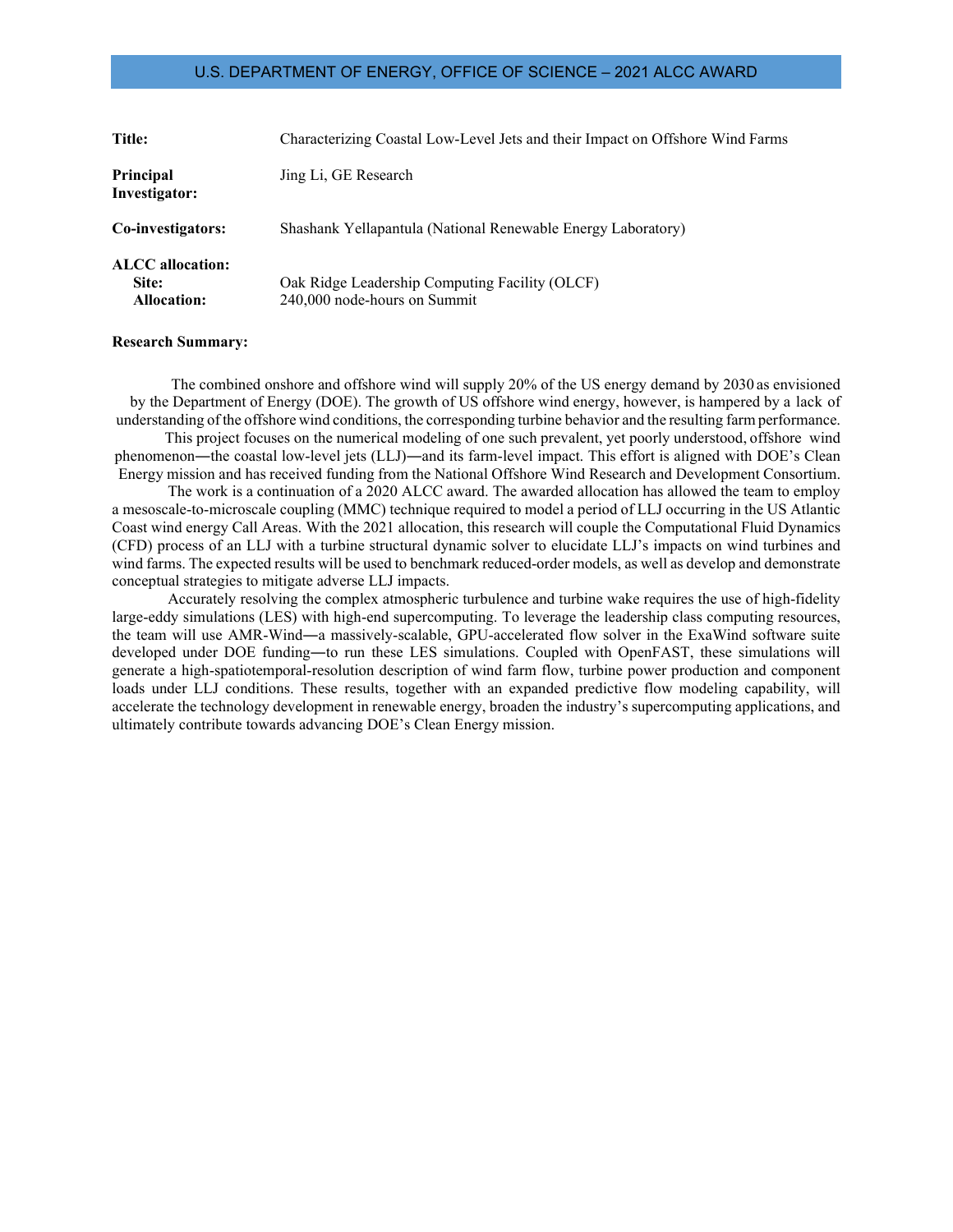| <b>Title:</b>              | Gravitational Form Factors                                                                                                             |
|----------------------------|----------------------------------------------------------------------------------------------------------------------------------------|
| Principal<br>Investigator: | Keh-Fei Liu (University of Kentucky)                                                                                                   |
| Co-investigators:          | Terrence Draper (University of Kentuck)<br>Andrei Alexandru (George Washington University)<br>Frank Lee (George Washington University) |
| ALCC allocation:<br>Site:  | National Energy Research Scientific Computing Center (NERSC)                                                                           |
| Allocation:                | 690,000 node-hours on Cori                                                                                                             |

#### **Research Summary:**

We propose to carry out a lattice quantum chromodynamics (QCD) calculation of the nucleon gravitational form factors of the energy-momentum tensor with chiral fermions. There are four gravitational form factors. Two of them are related to the momentum and angular momentum fractions of the quarks and gluons which can be extracted from deep inelastic scattering and Drell-Yan experiments. The other two give the pressure and pressure distribution of the nucleon. From the time-time component of the energy-momentum tensor, which is the Hamiltonian, one can find the quark and gluon decomposition of the proton mass. This proposed lattice calculation intends to address the origin of the proton spin and mass in terms of its quark and gluon constituents. These are the primary goals of the upcoming electron-ion collider (EIC). It is recently learned that inside the pressure term in the gravitational form factor, the negative pressure from the trace anomaly balances out the positive pressure from the quark and gluon kinetic energies to confine the hadron. This is analogous to Einstein's cosmological constant that is introduced to the metric term in the energy momentum tensor for his vision of a static universe. We propose to calculate the form factor of this hadronic cosmological constant due to the trace anomaly and determine its radius. This addresses the fundamental question in QCD regarding the origin of the confinement of hadrons. It has been proposed experimentally to measure this form factor from the photoproduction of  $J/\Psi$  at threshold. The proposed lattice calculations are well aligned with the DOE mission of exploring the quark and glue structure of the nucleon and other hadrons based on QCD.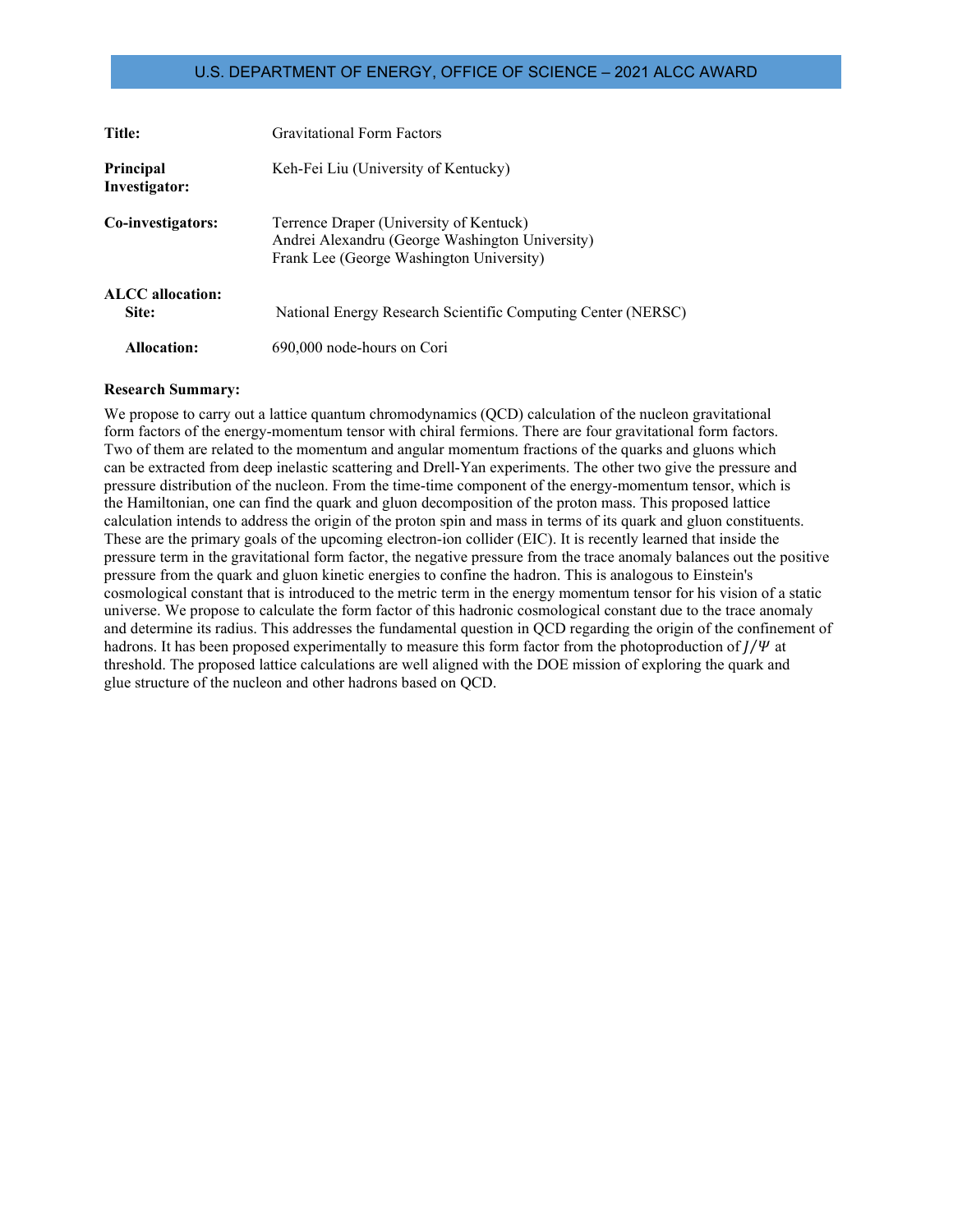| Title:                                                 | Quantum Monte Carlo calculations of nuclei up to <sup>16</sup> O and neutron matter                                                                                                                                                                                                                                   |
|--------------------------------------------------------|-----------------------------------------------------------------------------------------------------------------------------------------------------------------------------------------------------------------------------------------------------------------------------------------------------------------------|
| <b>Principal</b><br>Investigator:                      | Alessandro Lovato, Argonne National Laboratory                                                                                                                                                                                                                                                                        |
| Co-investigators:                                      | Lorenzo Andreoli (Washington University),<br>Jason Bub (Washington University),<br>Garrett King (Washington University),<br>Saori Pastore (Washington University),<br>Maria Piarulli (Washington University),<br>Noemi Rocco (Fermi National Accelerator Laboratory),<br>Robert Wiringa (Argonne National Laboratory) |
| <b>ALCC</b> allocation:<br>Site:<br><b>Allocation:</b> | Argonne Leadership Computing Facility (ALCF)<br>632,000 node-hours on Theta                                                                                                                                                                                                                                           |

#### **Research Summary:**

Nuclear physics stands at the core of several exciting developments in science: state-of-the-art experimental facilities are probing the structure and reactions of stable and radioactive nuclei; the emerging gravitational-wave astronomy has opened a new window on the state of matter under extreme conditions; atomic nuclei are used in current and planned neutrino-oscillation and double-beta decay experiments, which will measure neutrino properties with unprecedented accuracy. The above efforts are accompanied by a remarkable progress of microscopic nuclear approaches that describe nuclei and nucleonic matter starting from the individual interactions among protons and neutrons. These nuclear forces are rooted in quantum chromodynamics, the fundamental theory of strong interactions, and are the main input of numerical methods that use high-performance computers to solve the nuclear Schrodinger equation with controlled approximation.

The overall goal of this research is to accurately describe atomic nuclei (including their spectra, densities, structure functions, transitions, low-energy scattering, and responses) while simultaneously predicting the equation of state of neutron matter. To achieve this objective, numerical quantum Monte Carlo methods will be extended to treat the <sup>16</sup>O nucleus, which has proven to be most effective in constraining three-nucleon potentials, relevant for the stability of neutron stars. In addition, novel computational methods will be used to study nuclear response densities induced by electrons and neutrinos scattering and gain more exclusive information about these processes. These studies will impact experimental programs on gravitational waves carried out by, e.g., the LIGO-Virgo collaboration, ongoing experiments that use electrons to study in medium nucleon-correlations carried out at Jefferson Lab, and neutrino experimental facilities, e.g., the Deep Underground Neutrino Experiment (DUNE).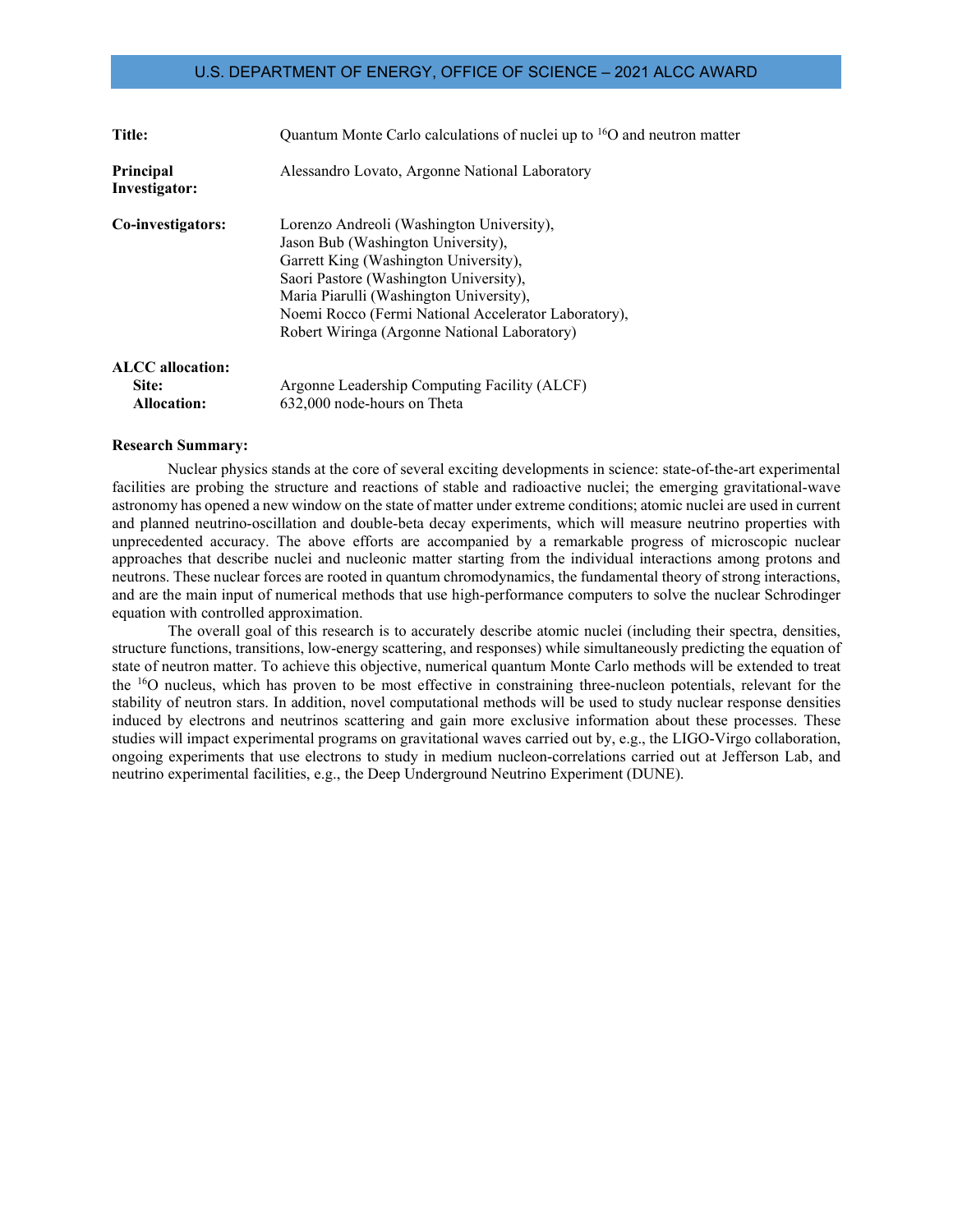| Title:                                                 | Multi-Scale Multi-Physics Ensemble Simulations for Aerosol-Cloud Interactions |
|--------------------------------------------------------|-------------------------------------------------------------------------------|
| Principal<br>Investigator:                             | Po-Lun Ma, Pacific Northwest National Laboratory                              |
| Co-investigators:                                      | Colleen Kaul (PNNL),<br>Kyle Pressel (PNNL)                                   |
| <b>ALCC</b> allocation:<br>Site:<br><b>Allocation:</b> | Argonne Leadership Computing Facility (ALCF)<br>400,000 node-hours on Theta   |

#### **Research Summary:**

Accurate simulation of aerosol-cloud interactions (ACI) remains a major challenge for Earth system models (ESMs). The limited predictability is attributed to uncertainties and deficiencies in model resolution and process representations. To address these scientific challenges, the Energy Exascale Earth System Model (E3SM) version 4 that is currently under development will feature a variable resolution capability, resolving atmospheric processes from the convection-permitting scale to the planetary scale. The awarded computing resources will be used to generate ensemble simulations with variable resolutions and perturbed ACI processes to (1) assess the atmospheric characteristics and processes across scales; and (2) provide insights into the robustness of ACI parameterization across scales. A large-eddy simulations (LES) model and the nonhydrostatic version of the E3SM will be used to perform simulations of ACI at resolutions ranging from about 20 m horizontal grid spacing to about 100 km horizontal grid spacing. The high-resolution model results will be used to understand features at the subgrid scale of a coarseresolution E3SM and provide guidance for parameterization improvements. Physical and chemical process representations affecting ACI (including the cloud and aerosol physics, chemistry, turbulence, and convection) will be perturbed to quantify the impacts of each process representation on atmospheric characteristics and ACI. The model simulations will cover a wide range of aerosol and cloud regimes to provide sufficient information for better generalizability of process representations.

Producing the large ensemble of simulations with variable resolutions and perturbed processes will provide realistic details on atmospheric characteristics affecting ACI. The simulation ensemble will be used to (1) identify emergent properties and controlling factors of ACI; (2) improve parameterizations suitable for multiple scales; (3) develop emulators for resolved and subgrid processes using novel machine learning techniques; and (4) validate the generalizability by synthetically reconstructing the high-resolution data from reduced-dimension representations using generative neural networks. This research fulfills the vision of Department of Energy Office of Biological and Environmental Research (BER) Earth and Environmental Systems Science Division (EESSD) to "develop an improved capability for Earth system prediction on seasonal to multidecadal time scales" and addresses EESSD's three Scientific Grand Challenges: the Integrated Water Cycle, Drivers and Responses in the Earth System, and Data-Model Integration.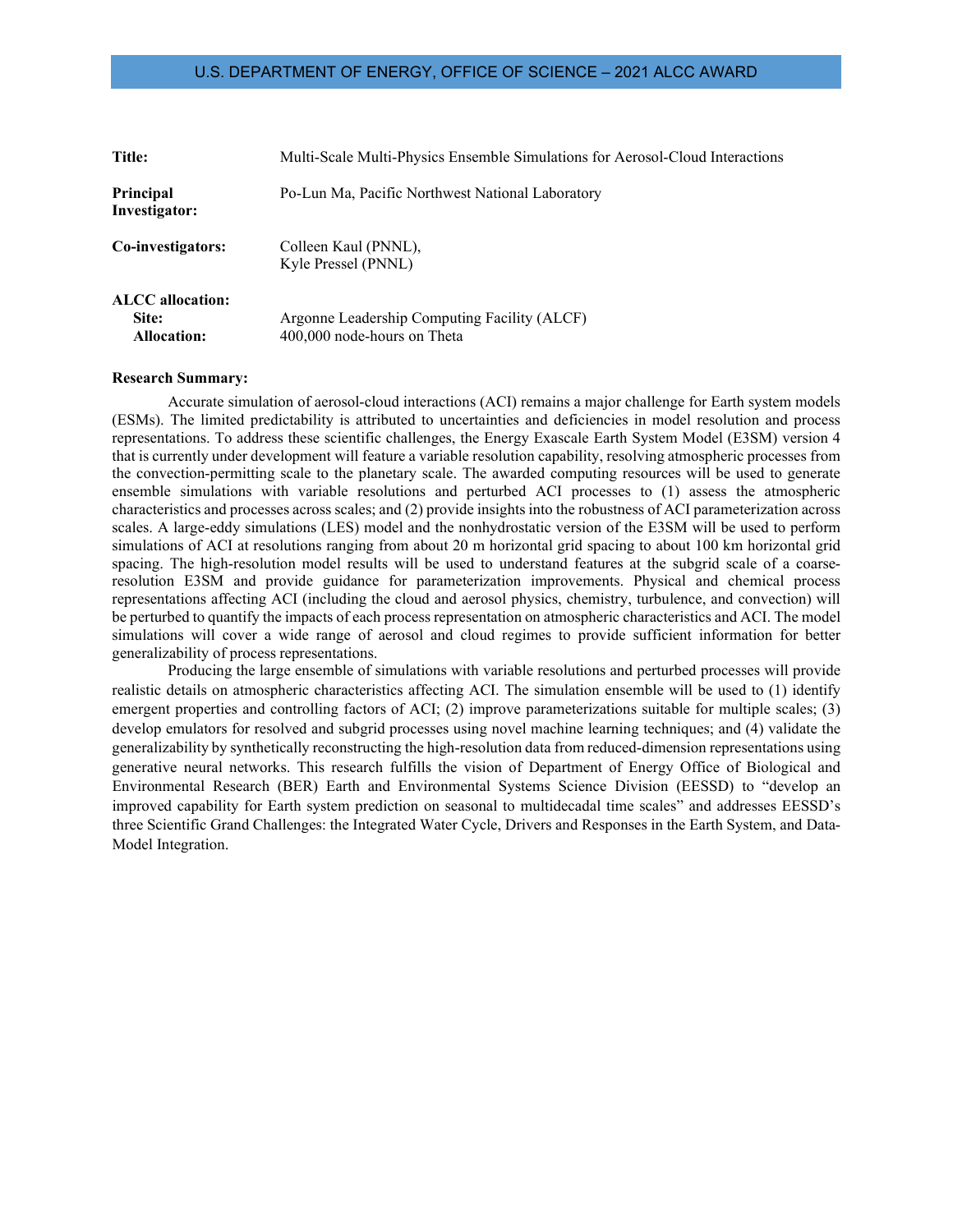| Title:                                                 | Understanding the Role of Surface Energy in the Deformation of Metal Nanoparticles         |
|--------------------------------------------------------|--------------------------------------------------------------------------------------------|
| Principal<br>Investigator:                             | Ashlie Martini, University of California Merced                                            |
| Co-investigators:                                      | Dr. Tevis D. B. Jacobs (University of Pittsburgh)                                          |
| <b>ALCC</b> allocation:<br>Site:<br><b>Allocation:</b> | National Energy Research Scientific Computing Center (NERSC)<br>300,000 node-hours on Cori |

## **Research Summary:**

Emerging energy technologies (such as fuel cells and metal-air batteries) require metal nanoparticles for their operation. By reducing nanoparticle size, the efficiency is increased while using less material, thusreducing the overall cost of these technologies. However, during use, the size and shape of nanoparticles changes spontaneously over time; even very small changes can dramatically degrade nanoparticle performance and consequently the efficiency and function of the application. Current theories describing nanoparticle deformation do not account for the important effect of surface energy and so cannot accurately describe nanoparticle behavior. The objectives of this research are to determine the processes and the factors that lead to permanent morphology changes, and to understand the effect of these changes on nanoparticle properties (especially mechanical properties). This research will use advanced computational models and cutting-edge experimental measurements to analyze the atomic rearrangement and changes in surface energies of nanoparticles under compression, revealing the fundamental mechanisms of nanoparticle deformation.

This research will provide new understanding into the previously unexplored role of surface energy in the deformation of small metal nanoparticles, enabling prediction of size-dependent nanoparticle properties. Such predictions are crucial for efforts to reduce cost and improve the performance of nanoparticle-based systems, enabling widespread use of energy technologies that are cleaner and more efficient.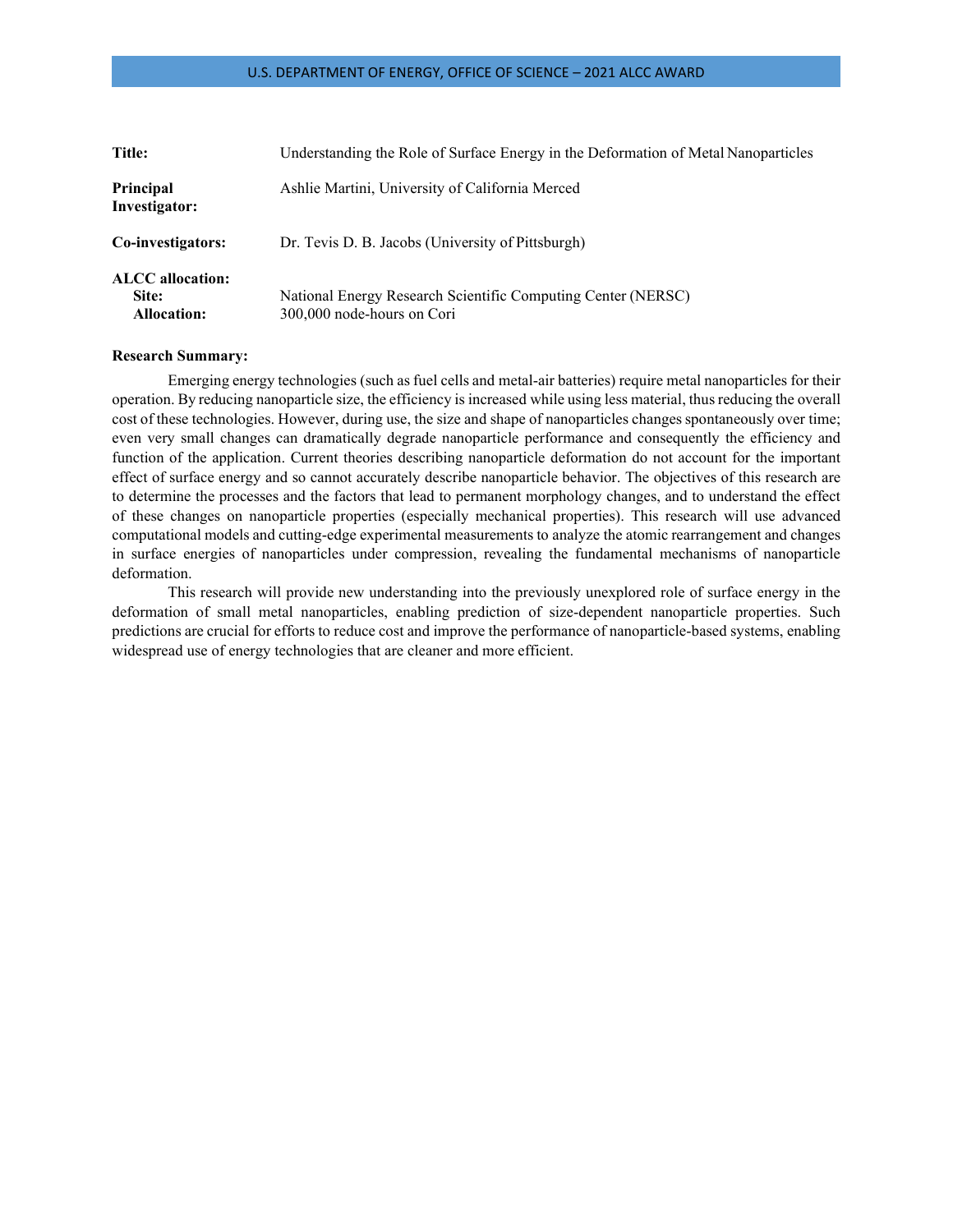| <b>Title:</b>                     | High-Fidelity Flow Data for Multiscale Bridging                                                                                                                                                                                                                          |
|-----------------------------------|--------------------------------------------------------------------------------------------------------------------------------------------------------------------------------------------------------------------------------------------------------------------------|
| <b>Principal</b><br>Investigator: | Elia Merzari, Pennsylvania State University                                                                                                                                                                                                                              |
| Co-investigators:                 | Igor Bolotnov (North Carolina State University),<br>Nam Dinh (North Carolina State University),<br>Paul Fischer (University of Illinois),<br>Misun Min (Argonne National Laboratory),<br>Rui Hu (Argonne National Laboratory),<br>Yang Liu (Argonne National Laboratory) |
| <b>ALCC</b> allocation:           |                                                                                                                                                                                                                                                                          |
| Site:                             | Oak Ridge Leadership Computing Facility (OLCF)                                                                                                                                                                                                                           |
| <b>Allocation:</b>                | 250,000 node-hours on Summit                                                                                                                                                                                                                                             |

#### **Research Summary:**

In 2020, the US Department of Energy (DOE), Office of Nuclear Energy, through the Integrated Research Projects (IRP) program, established a consortium focused on the research of thermal-fluids multiscale methods. This consortium represents a university component to the recently established Center Excellence for Thermal-Fluids Applications in Nuclear Energy that is fully integrated with the national laboratory efforts and its stakeholders. The consortium aims to deliver improved, fast-running models for complex physical phenomena relevant to advanced reactors.

The challenges in current thermal-fluids modeling of advanced reactors are dual. Primarily, there is a severe deficit of direct thermal-fluids data that can be applied to new, innovative nuclear system designs due to a lack of large-scale integral-effect test facilities for the wide range of scenarios and conditions relevant to these systems. Secondly, the results of experiments in advanced instrumented, small-scale, separate-effect experiments and highfidelity numerical simulations that could be used to bridge the gap are inefficiently used. These conditions highlight the pressing needs for bridging this scale gap (multiscale bridging), enabling the use of high-fidelity simulation data to deliver improved fast running models. The consortium is focusing in particular on four challenge problems of great interest to the advanced reactor nuclear industry: (i) Flexible Modeling for Heat Transfer, (ii) Thermal Striping of Internals, (iii) Mixing in Large Enclosures and (iv) Multiscale Core Modeling Coupled to Fuel Performance. The work of the consortium covers numerical method development, high-fidelity numerical simulation and experimental research.

To support the goals of the project, an extensive high-fidelity fluid flow simulation database will be established. The planned computations will employ scale resolving techniques such as Direct Numerical Simulation and Large Eddy Simulation. The geometries simulated will span from experimental facilities involving jet mixing in large enclosures to more canonical geometries such as parallel plates in mixed convection and axial flow in simplified rod arrays. The database will be instrumental to the development of improved multiscale bridging methods and it will ultimately enable a paradigm shift in the way multiscale simulations are performed for nuclear engineering applications. Finally, the simulations will increase the understanding of turbulent thermal mixing in complex geometries, with a broad impact.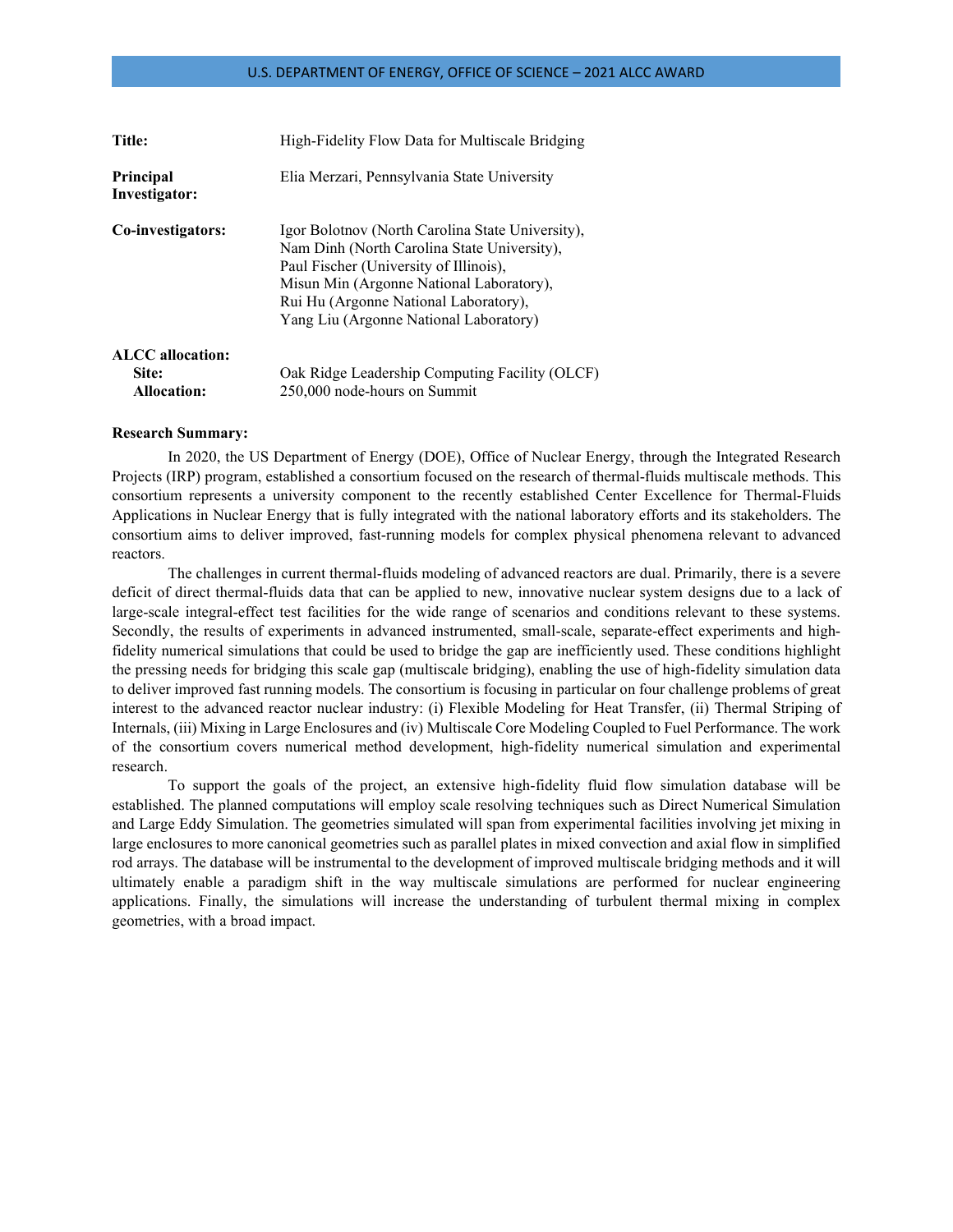| <b>Title:</b>              | Multiscale bubble breakup and gas transfer in turbulent oceanic environments                                  |
|----------------------------|---------------------------------------------------------------------------------------------------------------|
| Principal<br>Investigator: | Parviz Moin, Center for Turbulence Research, Stanford University                                              |
| Co-investigators:          | none                                                                                                          |
| ALCC allocation:<br>Site:  | Argonne Leadership Computing Facility (ALCF),<br>National Energy Research Scientific Computing Center (NERSC) |
| <b>Allocation:</b>         | 650,000 node-hours on Theta<br>500,000 node-hours on Cori                                                     |

#### **Research Summary:**

This is a computational fluid dynamics study focusing on high-fidelity simulations of bubble breakup and gas dissolution in oceanic breaking waves that address energy and environmental challenges through the impact of oceans on weather/climate predictions and offshore wind technologies. The wave-breaking process gives rise to turbulent fluctuations that break up entrained air cavities in quick succession. A wide range of bubble sizes extending down to the Hinze scale—the critical length scale below which turbulent fragmentation ceases—is generated through a breakup cascade. The first objective of this work is to extend fundamental understanding of the bubble fragmentation process to sizes smaller than the Hinze scale, at which bubble formation mechanisms remain a subject of active research. The second objective is to quantify the bubble-induced gas dissolution that is enhanced by the breakup cascade. A major challenge for accomplishing these goals has been the inherent multiscale nature of the problem, which dramatically increases the computational cost and the complexity of the associated physical phenomena. This project aims to resolve these issues by deploying in-house tools, solvers, and techniques that will readily leverage the capabilities of DOE supercomputing systems to obtain novel statistics and insights into the sub-Hinze-scale bubble population and accompanying gas dissolution.

Understanding sub-Hinze-scale bubble formation mechanisms and quantifying gas dissolution have significant impact on problems of practical importance, such as CO<sub>2</sub> transport in the carbon cycle through dissolution of soluble components of the entrapped bubbles, and light and sound scattering. In particular, maritime and climate studies may be informed by the temporal evolution of the bubble size distribution, which enables quantification of the total air–sea interfacial area and size-dependent effects like radiation scattering. This project will yield deeper insights into oceanic bubble breakup and gas dissolution for the development of future predictive technologies for more energetic waves and their associated multiphysics phenomena, such as hydroacoustics, radiation transfer, and scalar transport.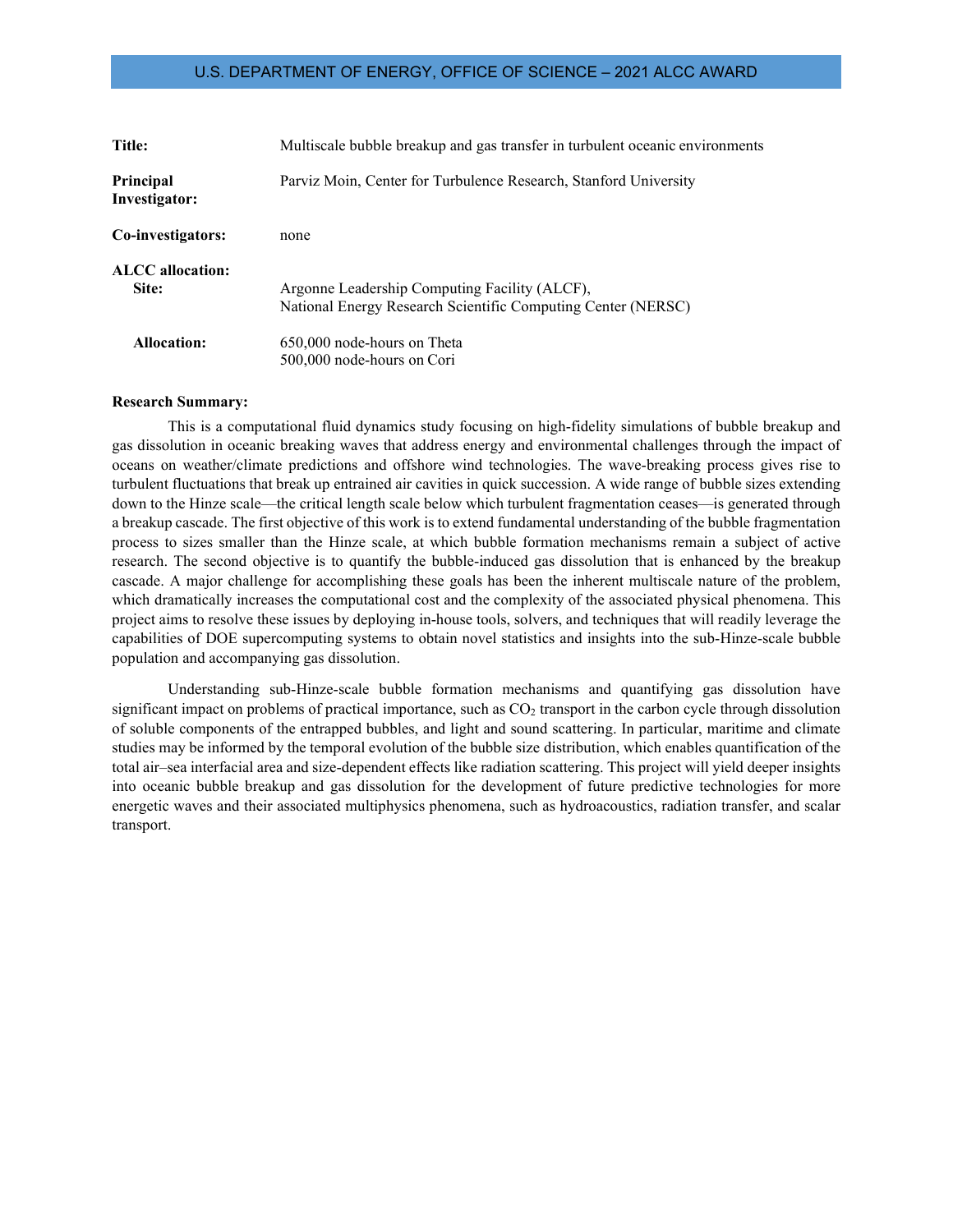| Title:                     | Lattice QCD for sPHENIX: Heavy quarks                        |
|----------------------------|--------------------------------------------------------------|
| Principal<br>Investigator: | Swagato Mukherjee (Brookhaven National Laboratory)           |
| Co-investigators:          | none                                                         |
| ALCC allocation:<br>Site:  | National Energy Research Scientific Computing Center (NERSC) |
| <b>Allocation:</b>         | 160,000 node-hours on Cori                                   |

#### **Research Summary:**

Under extreme conditions of high temperatures hadrons cease to exist— quarks and gluons are liberated from the hadrons to form a new state of matter, known as the quark-gluon plasma (QGP). A central goal of the experimental programs at the Relativistic Heavy-Ion Collider (RHIC) of the Brookhaven National Laboratory (BNL) is the exploration of the phases and properties of strong-interaction QCD matter. To accomplish this goal an entirely new detector, sPHENIX, will be deployed next year and nearly 4 years of RHIC operation will be devoted to sPHENIX science program. An important goal of the sPHENIX science program is to reveal the short-distance microscopic structure of QCD using small probes, such the Upsilon states, consisting of heavy bottom quarks. We propose to start a multi-year campaign to provide critical first-principle QCD inputs that are urgently required for the sPHENIX science program. Through state-of-the-art lattice QCD computations we aim to characterize the properties of the Upsilon states, interactions between heavy quark-antiquark pair and the diffusion of heavy quarks inside QGP medium.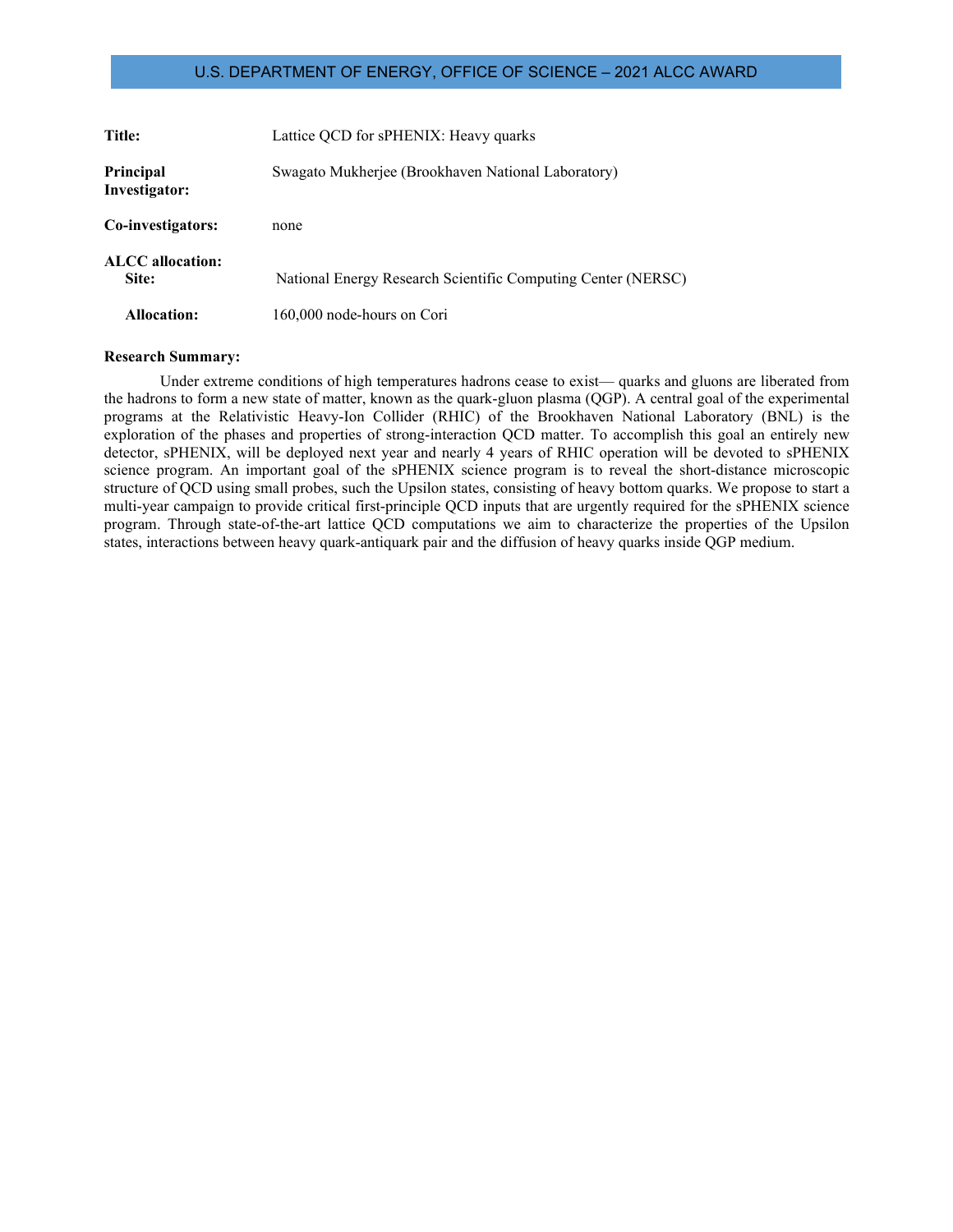| <b>Title:</b>                     | Electromagnetic corrections to strong dynamics                                                                                                                                                                                                                            |
|-----------------------------------|---------------------------------------------------------------------------------------------------------------------------------------------------------------------------------------------------------------------------------------------------------------------------|
| <b>Principal</b><br>Investigator: | Amy Nicholson, UNC Chapel Hill                                                                                                                                                                                                                                            |
| Co-investigators:                 | Kate Clark (NVIDIA),<br>Michele Della Morte (CP3-SDU),<br>Andrea Shindler (FRIB/MSU),<br>Andre Walker-Loud (LBNL),<br>Justus Tobias Tsang (CP3-SDU),<br>Henry Monge-Camacho (University of Costa Rica),<br>Ben Hoerz (LBNL),<br>Dean Howarth (LLNL), Pavlos Vranas (LLNL) |
| <b>ALCC</b> allocation:           |                                                                                                                                                                                                                                                                           |
| Site:                             | Oak Ridge Leadership Computing Facility (OLCF)                                                                                                                                                                                                                            |
| <b>Allocation:</b>                | 300,000 node-hours on Summit                                                                                                                                                                                                                                              |

#### **Research Summary:**

Lattice quantum chromodynamics (LQCD) is beginning to deliver theoretical results to be confronted with experiments at an unprecedented level of precision. This is a fundamental prerequisite to probe physics beyond the Standard Model (BSM). To control the precision of LQCD results at the order of, or below, 1% total accuracy, it becomes unavoidable to introduce Quantum Electrodynamics (QED) effects in LQCD calculations.

The goal of this project is to provide a robust and theoretically sound lattice QED formulation that allows control over all the systematics at the sub-percent level. A recently proposed method will be used to regulate infrared finite-volume corrections through introduction of a photon mass. With the time requested, controlled extrapolations to the physical point will be performed for a multitude of observables, including hadron spectra and charged pion scattering, with strong isospin breaking effects also included.

This research is closely aligned with the goals of the 2015 Long-Range Plan for Nuclear Physics, specifically in the area of Nuclear Structure and Reactions. This project focuses on a necessary step towards the understanding of nuclear interactions mediated by QCD and the Electroweak theory, and furthermore provides a testing ground toward calculations of important BSM decay modes, which will require novel non-perturbative techniques such as those being explored within this work: the massive photon method serves as a starting point for developing a massive neutrino method that can be used for neutrinoless double beta decay. All the codes developed for this project will be made publicly available.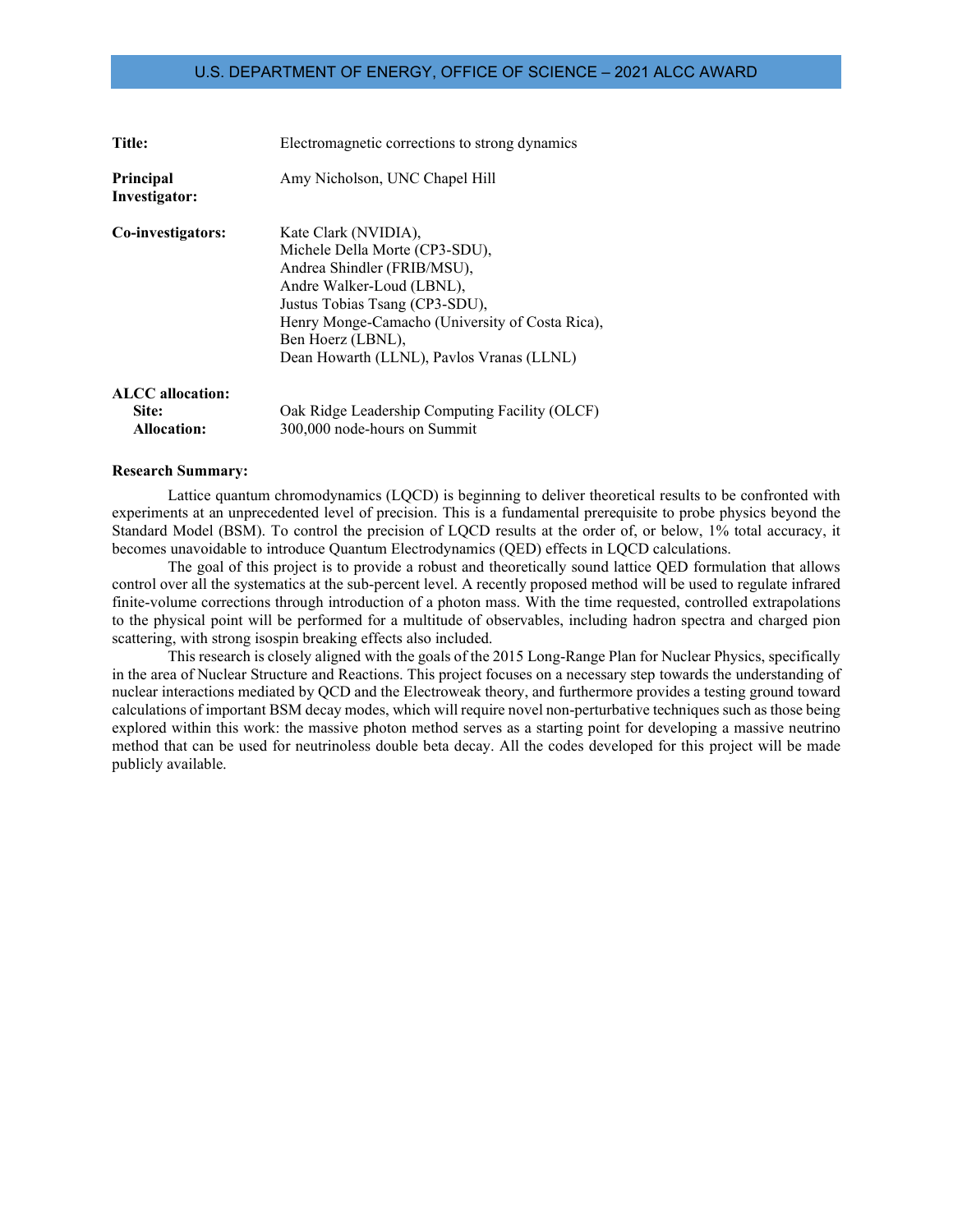| Title:                            | Investigation of Compressibility and Nonequilibrium Turbulence in Reacting Flows                                                                      |
|-----------------------------------|-------------------------------------------------------------------------------------------------------------------------------------------------------|
| <b>Principal</b><br>Investigator: | Joseph C. Oefelein, Georgia Institute of Technology                                                                                                   |
| Co-investigators:                 | Kyle A. Schau (Georgia Institute of Technology),<br>Ramanan Sankaran (Oak Ridge National Laboratory),<br>Kareem Ahmed (University of Central Florida) |
| <b>ALCC</b> allocation:           |                                                                                                                                                       |
| Site:                             | Oak Ridge Leadership Computing Facility                                                                                                               |
| <b>Allocation:</b>                | 600,000 node-hours on Summit                                                                                                                          |

#### **Research Summary:**

Turbulent reacting flows at high-pressure (e.g., supercritical conditions) or high-speed (e.g., supersonic and hypersonic conditions) involve significant levels of interscale nonequilibrium dynamics that are not well understood and not adequately accounted for in state-of-the-art models. The simultaneous presence of strong compressibility effects compound the problem due to the extreme complexity of the nonlinear coupling that is introduced between mechanical, thermal, and material properties. Flow conditions frequently involve shock waves, extreme thermophysical property gradients, thermal inhomogeneity, flow separation, high turbulence intensity, and exothermic heat release. Perturbations induced by interscale dynamics are generated by both turbulence-chemistry and shockturbulence interactions. Nonequilibrium effects have a strong influence on these flows because chemical reactions, which require mixing at the molecular scale, can be delayed until the small scales in the velocity spectrum are energized. Similarly, heat release from chemical reactions moves turbulence away from equilibrium through the introduction of thermal energy at the viscous scales and its conversion into mechanical energy at larger scales. The timescales associated with the macroscopic fluid dynamics are short due to extreme mechanical, thermal, and material gradients across flames, shock waves, and boundary layers. The resulting interscale dynamics typically deviate significantly from classical theory, but can have a significant impact on critical flow processes.

This research will address the challenges outlined above by establishing an in-depth understanding of the nonlinear dynamical nature of turbulent reacting flows at the highly-compressible nonequilibrium conditions associated with advanced propulsion and power systems. The allocation will enable one-of-a-kind simulations that reveal the interscale dynamics associated with key multiscale-multiphysics processes at relevant flow conditions. This will be accomplished through a combination of Direct Numerical Simulation (DNS) and Large Eddy Simulation (LES) investigations guided by a unified treatment of turbulence, thermodynamics, and transport in both combustion-induced and shock-induced processes. Results will have a direct impact on development of the DOE, National Energy Technology Laboratory (NETL), University of Turbine Systems Research (UTSR) goal of removing environmental concerns over the future use of fossil fuels by developing revolutionary, near-zero-emission advanced turbine technologies. Project emphasis will be placed on understanding the underlying factors affecting combustion, aerodynamics, and heat transfer in advanced combustion turbines, supercritical carbon-dioxide power cycles, and pressure gain combustion devices.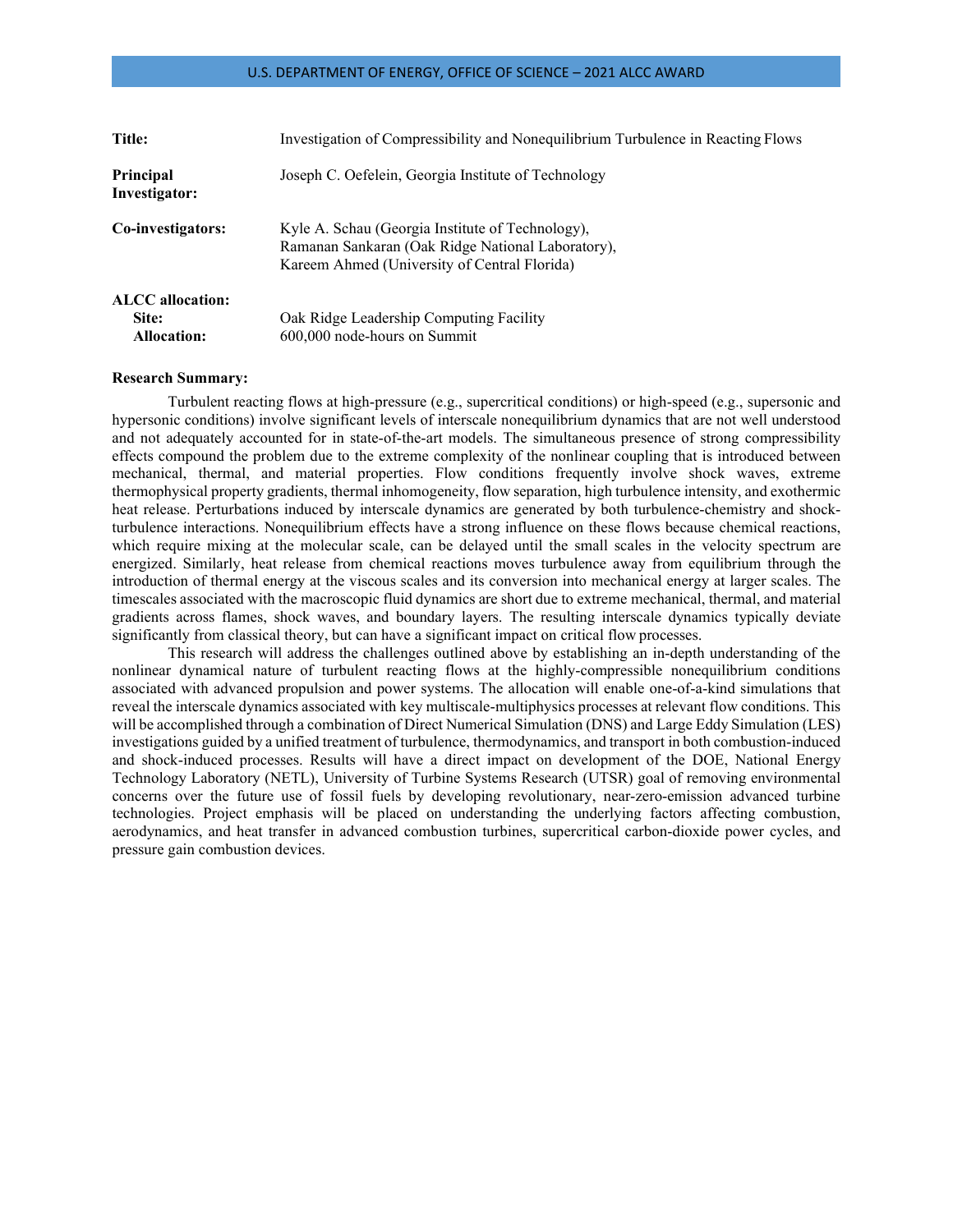| Title:                                                 | Applying Machine Learning to Reynolds Number Impact on High Pressure Turbine Flow                                                                                        |
|--------------------------------------------------------|--------------------------------------------------------------------------------------------------------------------------------------------------------------------------|
| Principal<br>Investigator:                             | Michal Osusky, GE Research                                                                                                                                               |
| Co-investigators:                                      | Rathakrishnan Bhaskaran (GE Research),<br>Gustavo Ledezma (GE Research),<br>Greg Sluyter (GE Aviation),<br>Sriram Shankaran (GE Aviation),<br>Ramakrishnan Kannan (ORNL) |
| <b>ALCC</b> allocation:<br>Site:<br><b>Allocation:</b> | Oak Ridge Leadership Computing Facility<br>256,000 node-hours on Summit                                                                                                  |

#### **Research Summary:**

This project will leverage Department of Energy leadership computing facilities to explore machine learning modelling capabilities for studying the impact of Reynolds number (*Re*) on flow within the hot gas path (HGP) of a high-pressure turbine, found, for example, at the core of an aircraft engine. Through their operating cycles, the turbines experience flows over a range of *Re*, affecting flow structures and behaviors critical to efficient turbine performance and longevity. The physics impacted by varying *Re* will be studied through high-fidelity Large Eddy Simulation (LES), which provide accurate numerical solutions for the flows of interest, providing engineering insights that will lead to novel turbine designs with improved robustness and efficiency. These include the ability to accurately predict the temperature fields around the turbine, as well as migration and evolution of turbulent flows. High *Re* flows, which require a significant increase in computational resources due to the increase in required simulation resolution, are still cost-prohibitive for use in design. To mitigate this, machine learning (ML) techniques provide a promising avenue for overcoming this hurdle. For example, the ability to correlate high-fidelity simulation results from lower *Re* analyses to a range of flows experienced by the turbine would lead to a significant advance in the ability to design robust, fuel efficient turbomachinery. This project will therefore focus on employing high-fidelity simulations to train and validate ML algorithms. The trained ML tools will be used for predicting the impact of *Re* on the flow in the turbine. The successful execution of this project will serve as a critical step towards leveraging high fidelity simulations across engine lines and flight conditions, employing simulations in lieu of testing ("computation wind tunnel") in the design of competitive next-generation gas turbines.

Design and manufacture of globally-competitive gas turbines (used in aircraft engines and power generation) requires persistently higher and higher fidelity simulations to inform critical decision making. To enable this, the goal of this program is to advance the numerical prediction capability and the use of LES in the high-performance computing environment. This is especially important as the demands for improved efficiency and reduced cost come up against the limitations of current design tools. This project will take advantage of a peta-scale simulation of finescale turbulent flows coupled with the interaction effects of the larger complex system to guide design of the next generation of aircraft propulsion systems and power generation turbines. In the realm of commercial aircraft propulsion alone, the benefit of an improved physical understanding and predictive capability of HGP flow would be on the order of 70 million gallons of jet fuel saved for U.S. airlines every year, equivalent to a savings of 35 million US\$. In addition, greenhouse gas emissions would be reduced by 225,000 metric tons. From a durability perspective, improved HGP understanding has the potential to offset hundreds of millions of US\$ in maintenance costs.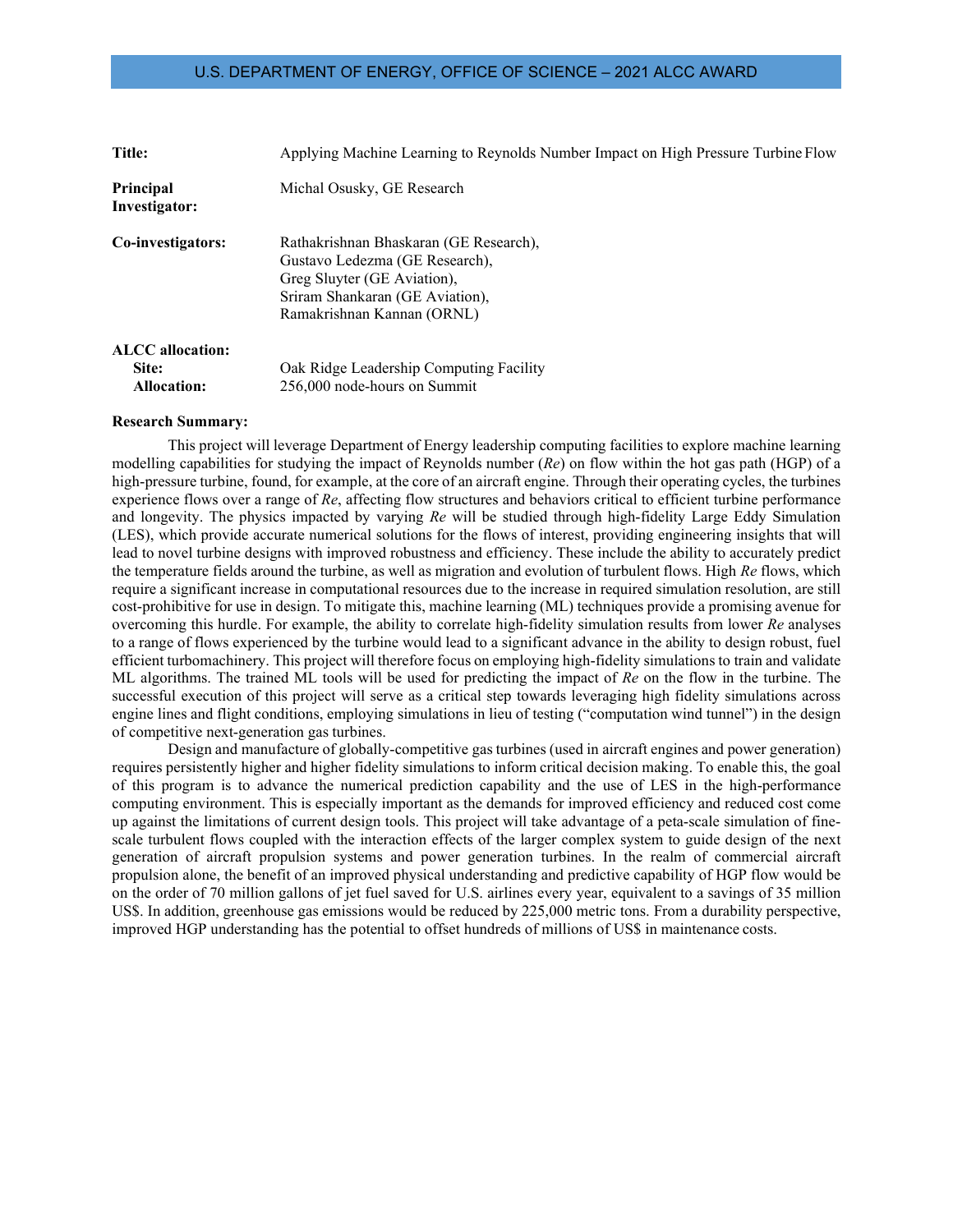| Title:                            | Probabilistic Comparative Modeling of Colorectal Cancer Screening Strategies                                                        |
|-----------------------------------|-------------------------------------------------------------------------------------------------------------------------------------|
| <b>Principal</b><br>Investigator: | Jonathan Ozik, Argonne National Laboratory                                                                                          |
| Co-investigators:                 | Carolyn Rutter (RAND Corporation),<br>Reinier Meester (Erasmus University Medical Center),<br>Karen Kuntz (University of Minnesota) |
| <b>ALCC</b> allocation:           |                                                                                                                                     |
| Site:                             | Argonne Leadership Computing Facility (ALCF)                                                                                        |
| <b>Allocation:</b>                | 160,000 node-hours on Theta                                                                                                         |

#### **Research Summary:**

Despite large increases in the uptake of screening in the past two decades, colorectal cancer (CRC) is still the second leading cause of cancer death in the US. This points to inadequate screening and treatment, and gaps in care that need to be addressed. Technological advances are bringing new methods for risk-targeted screening and treatment and new screening modalities. There is a critical need to assess these potential improvements in terms of both their ability to reduce the burden of CRC and their associated costs. But it is not logistically or ethically feasible to conduct

clinical trials of all possible interventions. Instead, computational models, in the form of natural history microsimulations, are used as *in silico* laboratories to evaluate the potential impact of changes in clinical practice and new policies on clinical and economic CRC outcomes. These models are based on information about underlying disease process, sensitivity and specificity of screening tests, and treatment effectiveness. There is uncertainty in available data, which is observed with error, and the models, which describe unobservable processes. In the face of these uncertainties, large-scale computation is required to provide robust evidence for effective screening approaches.

This project will use leadership class computing resources to run comparative probabilistic sensitivity analyses (PSAs) of screening strategies across three CRC models. PSAs use samples from the distributions of uncertain model parameters to propagate uncertainties to model predictions. To date, formal PSAs addressing uncertainties in all relevant parameters, that is, in the natural history and screening parameters, have not been performed for complex cancer screening models. The goal of this project is to take this a step further by using a comparative framework that includes three state-of-the-art CRC models. Funded under the National Cancer Institute's (NCI) Cancer Intervention and Surveillance Modeling Network (CISNET) program, these CRC models were independently developed for the evaluation of interventions, with emphasis on screening, and describe CRC natural history using different underlying assumptions. These differences enable model comparisons that explore the impact of structural uncertainty, in addition to parameter uncertainty.

The comparative PSAs in this work will be used to generate cost-effectiveness analyses (CEAs) for complex interventions and to provide formalized assessments of both structural and parameter uncertainties across the three CRC models. For external parameters (i.e., costs, screening test characteristics and health-related quality of life), distributions will be derived from current systematic reviews. For the calibrated parameters, the joint posterior distributions for all three models will be obtained by applying sequential Bayesian calibration algorithms, using CRC registry and clinical trial data as calibration targets. The calibration algorithms will be implemented as HPC workflows using the EMEWS framework (emews.github.io) and the Swift/T workflow engine (swift-lang.org/Swift-T). EMEWS workflows have been run on leadership computing resources such as OLCF Summit, NERSC Cori and ALCF Theta. Additional EMEWS workflows will be used to sample from the joint posteriors and generate the comparative PSAs of screening strategy outcomes. This work integrates complex data, large-scale machine learning (ML) algorithms for uncertainty quantification (UQ), and simulation to advance HPC-enabled scientific discovery, supporting the DOE mission. The approaches also promote the adoption of HPC across other scientific domains as they are applicable beyond cancer or even microsimulation models to any computational modeling method (e.g., agent-based modeling) requiring heuristic/derivative free methods for UQ.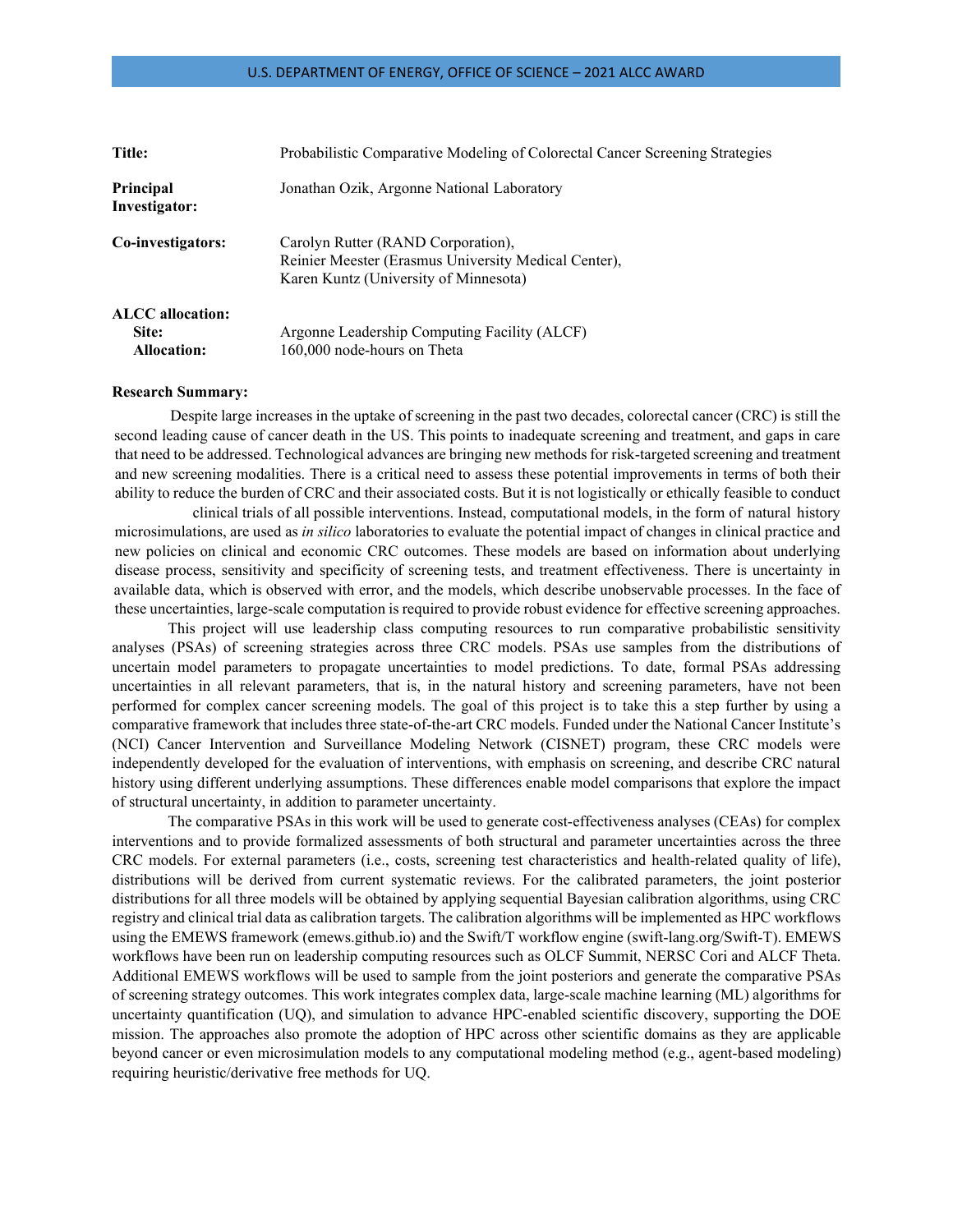| Title:<br>Models                         | Improving the Representation of Mesoscale Convective Systems in Weather and Climate |
|------------------------------------------|-------------------------------------------------------------------------------------|
| <b>Principal</b><br>Investigator:        | Andreas Prein, National Center for Atmospheric Research                             |
| Co-investigators:                        | none                                                                                |
| ALCC allocation:<br>Site:<br>Allocation: | Argonne Leadership Computing Facility (ALCF)<br>372,000 node-hours on Theta         |

Large complexes of thunderstorms known as Mesoscale Convective Systems (MCSs) are dominating the weather and climate of equatorial regions and parts of the mid-latitudes during summer. The central U.S. is a hotspot of MCS activity during the warm season with up to 70 % of the total summertime rainfall produced by those systems. Furthermore, most flash flooding events are caused by MCSs such as the West Virginia flooding or the Baton Rouge flooding of 2016. Most weather and climate models have deficiencies in simulating MCSs, limiting their predictive skill on time scales from days to decades. Improving the simulation of MCSs in these models is of uttermost importance to realistically simulate the earth's energy and water cycle including the prediction of droughts and floods.

This project is tackling this challenge by using unique MCS observations from the Department of Energy's (DOE's) Atmospheric Radiation Measurement (ARM) sites in the U.S. central Great Plains and the Amazon rain forest to evaluate the simulation of MCSs in state-of-the-art atmospheric models. Turbulence (large-eddy) resolving simulations of well-observed MCSs at a leadership computing facility allow unprecedented insights into scale interactions of convective processes across multiple orders of magnitude and can answer fundamental questions about large-scale environmental impacts on MCS development and systematic model biases in current weather and climate predictions. Furthermore, this project will identify model configurations that allow the realistic simulation of MCS processes at affordable computational costs and develop novel cloud parameterizations that will improve coarse resolution global earth system models that are used for climate change assessments. The research supports DOE's Earth and Environmental Systems Sciences Division's mission to enhance the seasonal to multidecadal predictability of the Earth system and resilience of infrastructure against extreme weather and hydrological changes.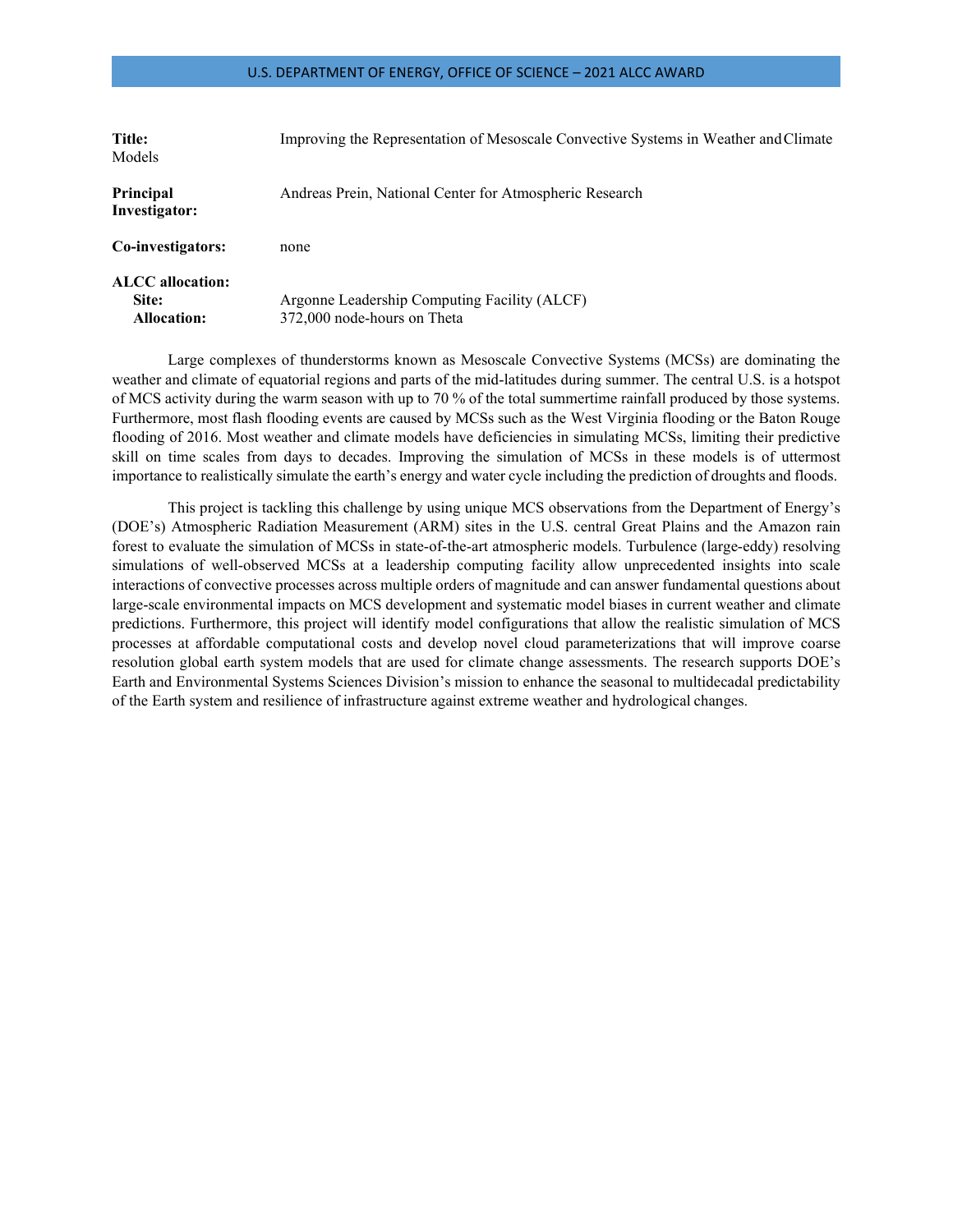| Title:                                          | Design of Novel Titanium Based Alloys for Additive Manufacturing using HPC-Aided<br>Large-Scale Phase Field Simulations |
|-------------------------------------------------|-------------------------------------------------------------------------------------------------------------------------|
| <b>Principal</b><br>Investigator:               | Balasubramaniam Radhakrishnan, Oak Ridge National Laboratory                                                            |
| Co-investigators:                               | Gorti Sarma (Oak Ridge National Laboratory),<br>Younggil Song (Oak Ridge National Laboratory)                           |
| ALCC allocation:<br>Site:<br><b>Allocation:</b> | Oak Ridge Leadership Computing Facility (OLCF)<br>1,250,000 node-hours on Summit                                        |

#### **Research Summary:**

The objective of the project is to utilize HPC-aided simulations of the evolution of the underlying microstructure during solidification of titanium-based alloys during additive manufacturing (AM). This work is in support of a recently funded project under the High-Performance Computing for Manufacturing (HPC4Mfg) program at ORNL with collaboration from Raytheon Technologies Research Center. The basic science concept behind the work is that inducing a change from the typically observed columnar dendrites in AM-processed titanium alloys to equiaxed dendrites, i.e., columnar to equiaxed transition (CET), under AM solidification conditions consistently and reliably under the entire range of thermal conditions experienced during the manufacturing of a component with complex geometry will significantly reduce the mechanical anisotropy typical of AM titanium alloy components. The CET is significantly influenced by the ability to consistently achieve crystal nucleation in the bulk liquid ahead of the main advancing solid-liquid interface under the non-equilibrium AM solidification conditions. This effort involves performing high-fidelity, high-resolution, three-dimensional phase field simulations of the interplay between the destabilizing advancing solid-liquid interface that leads to columnar structures and the nucleation of solid in the undercooled liquid ahead of the advancing interface. The simulations will investigate the effect of alloy parameters including the solidification range, the solid-liquid interfacial energy, the strength of the interfacial energy anisotropy, the crystal orientations in the advancing front, etc. on the development of the solidification microstructure. The simulation results will be used to perform AM experiments using the model-based compositions and process conditions at the industry in order to optimize the alloy and process design.

The outcome of this project will make a significant impact on the design of alloys for additive manufacturing in general, and specifically for titanium-based alloys used in aerospace and automotive sectors. Currently, AM of titanium alloys is based mainly on compositions specifically developed for wrought alloys such as Ti-6Al-4V that pose many challenges both during the AM process as well as during service. This research effort will help create a new alloy design paradigm for AM. The research is directly relevant to the goal of the Advanced Manufacturing Office (AMO) of the U.S. Department of Energy to promote collaboration between the national laboratories and industries to investigate new manufacturing technologies that have critical impact on the national economy.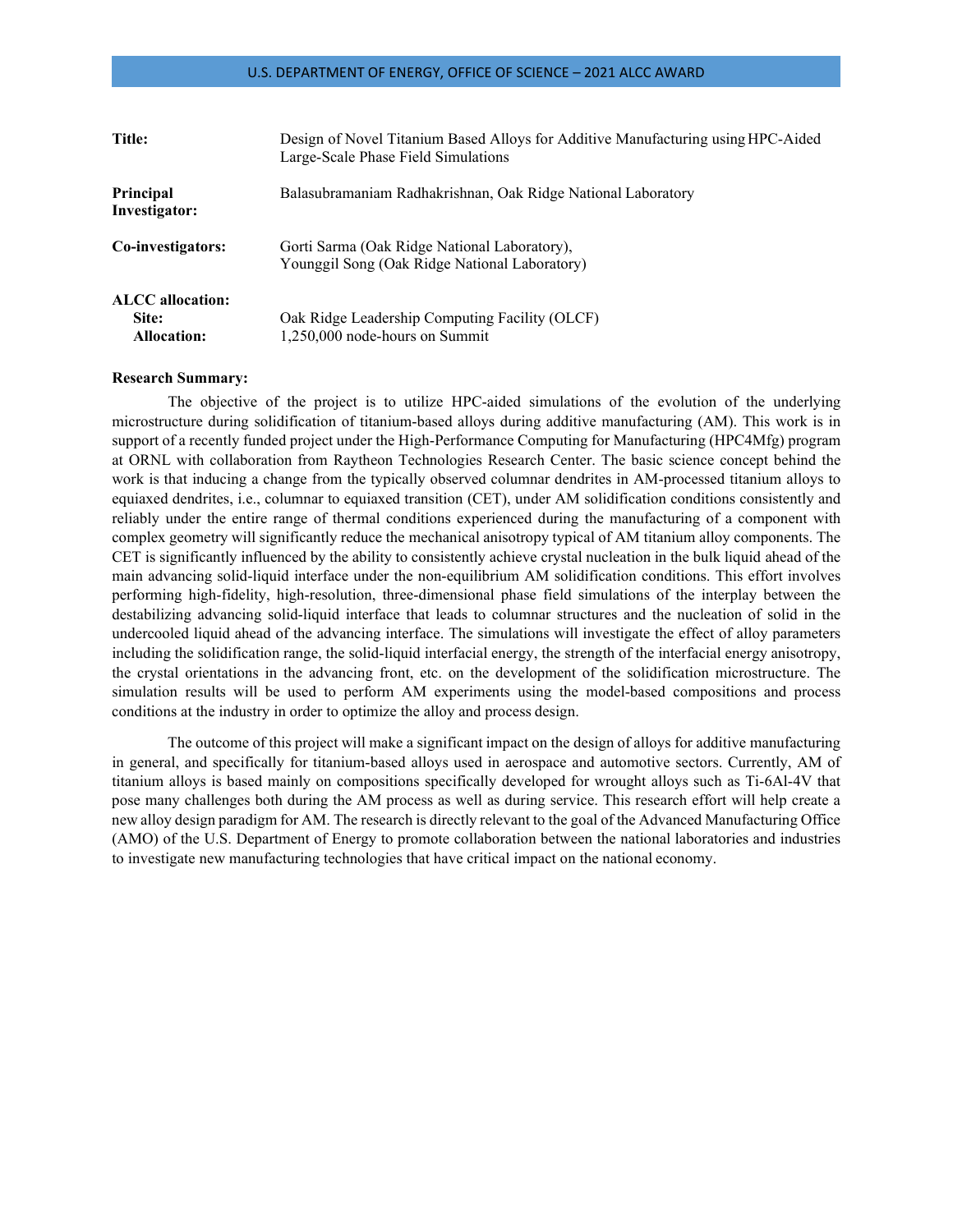| Title:                                                 | LBNF - PIP-II Optimization studies for Megawatt 120-GeV beams on target     |
|--------------------------------------------------------|-----------------------------------------------------------------------------|
| Principal<br>Investigator:                             | Igor Rakhno, Fermi National Accelerator Laboratory                          |
| Co-investigators:                                      | Nikolai Mokhov, Fermi National Accelerator Laboratory                       |
| <b>ALCC</b> allocation:<br>Site:<br><b>Allocation:</b> | Argonne Leadership Computing Facility (ALCF)<br>450,000 node-hours on Theta |

#### **Research Summary:**

The Deep Underground Neutrino Experiment and Long-Baseline Neutrino Facility (DUNE-LBNF) have been under development at Fermilab since early 2010s. This international project represents a convergence of a substantial fraction of the worldwide neutrino physics community, provided by the large investment by the Department of Energy (DOE). The primary scientific objectives of DUNE are to carry out a comprehensive investigation of neutrino oscillations to test charge and parity (CP) violation in the lepton sector, determine the ordering of the neutrino masses, and to test the three-neutrino paradigm (electron, muon and tau neutrino). Independent measurements of the propagation of neutrinos and antineutrinos through matter will make it possible to observe neutrino transitions with the precision required to determine the CP-violating phase and the neutrino mass hierarchy. The LBNF will provide a 120-GeV proton beam on a neutrino production target utilizing a new 800-MeV superconducting linear accelerator which is expected to be completed in 2027 within Proton Improvement Plan-II project (PIP-II).

Many of the LBNF project milestones will heavily rely on computer simulations using the MARS15 computer code. The neutrino beamline, which utilizes a target and beam focusing horn systems, decay pipe, hadron absorber and other systems, is a core component of the LBNF. Such simulation studies are done by means of precise Monte Carlo modeling of radiation transport and interactions with matter in a broad energy region, utilizing the power and capabilities of the Fermilab's MARS15 computer code. Also, a detailed MARS model of the PIP-II facility—both accelerator beamline itself and infrastructure—have been developed. These resources are required for comprehensive Monte Carlo studies of radiation shielding, including both normal operation and accident scenarios. The model will be verified, and test simulations will be performed as a pre-requisite before performing numerous production simulations. This research will focus on significant further optimization and follow-up work which is required to address many components and issues such as current budget constraints. The performed sumulations will leverage the substantial supercomputer resources which are essential to the success of the project.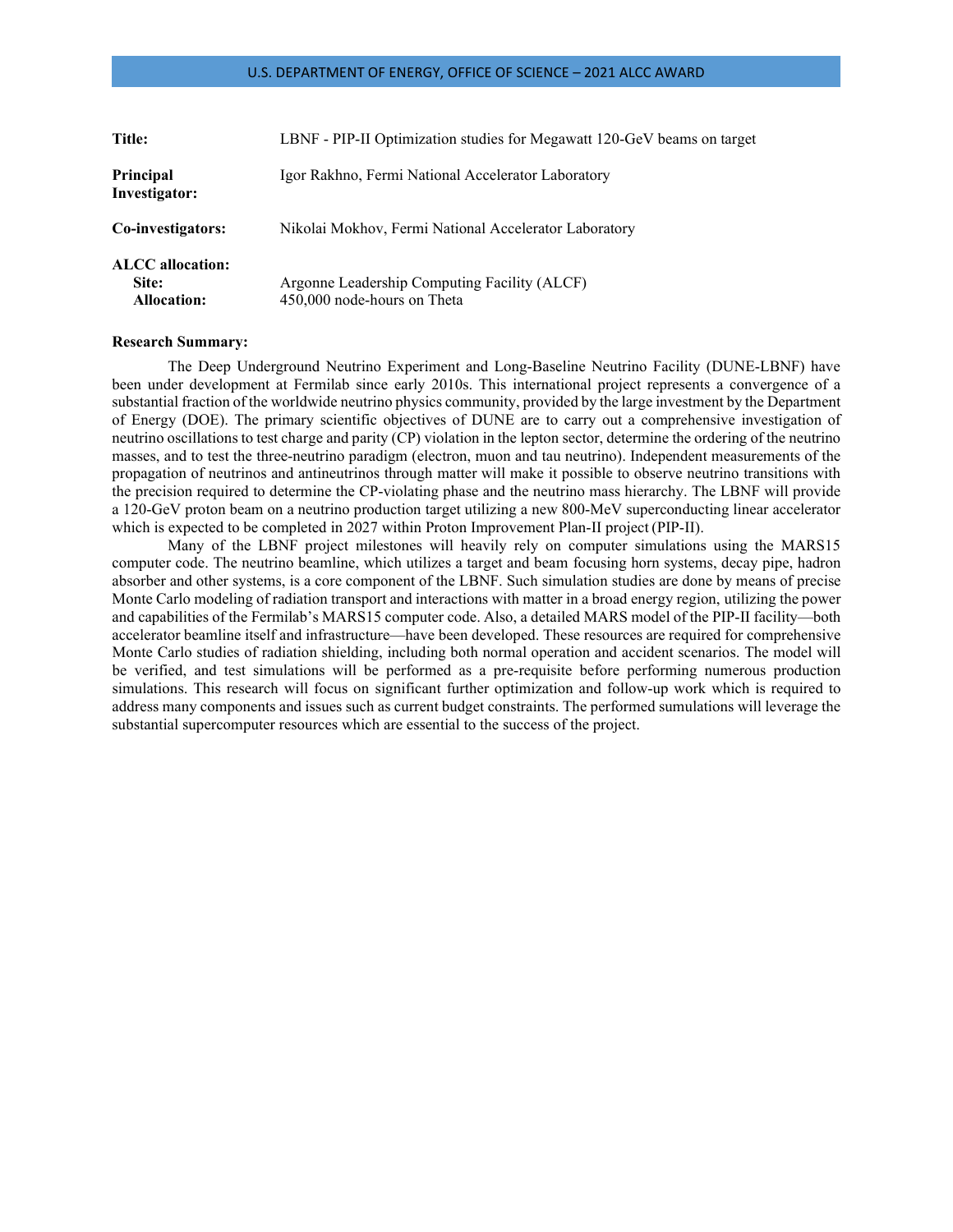| Title:                                                 | Predicting hot electrons for inertial confinement fusion                                   |
|--------------------------------------------------------|--------------------------------------------------------------------------------------------|
| Principal<br>Investigator:                             | Chuang Ren, University of Rochester                                                        |
| Co-investigators:                                      | Riccardo Betti (University of Rochester)                                                   |
| <b>ALCC</b> allocation:<br>Site:<br><b>Allocation:</b> | National Energy Research Scientific Computing Center (NERSC)<br>800,000 node-hours on Cori |

## **Research Summary:**

Inertial confinement fusion aims to realize fusion, which powers the Sun and stars, as a clean and sustainable energy source for humankind. One major approach is direct drive, which uses high energy laser to compress a tiny target to achieve fusion ignition condition of high density (100's grams per cubic centimeter) and high temperature (100's million degrees). Compressing the target to high density requires fusion fuel to be kept at low temperatures before the compression starts. However, the laser can generate plasma waves through a process called laser-plasma instabilities. Electrons can be accelerated by the plasma waves to high energy, much like a surfer gaining speed riding a wave. These hot electrons can preheat the fuel to impede the compression. A predictive capability of hot electron generation is thus required to find successful experiment designs where the hot electrons are kept at a tolerable level. Such a capability is currently lacking and is identified as a critical need by the inertial confinement fusion community. This project uses a series of particle-in-cell simulations, combined with a hot electron database from experiments performed at the Laboratory for Laser Energetics, University of Rochester, to obtain a scaling law for hot electron generation. The simulations, limited by available computer resources, can provide a scaling law that includes only the most relevant physics. It will then be improved by comparing with the experimental data to account for any missing physics. Such a scaling law can be implemented inline in codes modeling target performance and help find a path to ignition, a scientific and engineering grand challenge.

If successful this work will significantly improve the fidelity of direct-drive implosion modeling, especially on the areal density and ignition likelihood. It will also explore the high-gain shock ignition scheme and potentially open new paths to ignition. It will expand an active knowledge base in laser plasma instabilities and have broad impact on indirect-drive inertial confinement fusion as well. It will also train new workforce in academia, national laboratory, and industry.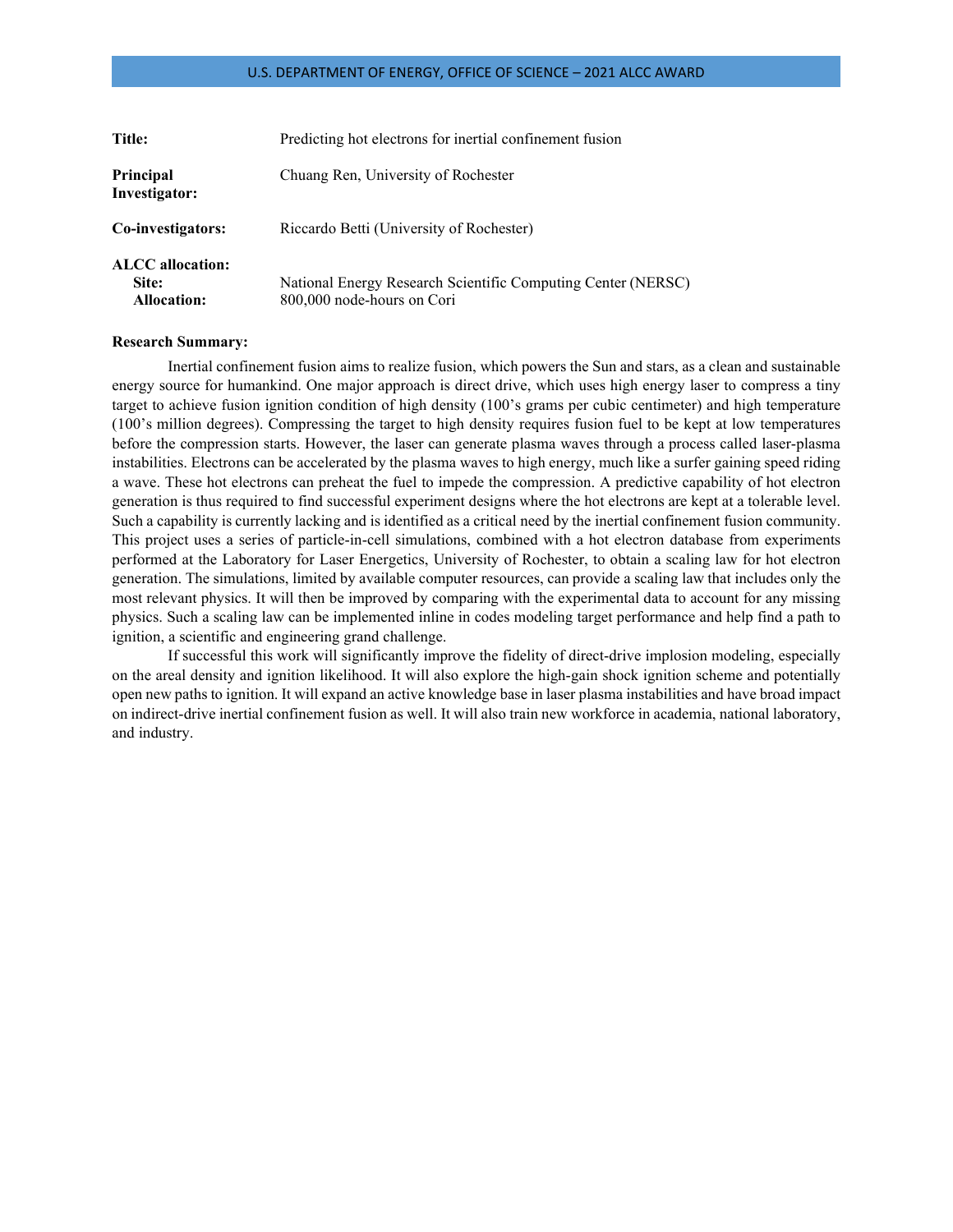| Title:                           | High-Fidelity CFD Simulations Supporting the Needs of Industry and the DOE                                                                                                              |
|----------------------------------|-----------------------------------------------------------------------------------------------------------------------------------------------------------------------------------------|
| Principal<br>Investigator:       | Dillon Shaver, Argonne National Laboratory                                                                                                                                              |
| Co-investigators:                | Haomin Yuan (Argonne National Laboratory),<br>Aleks Obabko (Argonne National Laboratory),<br>Landon Brockmeyer (Argonne National Laboratory),<br>Yang Liu (Argonne National Laboratory) |
| <b>ALCC</b> allocation:<br>Site: | Oak Ridge Leadership Computing Facility<br>Argonne Leadership Computing Facility                                                                                                        |
| Allocation:                      | 80,000 node-hours on Summit<br>550,000 node-hours on Theta                                                                                                                              |

#### **Research Summary:**

This research will provide support in creating the next-generation of nuclear power reactor design tools needed by industry and regulators to enable the deployment of advanced nuclear power. By leveraging highperformance computing, simulations of fluid flow and heat transfer in novel nuclear power reactor cores will be performed. In particular, this work will perform high-fidelity simulations of fluid flow around wire-wrapped fuel pins for liquid metal cooled reactors, flow in bebble beds for both gas- and molten salt-cooled reactors, and analyze flowinduced vibration phenomena for structures such as spacer grids and mixing vanes in existing light water reactors (LWRs). The data generated from these simulations will then be analyzed using both traditional and machine-learning methods to inform fast-running design tools that can be used directly by the industry.

By focusing on designs similar to those being investigated as part of the recent DOE awards to the Advanced Reactor Demonstration Program (ARDP), this will provide insight into the complex phenomena associated with reactor designs most relevant to the industry. As a result of this work, the design tools available to industry will be made even more accurate, further enhancing the safety and reliability of current and next-generation nuclearpower.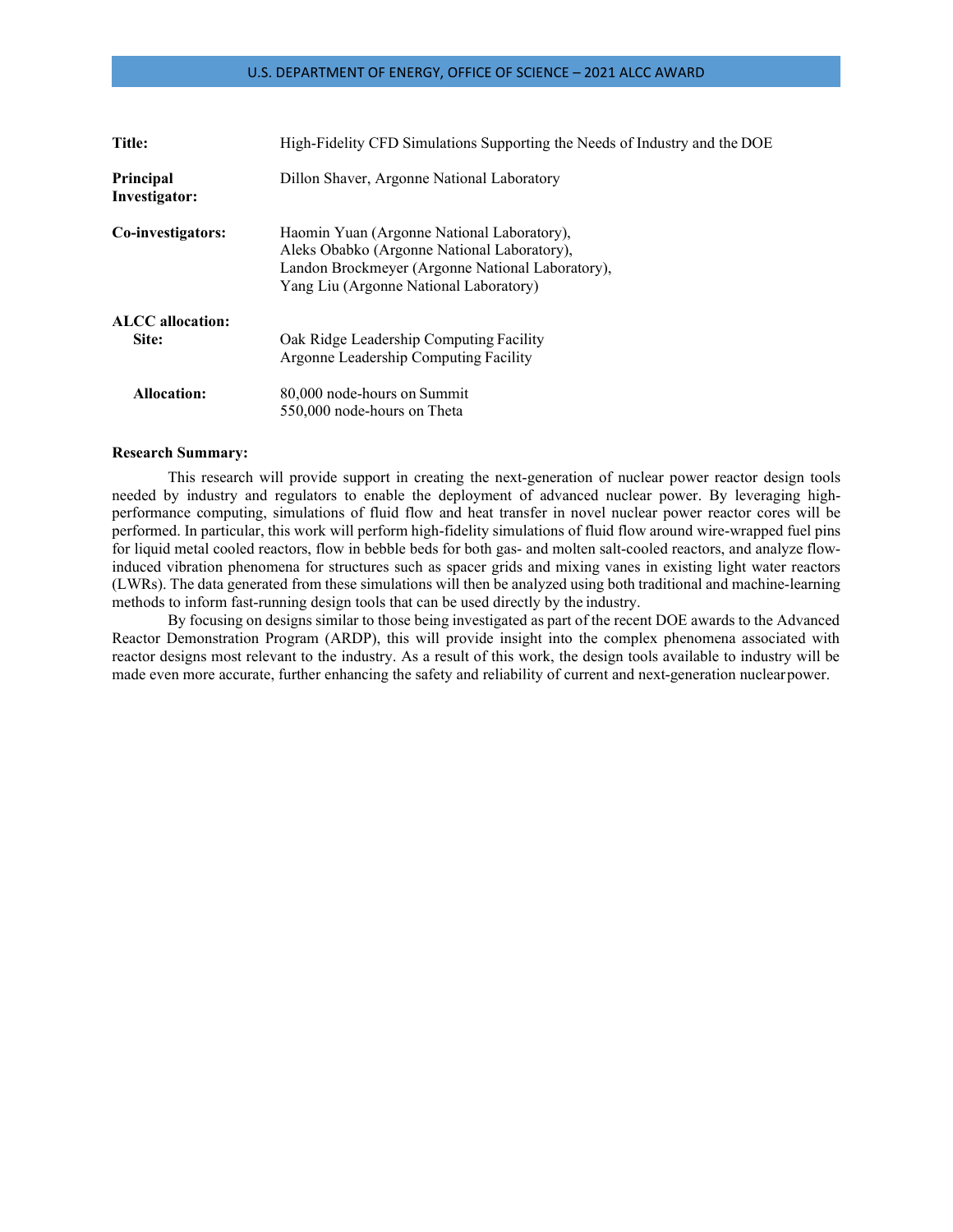| Title:                     | Informing Forensics Investigations of Nuclear Materials                                                                                                                                                        |
|----------------------------|----------------------------------------------------------------------------------------------------------------------------------------------------------------------------------------------------------------|
| Principal<br>Investigator: | Ashley Shields, Oak Ridge National Laboratory                                                                                                                                                                  |
| Co-investigators:          | Andrew Miskowiec (Oak Ridge National Laboratory),<br>Jennifer L. Niedziela (Oak Ridge National Laboratory),<br>Sara B. Isbill (Oak Ridge National Laboratory),<br>Erik Nykwest (Oak Ridge National Laboratory) |
| <b>ALCC</b> allocation:    |                                                                                                                                                                                                                |
| Site:                      | Oak Ridge Leadership Computing Facility (OLCF)                                                                                                                                                                 |
| <b>Allocation:</b>         | 368,000 node-hours on Summit                                                                                                                                                                                   |

### **Research Summary:**

Researchers at Oak Ridge National Laboratory actively support national and international nuclear forensics efforts by developing tools and methods to characterize nuclear material through ongoing research supported by the National Nuclear Security Administration. This research requires the use of advanced computational and experimental resources to fully elucidate process kinetics and environmental degradation of key fuel cycle materials, knowledge of which is necessary to provide a sound technical basis for monitoring nuclear fuel cycle activities.

Determining the effect of process conditions on the underlying crystal structure via electronic structure calculations directly connects chemical and physical changes to fuel cycle materials with laboratory observations. These calculations assist in this research in three key ways: (1) predicting relative stability of perturbed materials, (2) predicting physical and chemical changes due to thermodynamic perturbations, and (3) predicting spectroscopic observables. The prediction of optical spectroscopic observables is of particular interest, as optical vibrational spectroscopy is a key experimental technique for nondestructive chemical composition determination, relevant for nuclear forensics.

The goal of this project is to connect density functional theory (DFT) determinations of lattice dynamics under equilibrium and nonequilibrium conditions to experimental vibrational spectra obtained from Raman, infrared, and neutron scattering measurements. This project aims to bridge the gap between experimental observations and atomistic understanding of the influence of defects and other structural perturbationsinduced under fuel cycle–relevant conditions to inform chemical characterization and forensic analysis. Particular systems of interest to this research are uranium and defected carbon materials, where large simulation cells are required to simulate the parameters of interest. For the first time, the vibrational properties of defective uranium materials can be modeled with the accuracy afforded by DFT on large scale systems under real-world conditions. Large cell sizes are also required to capture the changing vibrational properties along forensics-relevant reaction pathways in uranium oxides. In addition, large simulation cells are needed to accurately model realistic defect concentrations and associated lattice dynamics between complex carbon-based materials. In each case, these high-fidelity comparisons support the interpretation of experimental measurements, and inform fundamental understanding of nuclear fuel cycle materials.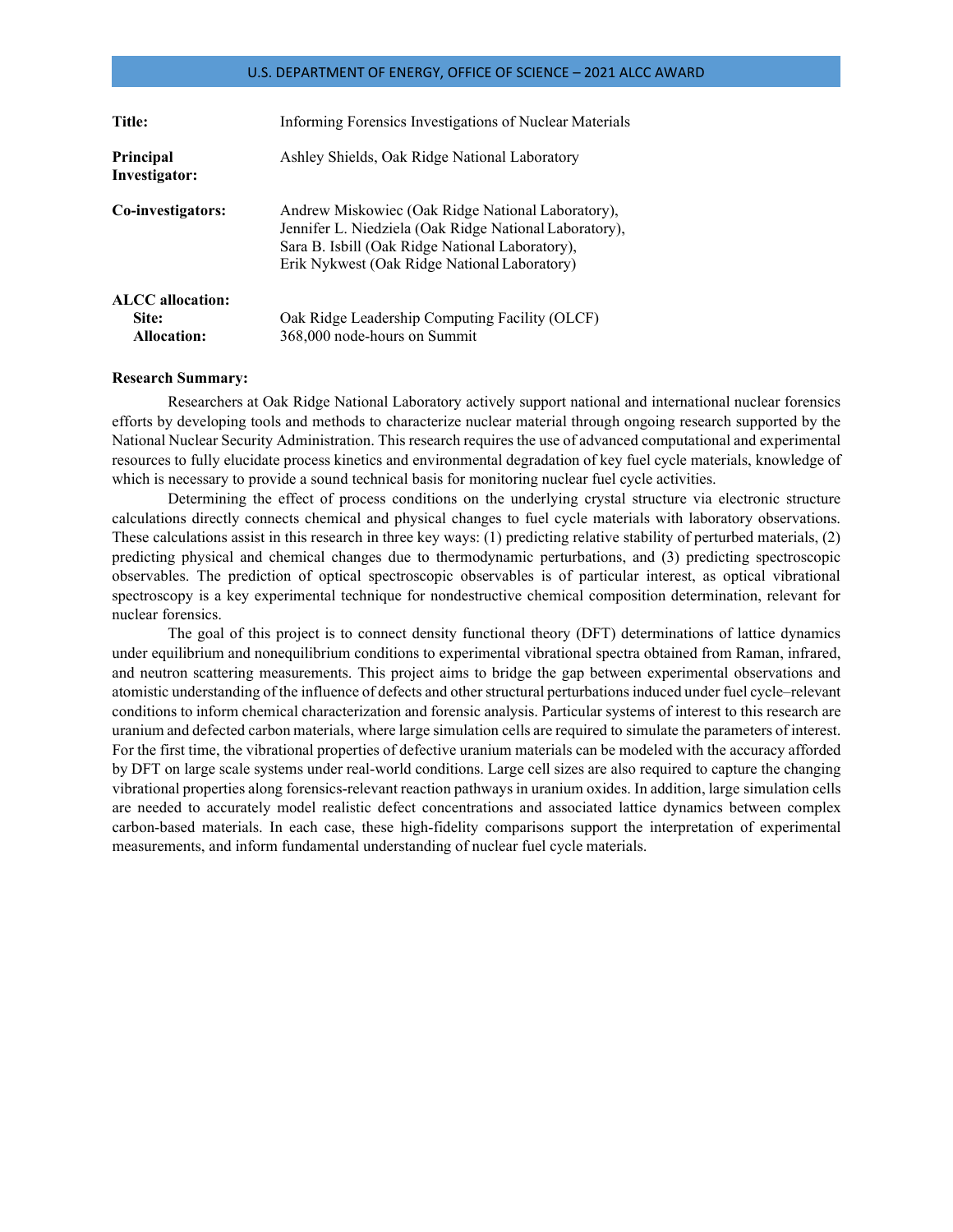| Title:                            | Breaking the gene annotation bottleneck with structure-based machine learning                                          |
|-----------------------------------|------------------------------------------------------------------------------------------------------------------------|
| <b>Principal</b><br>Investigator: | Jeffrey Skolnick, Georgia Tech Research Corporation                                                                    |
| Co-investigators:                 | Ada Sedova (ORNL),<br>Jianlin Cheng (University of Missouri-Colombia),<br>Jerry Parks (ORNL),<br>Mu Gao (Georgia Tech) |
| <b>ALCC</b> allocation:           |                                                                                                                        |
| Site:                             | Oak Ridge Leadership Computing Facility (OLCF)                                                                         |
| <b>Allocation:</b>                | 50,000 node-hours on Summit                                                                                            |

#### **Research Summary:**

This project aims to infer gene function from sequence via structural inference using advanced highperformance computing (HPC)-based deep learning methods and multiscale simulations. The ability to predict the function of a protein-coding gene from its sequence is a grand challenge in biology. With the advances in sequencing technology, the number of sequenced genomes is growing exponentially, leading to a new bottleneck in genome annotation: the ability to accurately infer an experimentally testable hypothesis for the majority of the protein coding genes in this massive dataset of sequences would revolutionize predictive and synthetic biology. Success could enable the synthesis of novel molecules and develop new approaches to the design of novel biomaterials. This technology gap was identified and characterized in a recent DOE BER workshop entitled "Breaking the Bottleneck of Genomes: Understanding Gene Function Across Taxa." One of the important means of addressing this gap was the need for new approaches in computation. Inferring gene function from sequence computationally, for sequences that do not have close matches to proteins with known function (a substantial portion of the sequence space) is a challenging task. Existing technologies for gene function annotation are often based on evolutionary inference. If protein A has function X, and protein B is evolutionarily related to protein A, then protein B is inferred to have function X. This method fails when the query sequence has no close matches to known proteins. However, the structure of two proteins can be similar even with very low sequence identity matches (<15%), due to the interchangeable biophysical properties of certain amino acids. Currently being developed is a suite of novel deep-learning methods that use the protein's structural information to advance proteome annotation, e.g., the first deep-learning algorithm SAdLSA for protein sequence alignment, as well as deep-learning approaches predicting the protein's structure itself. Deep-learning approaches for predicting protein structure have recently achieved dramatic success in the recent CASP contests. The ability to match unknown proteins to existing crystallographic structures without the need for modeling the structure itself opens a vast avenue for novel functional annotation technology. In addition, the ability to identify remote homologs through deep-learning based sequence comparison, and accurately model the structure of an unknown protein could lead to the understanding of protein-mediated biochemical mechanisms such as enzyme catalysis. Finally, the prediction of protein-protein interactions and the structure of the resulting complex (PPIs) could help better understand the protein's function as these complexes are often the functional units within a cell. Deep learning is also being used to address the PPI challenge.

DOE leadership HPC resources will be used to train large deep neural networks for prediction of structure, interaction, and function of proteins from their sequence, and apply these algorithms to entire proteomes of organisms with large numbers of proteins of unknown function. The use of massively parallel GPU-accelerated deep learning platforms will dramatically improve the accuracy of the models and enhance sampling and accuracy in molecular simulations to refine structures, predict stability and conformational flexibility, and model molecular interactions. This will allow an approach to this problem that is more powerful than was previously possible using academic resources. Success of this project will be important to one of DOE's Office of Biological and Environmental Science's primary missions, to translate nature's genetic code into predictive models of biological function.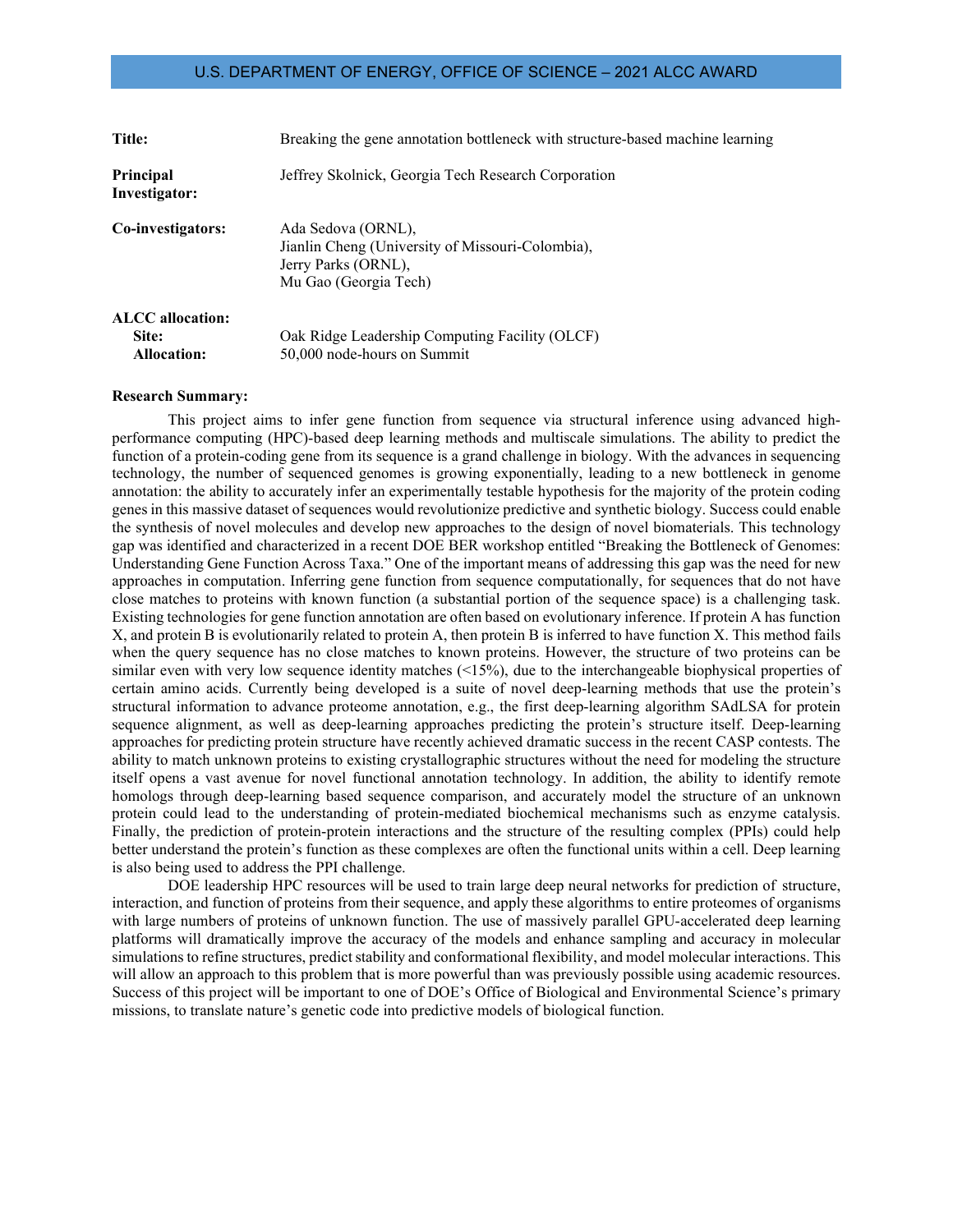| Title:                                                 | Al/Deep Learning Prediction & Real-Time Control for Fusion Energy Systems  |
|--------------------------------------------------------|----------------------------------------------------------------------------|
| Principal<br>Investigator:                             | William Tang, Princeton University                                         |
| Co-investigators:                                      | Zhihong Lin (University of California Irvine)                              |
| <b>ALCC</b> allocation:<br>Site:<br><b>Allocation:</b> | Argonne Leadership Computing Facility (ALCF)<br>45,000 node-hours on Theta |

#### **Research Summary:**

An especially time-urgent and formidable problem facing the development of a fusion energy reactor is the need to reliably predict and avoid largescale major disruptions -- powerful instabilities that result in a loss of plasma confinement accompanied by rapid release of energy which if unmitigated can significantly damage the plasma facing components and harm the structural integrity of the whole device. Prediction and mitigation are key to major "tokamak systems" such as the EUROFUSION Joint European Torus (JET) experiment today and will be crucial for the ground breaking \$25B international burning plasma ITER device targeted for "first plasma" in 2026 -- and the exciting potential to exceed "breakeven" fusion power by a factor of 10 during the D-T (Deuterium-Tritium) experimental phase starting in 2036.

The research goals of this project is to develop realistic predictive plasma models of disruptions that are integrated within a modern plasma control system. This novel integrated modeling tool would ideally lead to a mature AI-enabled comprehensive control system for ITER and future reactors that feature integration with full pilot-plant system models. With engagement of the DOE leadership class high-performance computing (HPC) facilities managed by the Advanced Scientific Computing Research (ASCR) program, the practical impact of these studies is to deliver state-of-the-art AI-driven projections required to help cost-effectively plan, "steer," & harvest the needed information from ITER to establish the foundations for a viable demonstration of a practical operating fusion reactor.

The proposed simulations will support the physics studies identified by the project "Machine Learning Application to Predictive Studies of Disruptions in Tokamaks" funded by the Fusion Energy Science (FES) program and the SciDAC (Scientific Discovery through Advanced Computing) project "Integrated Simulation of Energetic Particle in Burning Plasmas" jointly funded by FES and ASCR. In addition to the clear mission importance to the Fusion program, the critical reliance of HPC and AI/machine learning to the success of this project establishes a vital connection to the ASCR program and the DOE leadership computing facilities.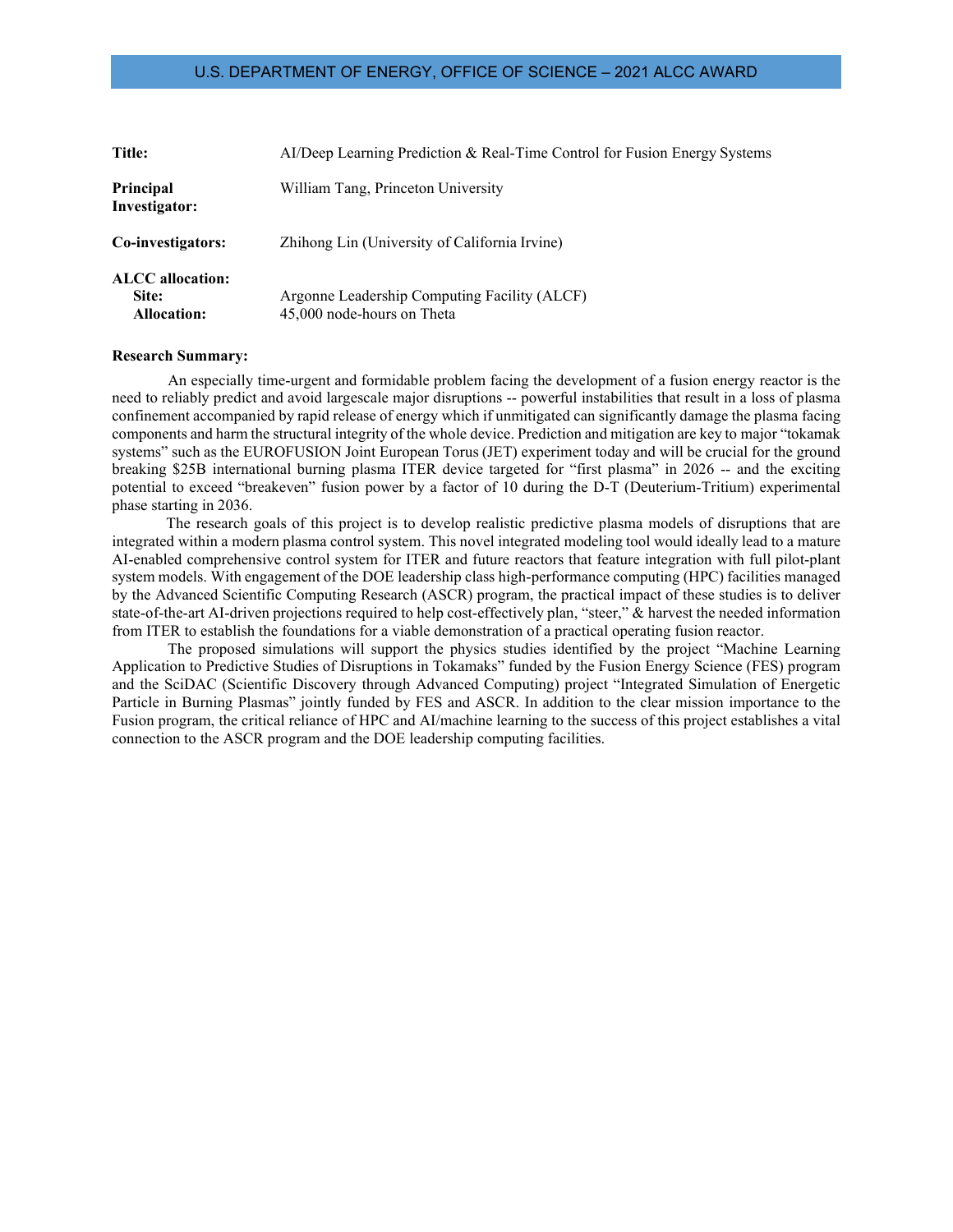| <b>Title:</b>                                          | QMC-HAMM: From the nanoscale to the mesoscale.                                 |
|--------------------------------------------------------|--------------------------------------------------------------------------------|
| <b>Principal</b><br>Investigator:                      | Lucas Wagner, University of Illinois at Urbana-Champaign                       |
| Co-investigators:                                      | David M Ceperley (UIUC)                                                        |
| <b>ALCC</b> allocation:<br>Site:<br><b>Allocation:</b> | Oak Ridge Leadership Computing Facility (OLCF)<br>300,000 node-hours on Summit |

#### **Research Summary:**

A major theme of condensed matter and materials physics is the relationship between the high-energy microscopic behavior of electrons and nuclei to the emergent relatively low-energy mesoscopic behavior of materials. Elucidating this relationship is a challenge, since the microscopic model requires advanced solution methods for manybody quantum mechanics, and many diverse behaviors can emerge at the mesoscopic scale. In complex materials, effective degrees of freedom phonons, spins, and electron-like excitations can interact in complex ways which are difficult to access experimentally.

The state of the art in creating mesoscopic models starting from the microscopic behavior is based on density functional theory (DFT) calculations. In recent years, modern machine learning techniques have been able to reproduce potential energy surfaces from standard DFT functionals to a very high accuracy; the accuracy potential energy surfaces can be limited by the underlying DFT data. In quantum materials such as twisted bilayer graphene, interactions between electronic excitations can be critical to their behavior, which DFT does not treat accurately. To resolve the above issues, it is necessary to move beyond density functional theory and to base mesoscopic models on more accurate microscopic calculations. In this project, quantum Monte Carlo calculations are used to develop high accuracy models of two materials systems: hydrogen at high pressure, and bilayer graphene.

This research is in support of the QMC-HAMM project, supported by the Department of Energy. The hydrogen data will support efforts to understand hydrogen at extreme conditions, including astrophysical observations and high temperature superconductivity in those materials. The graphene data will support efforts underway in many labs to understand the nature of electrons in twisted bilayer graphene. The data generated by both efforts will also provide a valuable reference data set for less accurate calculations, which will be used to improve the overall quality of materials modeling.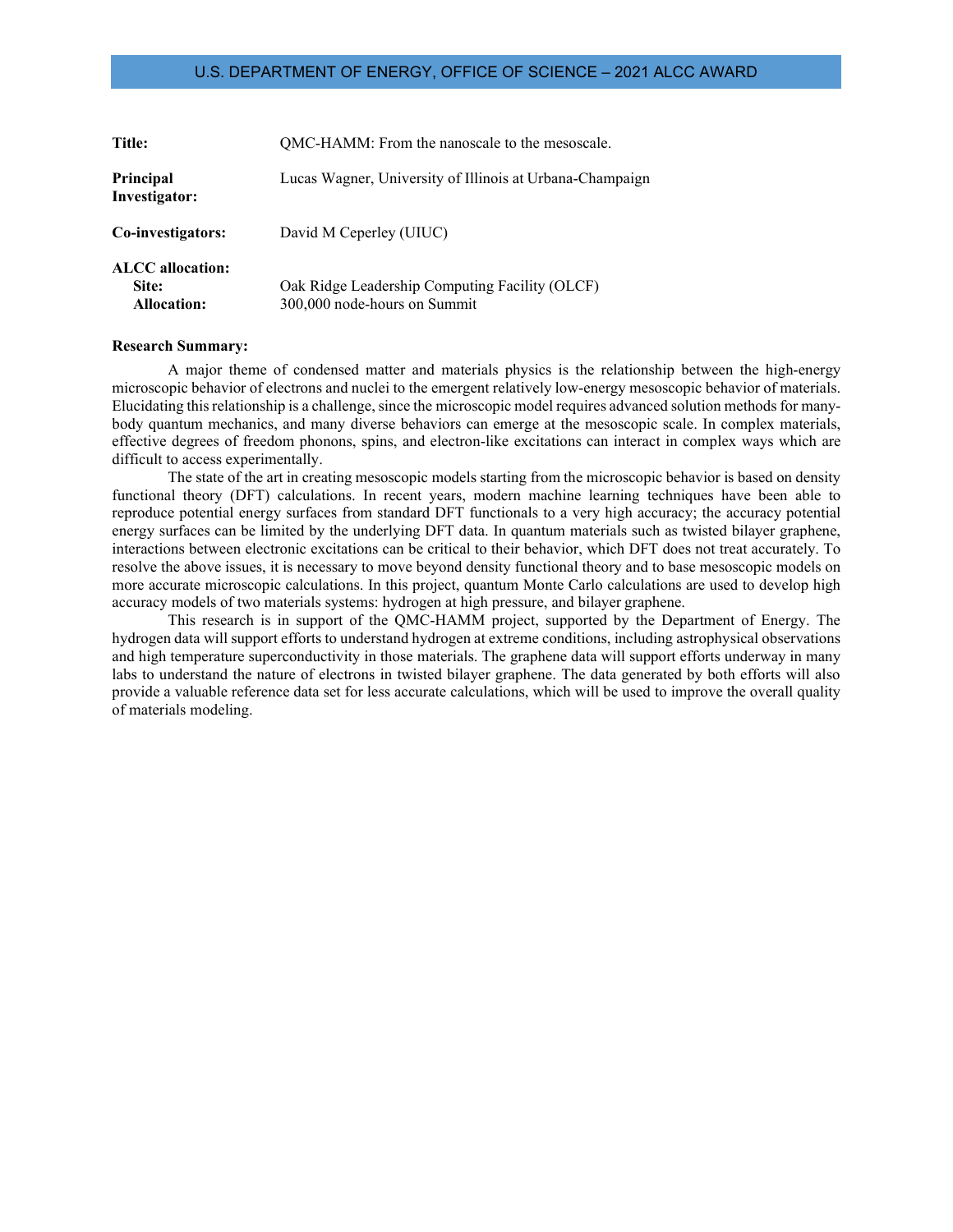| Title:                     | Plasma Surface Interactions Modeling                                                                                                       |
|----------------------------|--------------------------------------------------------------------------------------------------------------------------------------------|
| Principal<br>Investigator: | Brian Wirth, University of Tennessee, Knoxville                                                                                            |
| Co-investigators:          | David Bernholdt (ORNL),<br>Aidan Thompson (SNL),<br>Karl Hammond (University of Missouri),<br>Wahyu Setyawan (PNNL),<br>Ilon Joseph (LLNL) |
| <b>ALCC</b> allocation:    |                                                                                                                                            |
| Site:                      | Oak Ridge Leadership Computing Facility (OLCF)                                                                                             |
|                            | National Energy Research Scientific Computing Center (NERSC)                                                                               |
| <b>Allocation:</b>         | $1,100,000$ node-hours on Summit                                                                                                           |
|                            | 1,680,000 node-hours on Cori                                                                                                               |

### **Research Summary:**

The realization of fusion as a practical, 21st Century energy source requires improved knowledge of plasma surface interactions (PSI) and the materials engineering design of the divertor and first wall systems to survive the incredibly extreme heat and particle flux exposure conditions of a fusion power plant. The objective of this project is to further advance understanding of the response of tungsten, the proposed ITER divertor, to low energy, mixed H-He plasma exposure in the presence of impurity atoms of beryllium and nitrogen. In particular, two tasks are envisioned that investigate the surface response and tritium retention and permeation following implantation of beryllium, helium and hydrogen into the tungsten divertor, as well as investigating the mechanical response of the plasma-damaged tungsten. These simulations will continue to expand our database to computationally benchmark and verify our continuum simulation approach to plasma surface interactions, and provide necessary knowledge to identify materials design strategies to effectively manage the high gas exposures in the fusion energy environment.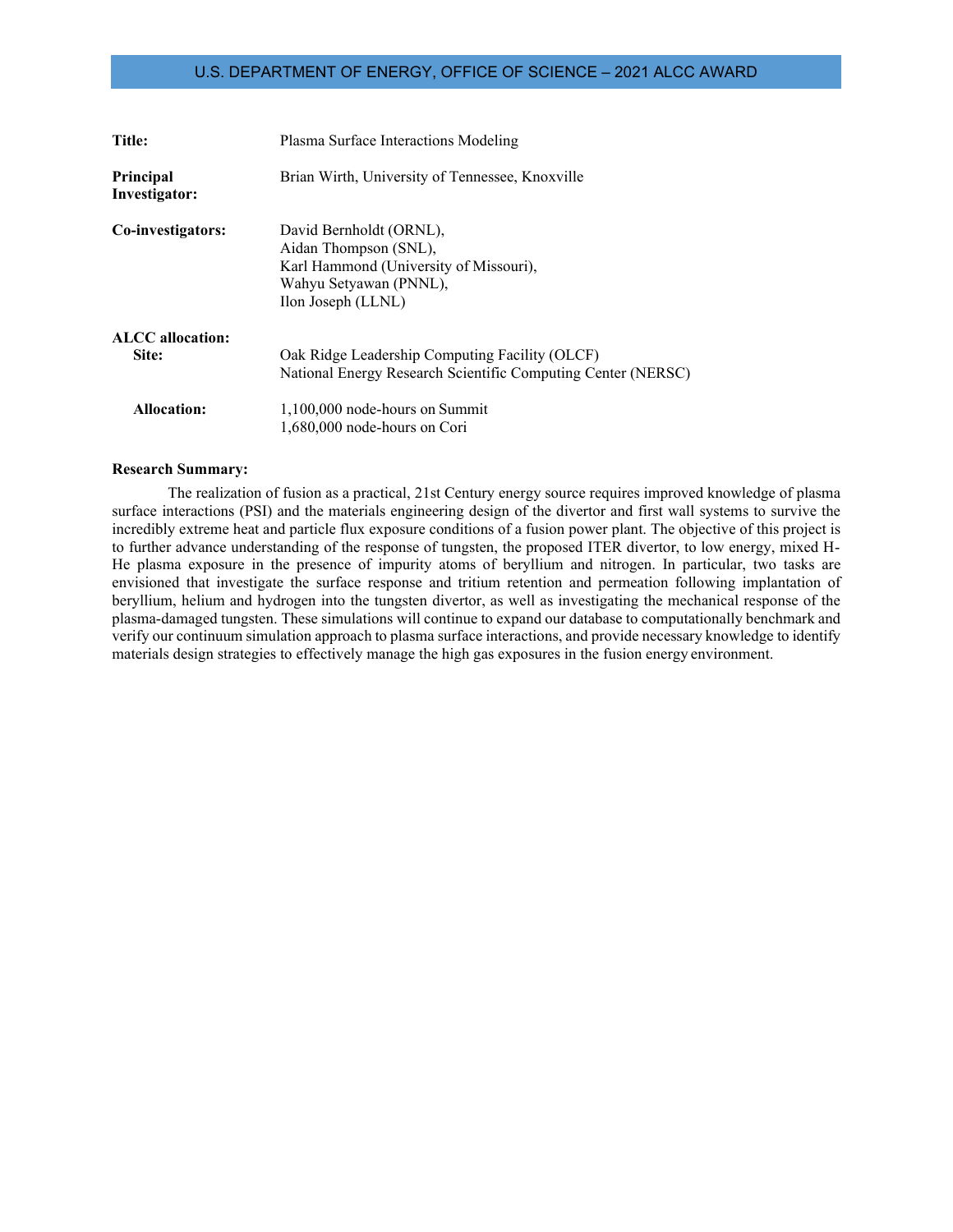| Title:                                                 | Compact coherent X-ray sources based on plasma-based acceleration                          |
|--------------------------------------------------------|--------------------------------------------------------------------------------------------|
| Principal<br>Investigator:                             | Xinlu Xu, SLAC National Accelerator Laboratory                                             |
| Co-investigators:                                      | Mark Hogan (SLAC National Accelerator Laboratory),<br>Warren Mori (UCLA)                   |
| <b>ALCC</b> allocation:<br>Site:<br><b>Allocation:</b> | National Energy Research Scientific Computing Center (NERSC)<br>800,000 node-hours on Cori |

#### **Research Summary:**

Plasma-based acceleration (PBA) has been considered to be a compact and powerful source of high energy electrons that could be used to produce incoherent and coherent sources of X-rays. PBA has been shown to be able to accelerate charged particles over cm to meter distances with acceleration gradients more than three orders of magnitude larger than conventional accelerators. Incoherent X-rays and  $\gamma$ -rays are produced along the curved trajectories of the electrons inside the plasma or during the interactions between these electrons and separate lasers, magnets and solid targets. Coherent X-ray sources are far superior than incoherent sources on many aspects (e.g., spectrum brightness, photon flux and focusability) and will lead to numerous applications in science, industry and medicine. However, there is no feasible path to build such plasma-based compact coherent sources to date. A totally different level of understanding and control of the PBA is needed if coherent radiation is desired, including new ideas to inject and manipulate the electrons. The ultimate goal is to use the high-quality beam generated from PBA to drive an X-ray Free-Electron-Laser (XFEL). These high-quality beams could also permit FEL-like instabilities within the plasma wave wake window which could product coherent radiation.

Developing early applications of PBA will support the ultimate goal of designing and building a nextgeneration plasma-based TeV-class collider. Indeed, the 2016 Advanced Accelerator Development Strategy Report recognized the importance of developing alternate applications on the way to a collider and acknowledged that "Likely early applications might be an X-ray Free Electron Laser (XFEL) and a gamma-ray source".

This project will use fully nonlinear, particle-in-cell (PIC) simulations to explore PBA concepts to produce electron beams that can drive an XFEL and to study the XFEL process in regimes where conventional tools are not applicable. It will rely on the relativistic electromagnetic PIC code OSIRIS, which solves Maxwell's equation and the motion of individual particles (plasma and beam particles) according to their relativistic equations of motion. The newly developed Maxwell solvers and particle pushers that permit simulations with the increased fidelity will be used to explore the generation of coherent X-rays with attosecond duration, 10s of TW power, multi-color structure and spatial-temporal coupled structures. These simulations will support and enhance the closely related FACET-II experiments and may form new proposals based on the simulation results. This project could lead to transformative results on the production of coherent x-rays from PBA and open up new research directions in FELresearch.